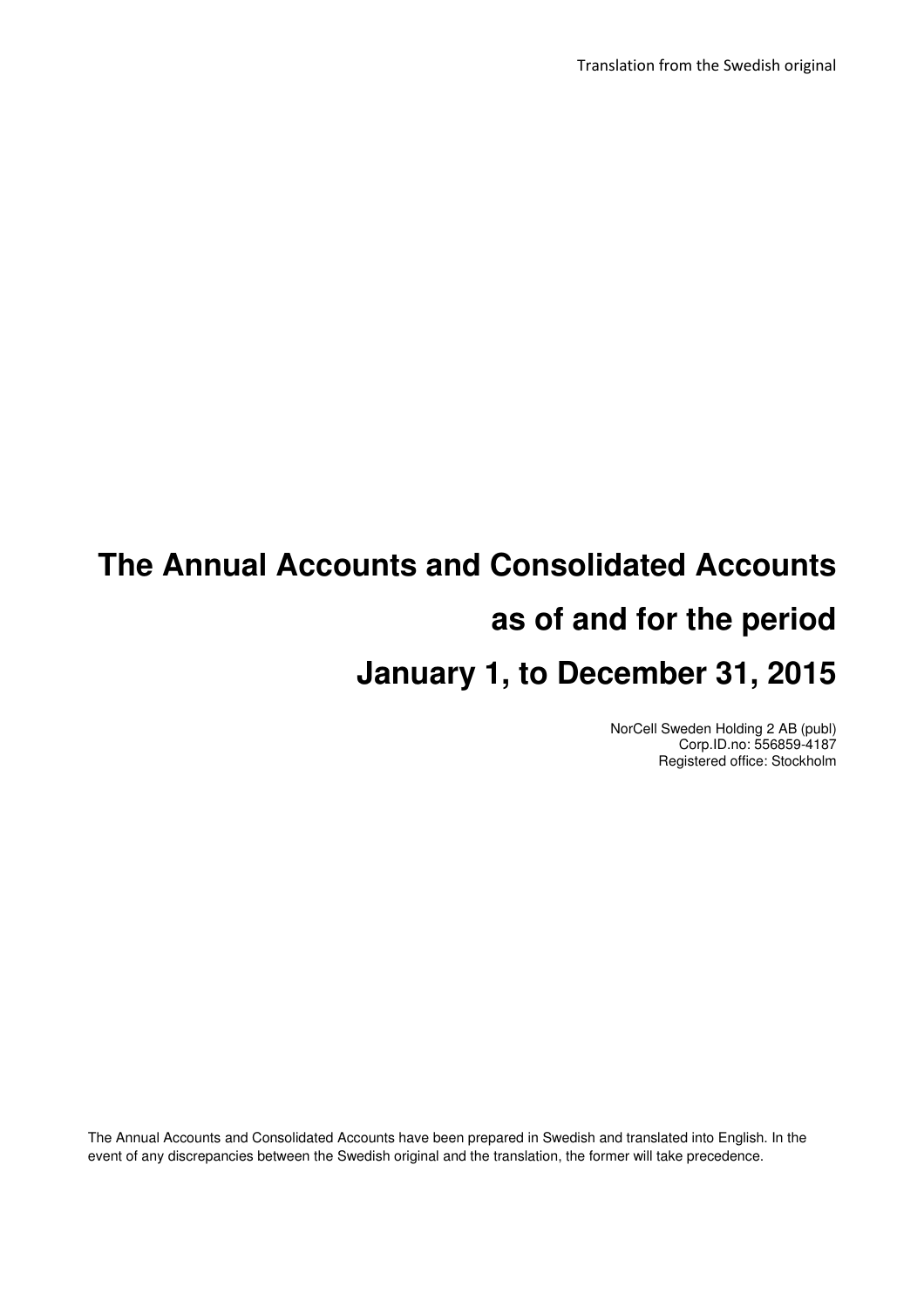### **Board of Directors' Report**

The Board of Directors and the Chief Executive Officer of Com Hem Holding AB, corp. ID. no. 556858-6613, hereby submit the annual accounts for the Group and the Parent Company for 2015.

Apart from the company, the annual accounts for the Group comprise NorCell Sweden Holding 3 AB (publ), Com Hem Communications AB, Com Hem AB, Phonera Företag AB and iTUX Communication AB.

NorCell Sweden Holding 2 AB (publ) and subsidiaries are described below as the "company," "the Group" or "Com Hem."

### **Ownership and Group Structure**

Com Hem Holding AB (corp. ID. no. 556858-6613) owns all the shares in the company, and is the Parent company of the largest Group. Com Hem Holding AB was listed on Nasdaq Stockholm, Large Cap, on 17 June 2014.

NorCell Sweden Holding 2 AB (publ) owns all the shares in NorCell Sweden Holding 3 AB (publ) (corp. ID no. 556859- 4195), which in turn, owns all the shares in Com Hem Communications AB (corp. ID no. 556689-2104). Com Hem Communications AB is the Parent company of the wholly owned subsidiaries Com Hem AB (corp. ID no. 556181-8724), Phonera Företag AB (corp. ID no. 556434-4397) and iTUX Communication AB (corp. ID no. 556699-4843).

NorCell Sweden Holding 2 AB (publ) is a Swedish public company with its registered office in Stockholm, Sweden.

The annual accounts and consolidated accounts are available at NorCell Sweden Holding 2 AB (publ)'s head office at Fleminggatan 18, 104 20 Stockholm, Sweden.

### **Parent Company**

The Parent company NorCell Sweden Holding 2 AB (publ)'s operations focus on group-wide administration and financing of Group companies.

#### **Operations**

Com Hem is one of Sweden's leading providers of broadband, television and telephony. Approximately 40% of Swedish homes are connected to Com Hem's network, with access to one of the market's broadest range of television and broadband services with the fastest average download speed according to Bredbandkollen's survey published in February 2016. Com Hem has a competitive offering of broadband and telephony services to businesses since 2013. Com Hem focuses on offering services to customers who live in multi-dwelling units buildings (MDUs), and has normally agreements with landlords of MDUs for delivering a basic selection of TV channels. Once a distribution and service relationship has been established with the landlords, the private individuals or businesses in the property, can subscribe to Com Hem's complete selection of digital TV, high-speed broadband and fixed telephony services. Com Hem was established in 1983, and is headquartered in Stockholm, and also has offices in Gothenburg, Malmö, Härnösand, Sundsvall and Örnsköldsvik. Operations are primarily conducted through three subsidiaries: Com Hem AB, Phonera Företag AB and iTUX Communication AB. Phonera Företag AB is a Malmö-based provider of B2B services offering broadband and telephony services. iTUX Communication AB is Com Hem's communications operator, that manages open fibre local area networks (LANs). The average number of employees for 2015 was 1,083 (1,014) people, of which 302 (323) were women, and 781 (691) were men.

#### **Market**

Com Hem's markets consist of broadband, TV, and fixed telephony services for consumers as well as broadband and telephony services for small and medium sized companies. The Swedish market for the services Com Hem provides either in the consumer, landlord or B2B business, can be split into fixed accesses via coax, fibre and copper, satellite & terrestrial as well as mobile. As of June 2015, the number of dwellings amounted to approximately 4.6 million according to Swedish Post and Telecom Authority (PTS).

The fixed broadband market has grown steadily over the past couple of years. In June 2015 there were 3.2 million fixed broadband subscribers in the Swedish market, corresponding to an annual growth of 4.7%. Com Hem's market share was 20.2% by the end of June 2015 which was an increase of 1.0 percentage points since June 2014.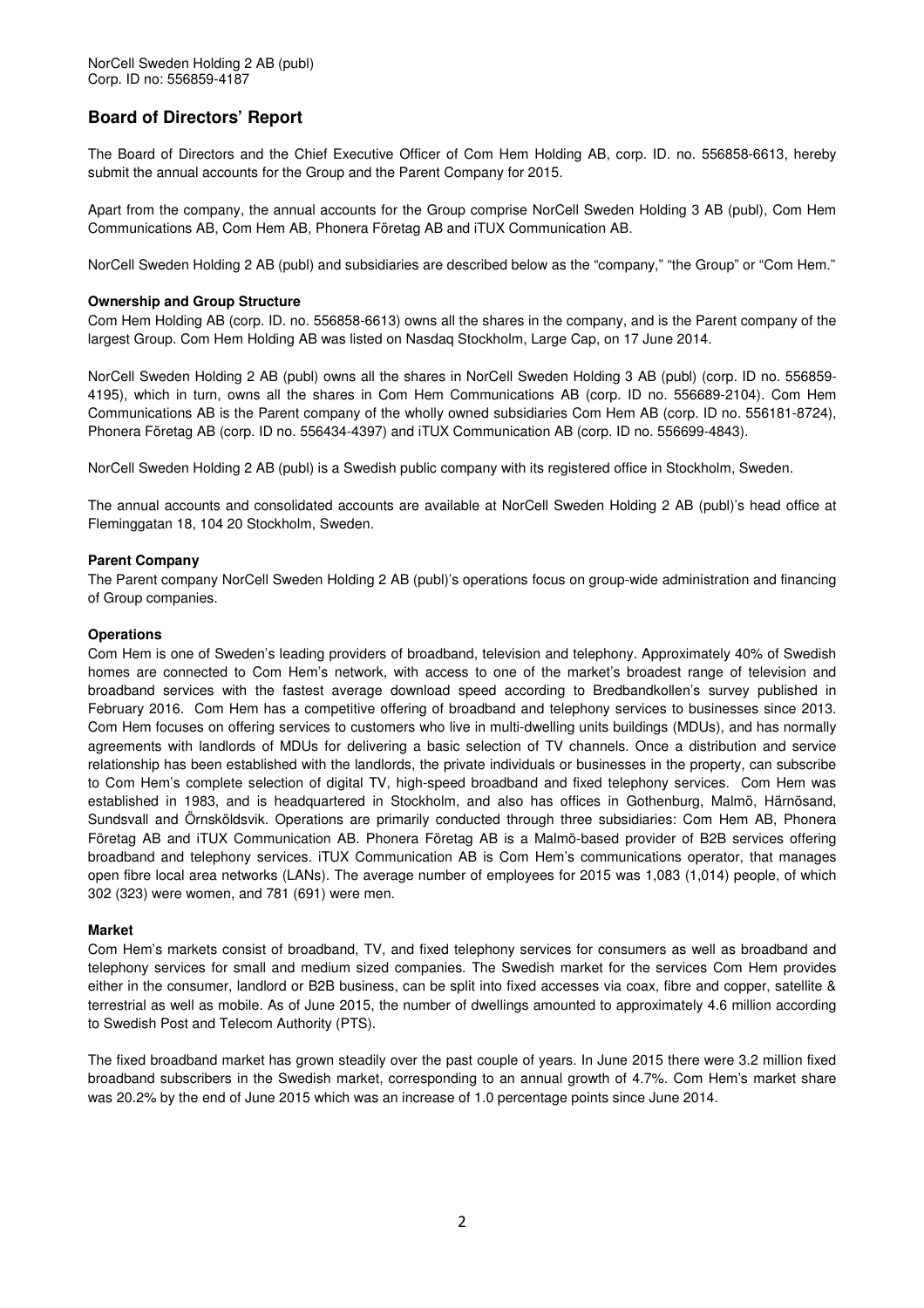NorCell Sweden Holding 2 AB (publ) Corp. ID no: 556859-4187

In June 2015 there were 5.2 million TV subscriptions in Sweden (digital and analogue). The market for digital TV has been stable the recent years and showed in the first half of 2015 a growth of approximately 1.9%. The growth comes primarily from IPTV. Com Hem was one of two suppliers growing its market share. By June 2015 Com Hem had a market share of 22.4%, an increase of 0.6 percentage points compared to the previous year.

The market for fixed telephony has declined over the past years. In June 2015 there were 2.7 million fixed telephony subscriptions in Swedish households, a decline of 130 thousand subscriptions or 4.6% compared to the previous year.

### **Significant Events in the Financial Year**

In 2015, Com Hem continued to deliver growth in broadband, digital TV and B2B services. During the year, the number of unique consumer subscribers grew 4.0%, amounting to 911,000 at year-end, and in the second half of the year the churn rate was a record low 12.9%.

In November, the company made an early redemption of the Group's Senior Notes of EUR 187m, with an original maturity in 2019. Upon redemption, Com Hem paid redemption premiums totalling SEK 92m plus accrued interest, and all previous derivative contracts were closed. The Senior Notes carried a fixed interest rate of 10.75% and were replaced by new credit facilities of SEK 1,500m signed in September, and existing unutilised credit facilities. The new credit has the same lending terms as other bank financing and were signed with an interest rate that is expected to reduce the Group's average interest expense from 4.4% before refinancing, to about 3% with the prevailing Swedish market interest rate. The refinancing is therefore estimated to reduce the Group's annual interest expense by more than SEK 100m, compared with the previous rate.

### **Expectations of Future Progress**

Com Hem continues to develop its products and services aiming to become the market leader with regards to broadband speed, digital TV services and customer satisfaction. With the new trademark, the company wants to convey its high ambitions to customers, employees and other stakeholders. Investments to increase the capacity of the company's network are essential in the continuing work to improve the customer experience. The average broadband speed in the customer base now amounts to 155 Mbit/s compared with 97 Mbit/s one year ago and the share of customers that choose broadband speeds of 100 Mbit/s or more has increased from 71% to 82% through the past year. The demand for high broadband speed continues to increase with high rate. The TV market is under rapid change, driven by new viewing behavior. Linear TV continues to decrease while other types of consuming moving picture that makes it possible to watch where and whenever you want increases. Through the TV service TiVo and Com Hem play, the consumer can combine watching through traditional programme listings with new forms of consumption of moving picture. During the year, the share of TiVo customers has increased from 27% to 35% of the customer base.

#### **Significant Events after the End of the Financial Year**

No significant events to report after the end of the financial year.

#### **Risks and Uncertainty Factors**

The company and the Group's operations are affected by a number of external factors; the risk factors the Board and management consider material to future progress are outlined below.

#### Increased Competition

New companies are becoming established in the market for digital services with the help of alternative technologies, which increases competition. Tougher competition can lead to price pressure and have a negative financial impact.

To manage this competition, Com Hem continually develops its service offering through new interactive digital TV services, more HD channels and improved broadband service at competitive prices. Com Hem mainly delivers its services using HFC, which competes well with LAN. Through the Group's communication operator iTUX, which operates open LANs, the Group is strengthening its ability to provide services regardless of infrastructure in order to meet the competition.

#### Changes to laws and regulations

New or changed laws and regulations as well as new policies can affect Com Hem's conditions to provide and develop its services and/or entail higher costs. Such changes are typically related to tax, network and operational reliability, information protection, energy and environmental requirements and consumer protection.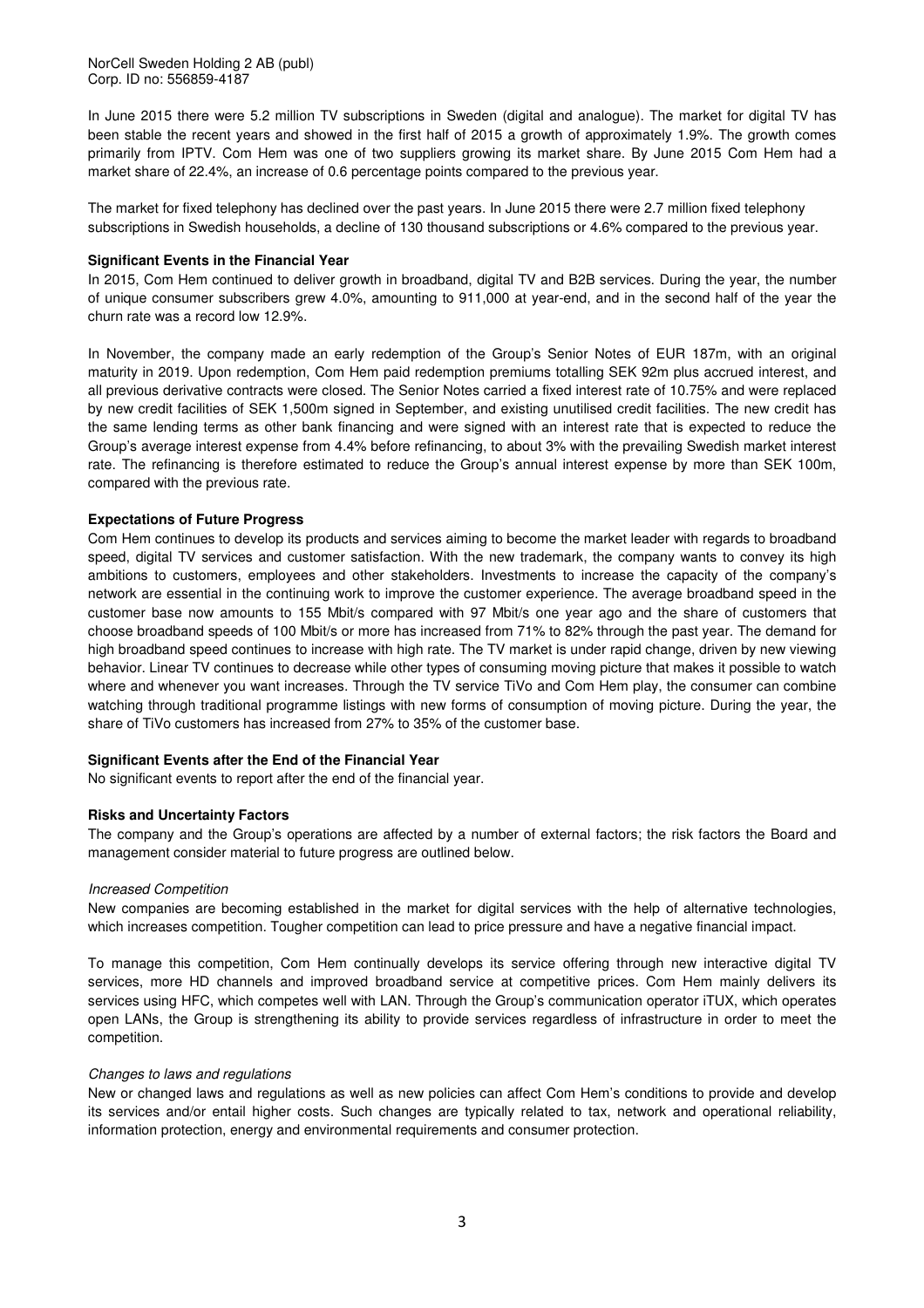The Board and management closely monitor developments in the regulatory area in order to meet changes proactively. Com Hem also works actively with these types of issues and engages in ongoing dialogue with the relevant authorities and interest Groups in order to achieve fair and balanced conditions for Com Hem to operate and develop in the market.

### Key employees

Com Hem's future development and competitiveness is highly dependent on the company's ability to attract and retain key employees. Com Hem recruits key employees with extensive experience in the telecom industry, whose expertise and efforts are of particular value to the company. Should Com Hem not succeed in attracting and retaining key employees, this could have a negative impact on the company.

Com Hem has recruited a number of key employees and works continuously to provide incentives for them to remain and contribute to the continued development of the company. In the Parent company Com Hem Holding AB, among other things, a share-savings incentive programme and two warrant incentive programmes have been implemented to strengthen opportunities for retaining and recruiting additional key employees.

### Mobile Telephony Replacing Fixed Telephony

An increasing share of traffic is moving to the mobile network. Homes are increasingly opting for mobile over fixed telephony, which has a negative impact on Com Hem's telephony operations. Meanwhile, prices have fallen and broadband speeds have increased for mobile broadband, which heightens the risk of it being regarded as an alternative rather than a complement to fixed broadband.

Demand for Com Hem's broadband and digital TV services is strong, creating an opportunity for Com Hem to offer bundled services that include fixed telephony. However, the total market for fixed telephony is shrinking as a result of changing consumer behaviors. Com Hem does not currently offer mobile subscriptions to consumers.

### Technological advances

Com Hem's competitive edge may be affected by rapid and significant technology shifts, new services or upgrades of existing services in connection with the introduction of new technology, new industry standards and new practice through which the company's current technology and systems become outdated and the company may lack sufficient resources to upgrade existing networks.

To remain competitive, Com Hem must continue to launch new services and increase and improve the functionality, availability and features of its existing services and networks, in particular by ensuring that the company's bandwidth capacity is sufficient to cope with increased demand for bandwidth-intensive services.

### Ability to Retain and Attract New Customers

Tougher competition and an increasingly high degree of movement between operators are placing high demands on Com Hem's ability to attract and retain customers. The competition situation may lead to Com Hem losing contracts with landlords or communications operators, which is crucial for agreements with customers. If the company fails to renew existing contracts or enter into new contracts, this may have a significant negative impact on operations. If demand for digital services does not increase as anticipated, this could have a substantially negative effect on the company's operations, financial position and earnings. Failure to introduce new services and unsuccessful acquisitions may also have a significant negative impact on the company's operations.

Com Hem works continuously to improve the customer experience, and the churn rate has decreased from 14.2% at the end of 2014, to 12.9% at the end of 2015. The rate of improvement indicates clear progress in enhancing the customer experience and customer satisfaction, which will continue to be the company's focus in future years. During the year, the number of B2B customers as well as consumer RGUs (Revenue Generating Units) increased for both digital TV and broadband services.

#### Programme content

Com Hem does not produce its own programme content and is dependent on relationships and partnerships with broadcasters. If a broadcaster decided not to deliver content to Com Hem, this would have a negative impact on the company's digital TV services.

Com Hem has a large market share and represents a key counterparty to the broadcasters. The company places high emphasis to having good relationships with broadcasters and regularly addresses the risks that could have a negative impact on Com Hem's digital TV services.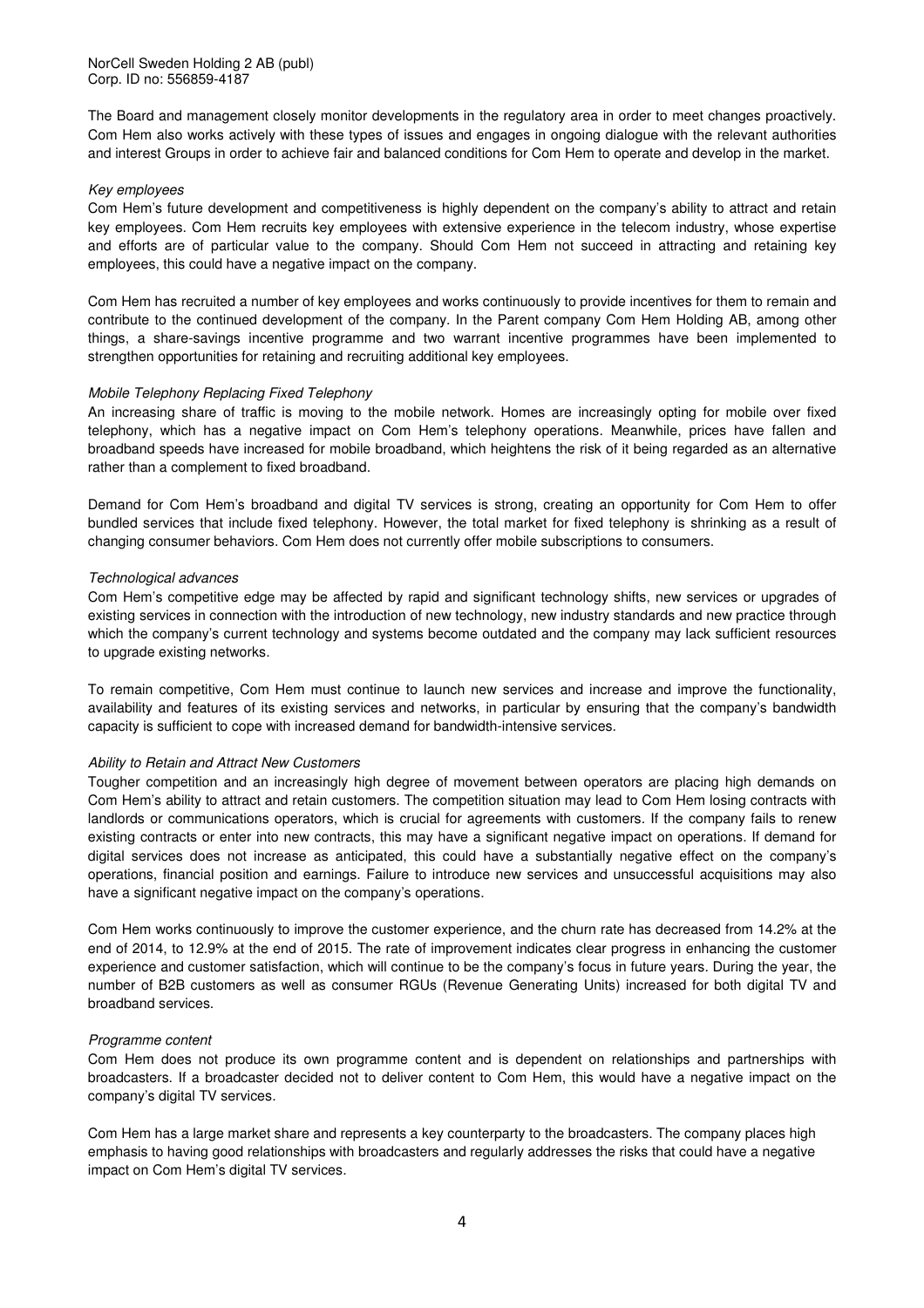### **Suppliers**

Com Hem has signed a number of leases with network owners and is dependent on them fulfilling their commitments in order for Com Hem to provide services in major parts of its network. In the event that Com Hem cannot meet its commitments under these agreements, the agreements may be terminated. In many cases, it would be difficult to find new and suitable alternative providers at a comparable cost within a reasonable period of time. Com Hem has partnerships with a number of suppliers of hardware, software and network-related investment support. Should these suppliers not meet their commitments or discontinue deliveries of their products and services to Com Hem, it may, prove difficult to find suitable solutions within a short period of time.

The company has good relationships, and close partnerships, with its suppliers. Com Hem continuously manages and assesses the risks associated with the supply chain in order to maintain a competitive and well-functioning infrastructure.

### Other Risks and Uncertainty Factors

Com Hem is affected by several risks and uncertainty factors other than those presented above. Management works continuously on identifying and managing all the risks and uncertainty factors the company is exposed to.

### Financial Risks

Through their operating activities, the Parent company and the Group are exposed to various financial risks such as liquidity risks, interest risks, currency risks and credit risks. The Group's treasury policy for managing financial risks has been decided by the Board and forms a framework of guidelines and regulations, formulated as risk mandates and limits for financing activities. The overarching objective of the finance function is to provide cost-efficient funding and to minimise negative effects on consolidated earnings resulting from unfavourable market fluctuations. For more information on financial risk management, see Note 24.

### **Non-financial Performance Indicators**

Com Hem is a knowledge-based company whose success is heavily dependent on the skills of its employees. Creating involvement, motivation, commitment and enjoyment among employees, are our responsibility as an employer, and important for enabling us to achieve our objectives. Com Hem works on a goal-oriented basis on promoting the development of a high-performance organisation by developing and continuing to train our employees, ensure competitive compensation systems, developing an inspirational corporate culture and build a clear corporate identity based on our shared values. Com Hem puts a high emphasis on all employees feeling that they are playing an important role in our relationship with the customer, and that they are contributing to creating the possibilities for the customer to have a positive experience of Com Hem.

In order to create an attractive workplace for all employees, it is fundamental to first understand how they perceive their job situations. Com Hem regularly conducts employee surveys. The survey performed 2015 showed that Com Hem has a high share of satisfied employees since the company obtained 90 of maximum 100 points, which is higher than the average according to an external benchmark.

Com Hem has a leadership development programme in collaboration with an external party, whose foundations include values and corporate culture, as well as the company's business challenges, to consolidate leadership competence within Com Hem.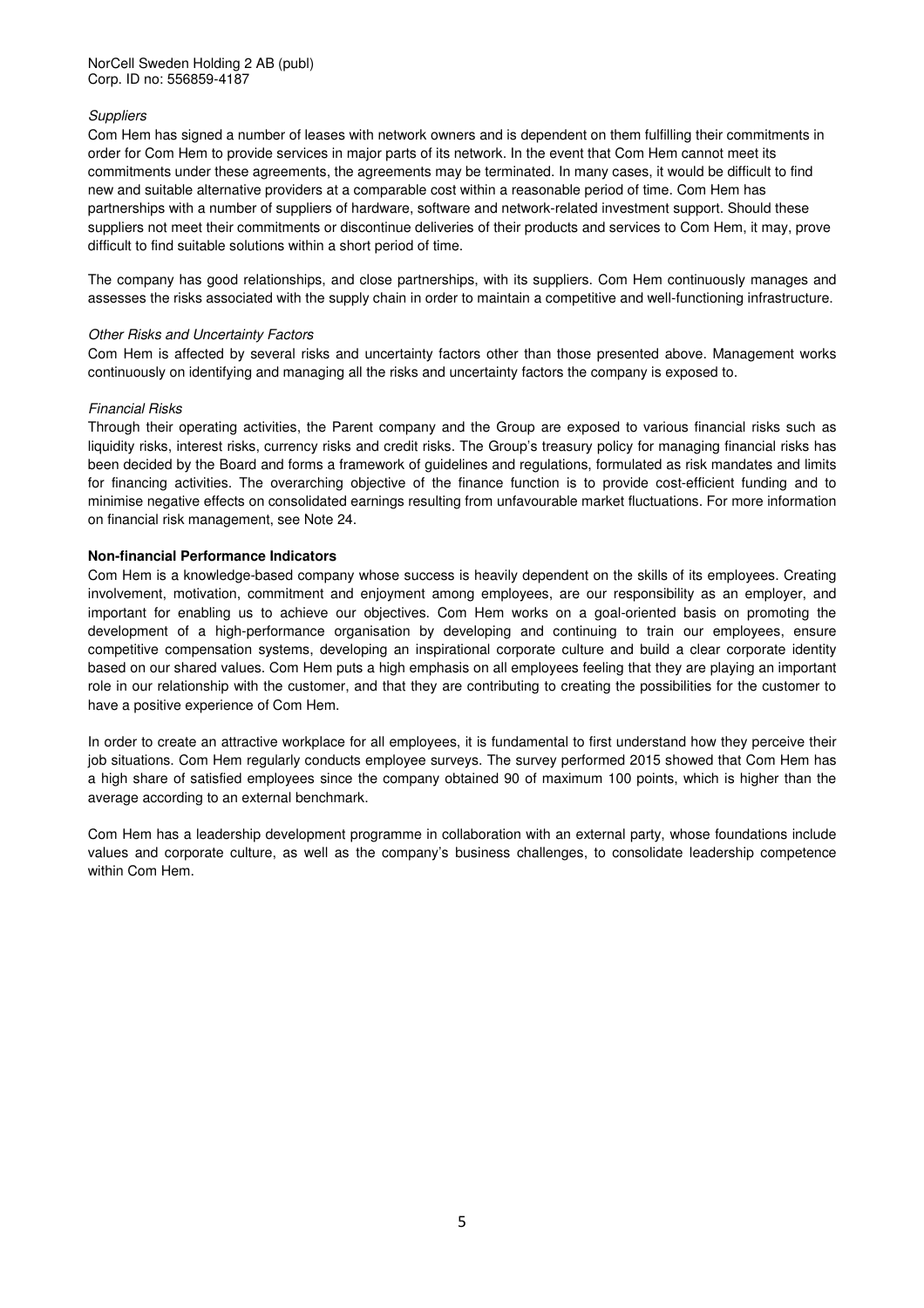### **Corporate Governance Report**

### **Corporate Governance Principles**

This Corporate Governance Report has been prepared in accordance with the standards set by chapter 6 §6 of the Swedish Annual Accounts Act. The company has decided not to apply the Swedish Code of Corporate Governance because it only has debt instruments listed for trading on a public market place, and does not have any listed shares in Sweden.

### **Articles of Association**

The Articles of Association are a central document for governing the company. The Articles of Association specify items including corporate name, registered office, business focus, information on share capital, the number of Board members, specification of the invitation procedure for shareholders' meetings and the business to be considered by the Annual General Meeting (AGM).

The AGM should be held yearly within six months after the end of the financial year. The invitation can be sent at the earliest six weeks, and the latest four weeks, prior to the Meeting.

The agenda of the AGM includes items such as adoption of the company's Income Statement and Balance Sheet, resolving on the appropriation of earnings, approval of Directors' fees and Auditors' fees, election of the Board of Directors and discharging Board members and the Chief Executive Officer from liability.

The Articles of Association do not include any special stipulations regarding the appointment and dismissal of Board members, or on amendments to the Articles of Association.

### **Board of Directors**

According to the Articles of Association, the Board of NorCell Sweden Holding 2 AB (publ) shall consist of a minimum of three and a maximum of ten AGM-elected members with a maximum of five deputies.

### **Rules of Procedure of the Board of Directors**

The rules of procedure of the Board of Directors should satisfy the need for information and an appropriate division of responsibilities between the Board of Directors and Chief Executive Officer. The rules of procedure specify the responsibilities and duties of the Board of Directors, the duties of the Chairman of the Board, the meeting schedule of the Board of Directors and the duties and rights to make decisions of the Chief Executive Officer.

According to the current rules of procedure, statutory meeting shall be held after the AGM or if required after extraordinary AGM. The board of directors shall also meet in case the Chairman of the Board finds it necessary and if someone of the board members or the CEO demands it. The chairman of the Board shall ensure that meetings are held in accordance with the rules of procedure.

### **Chief Executive Officer and the Executive Management Team**

The Chief Executive Officer, also the President, is appointed by the Board of Directors and works according to instructions approved by the Board of Directors. The CEO is responsible for ongoing administration of the company in accordance with the Board of Directors' guidelines and instructions. The CEO is responsible for the Board of Directors receiving regular information and necessary decision-support data for the Board of Directors to be able to judge the Group's and the company's financial position, results of operations, liquidity and progress, and reach the necessary decisions.

The instructions for the CEO include guidelines regarding financial reporting. The CEO should keep the Board of Directors and investors regularly informed of the progress of operations, sales, liquidity and the financial position.

The Group's CEO is employed by the Parent company Com Hem Holding AB. The Group of executive management amounted to 7 (16) people in 2015, of which one has ended his employment during 2016.

### **The Work of the Board of Directors**

The Board of Directors meets in accordance with the rules of procedure that the Board of Directors approves each year. NorCell Sweden Holding 2 AB (publ) is a subsidiary of Com Hem Holding AB, and in accordance with the practice of Swedish Groups, the Board of Directors of NorCell Sweden Holding 2 AB (publ) only deals with those matters prescribed by law, such as approval of the Annual Accounts. In the period from 1 January to 31 December 2015, the Board of Directors of NorCell Sweden Holding 2 AB (publ) held two meetings.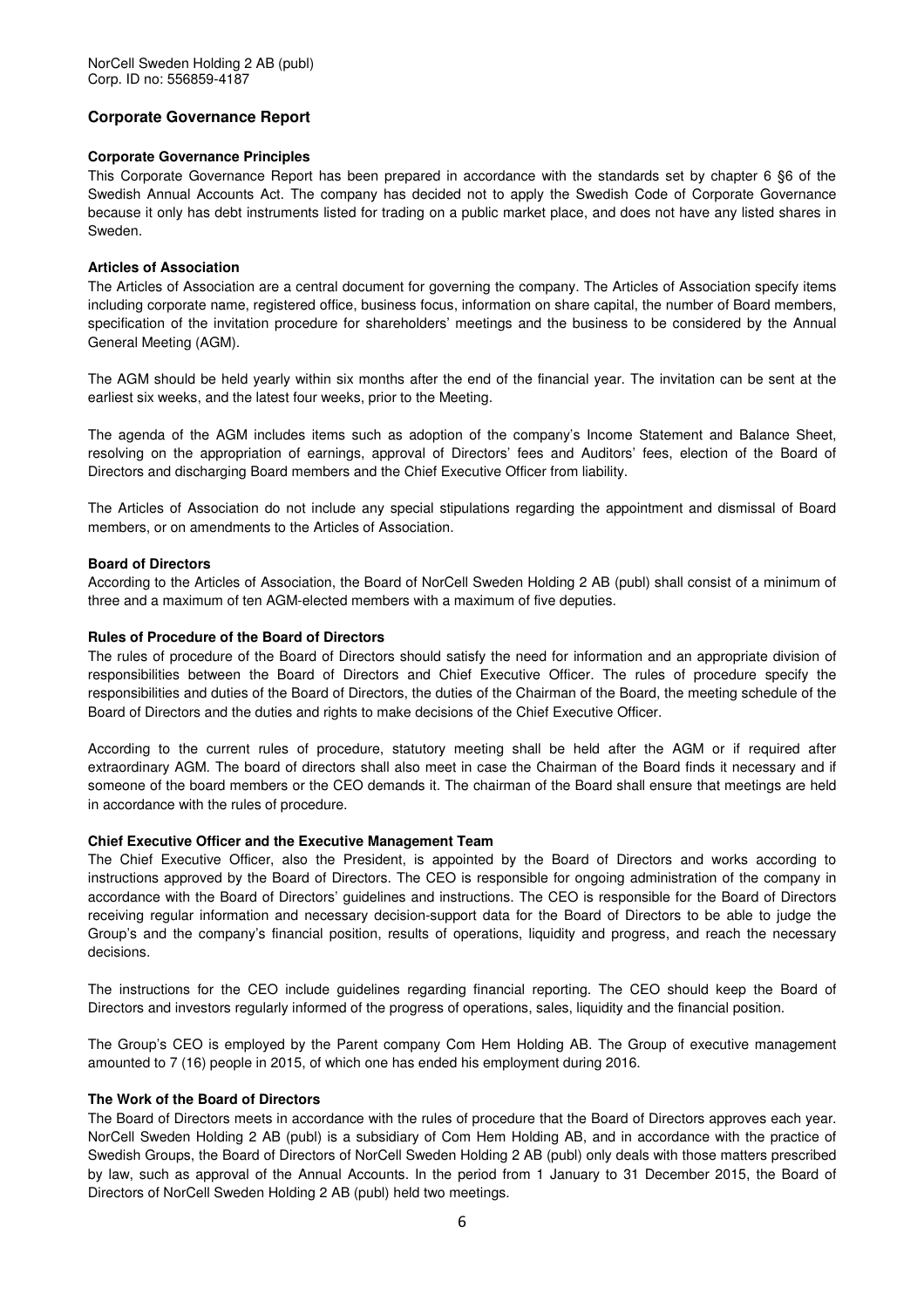### **Composition of the Board of Directors in April 2016**

The Board of Directors of NorCell Sweden Holding 2 AB (publ) consists of five members, one of which is the Chief Executive Officer.

- Board member and Chairman: Nicholas Stathopoulos and Chairman: Nicholas Stathopoulos Board member and CEO: Anders Nilsson and CEO: Anders Nilsson and CEO: Anders Nilsson and CEO: Anders Nilsson and CEO: Anders Nilsson and CEO: Anders Nilsson and CEO: Anders Nilsson and CEO: Anders Nilsson and CEO: Anders N Board member: Joachim Ogland and The Board members and the United States of the United States of the United States of the United States of the United States of the United States of the United States of the United States of Board member: Nikael Larsson Nikael Larsson Nikael Larsson Nikael Larsson Nikael Larsson Nikael Larsson Nikael Larsson Nikael Larsson Nikael Larsson Nikael Larsson Nikael Larsson Nikael Larsson Nikael Larsson Nikael Larsso Board member: Andrew Barron and the Board members of the Board members of the Board members of the Board members of the Board members of the Board members of the Board members of the Board members of the Board members of t
	-

The Board of Directors of Com Hem Holding AB consists of six members, one of which is the Chief Executive Officer. In the period from 1 January to 31 December 2015, the Board of Directors of Com Hem Holding AB held 16 meetings, including statutory meetings and meetings by correspondence.

- Board member and CEO: Anders Nilsson and CEO: Anders Nilsson and CEO: Anders Nilsson and CEO: Anders Nilsson and CEO: Anders Nilsson and CEO: Anders Nilsson and CEO: Anders Nilsson and CEO: Anders Nilsson and CEO: Anders N Board member: Nicholas Stathopoulos Board member: North Monica Caneman and Society and Society and Society and Society and Monica Caneman and Monica Caneman and Society and Society and Society and Society and Society and Society and Society and Society and S Board member: Joachim Ogland and The Board member: Joachim Ogland and The Board member: Joachim Ogland and The Board members of the Board members of the Board members of the Board members of the Board members of the Board Board member: Eva Lindqvist Contract Contract Contract Contract Contract Contract Contract Contract Contract Contract Contract Contract Contract Contract Contract Contract Contract Contract Contract Contract Contract Contr Ordinary employee representatives: Marianne Bolin and Tomas Kadura Deputy employee representatives: Åsa Borgman and Mattias Östlund
- Board member and Chairman: Andrew Barron and Chairman: Andrew Barron and The Board member and Chairman: Andrew Barron

### **Chairman of the Board**

The duty of the Chairman of the Board is to lead the Board of Directors' work so that it is executed in accordance with the Swedish Companies Act, other laws and ordinances and the Board of Directors' internal control documents. The Chairman monitors operations in dialogue with the Chief Executive Officer and is responsible for other members receiving the information that is necessary for discussion and decisions. The Chairman is also responsible for appraising the work of the Board of Directors.

The Chairman and Chief Executive Officer ensure that agendas and decision-support data for Board meetings is prepared and sent to Board members one week prior to each meeting.

#### **The Board of Directors' Controls over Financial Reporting**

The Chairman of the Board leads, and is responsible for, the work of the Board of Directors being well organised and conducted efficiently. The Board of Directors monitors the quality of financial reporting through instructions to the Chief Executive Officer. With the Chief Financial Officer, the Chief Executive Officer's duty is to quality-assure all external financial reporting including interim reports, annual reports, press releases with financial content and presentation material for meetings with owners and financial institutions.

#### **Statutory meeting**

The Board of Directors holds a statutory meeting each year immediately after the AGM. This meeting adopts the rules of procedure for the Board of Directors, company signatories and election of the Chairman.

### **Remuneration**

Remuneration to the Board of Directors for the coming financial year is resolved each year by the AGM.

#### **Auditors**

The company's Auditor, elected by the AGM, reviews Com Hem's Annual Accounts and the annual accounts for the Group, the Board of Directors' and Chief Executive Officer's administration, and the Annual Accounts of subsidiaries, and presents an Audit Report. The audit is conducted in accordance with the Swedish Companies Act, International Standards on Auditing (ISA) and generally accepted auditing standards in Sweden.

#### **Internal Controls and Risk Management in Financial Reporting**

The purpose of internal controls over financial reporting is to ensure compliance with adopted principles of financial reporting and internal controls, and that financial reports are prepared in accordance with generally accepted accounting principles, applicable laws and ordinances and other standards. The Board of Directors bears overall responsibility for the company having effective internal controls.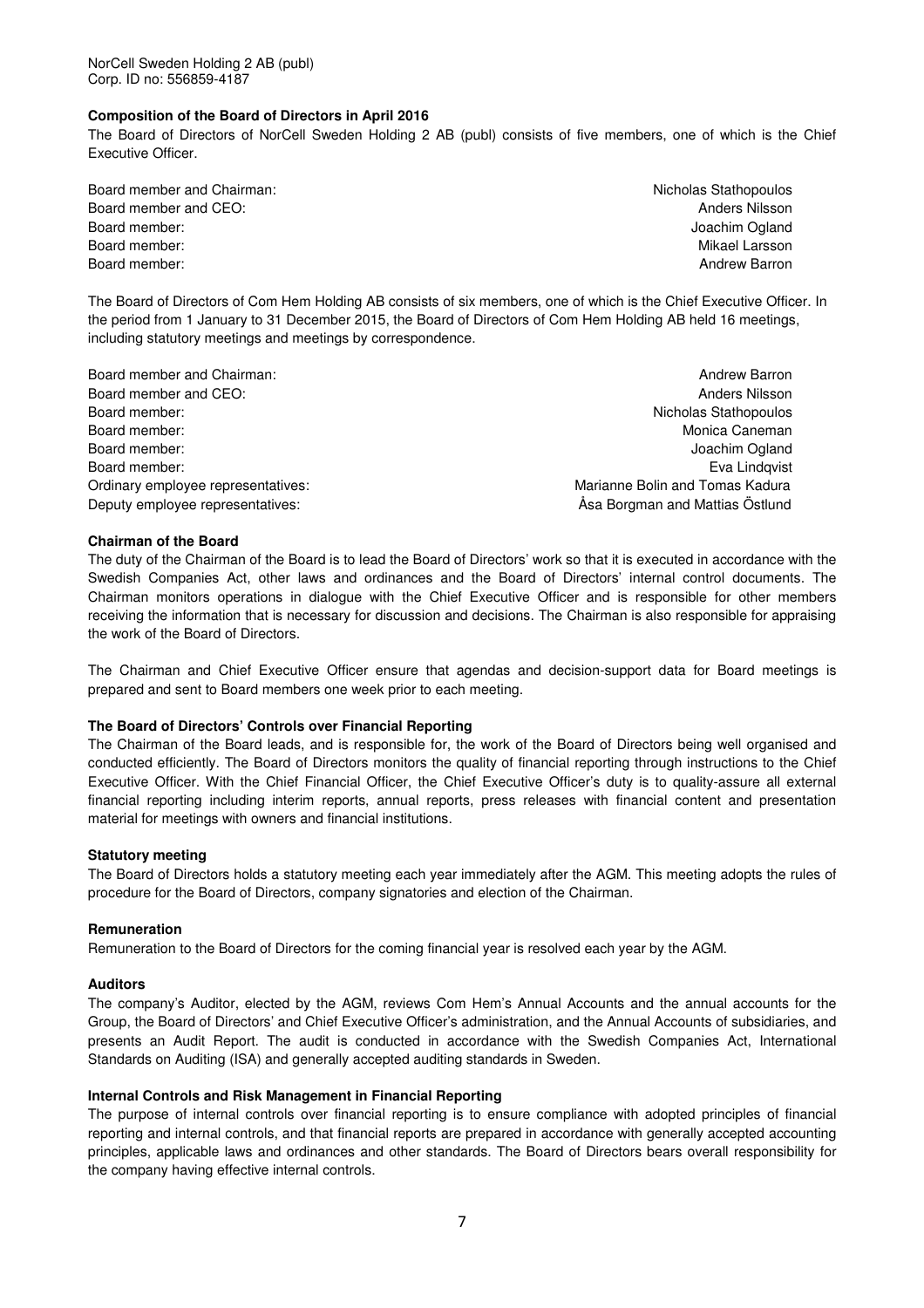NorCell Sweden Holding 2 AB (publ) Corp. ID no: 556859-4187

### **Control Environment**

The control environment is the base of internal control and consists of the values and ethics that the Board of Directors, CEO and management communicate and operate from, combined with a number of company-wide instructions, policies and guidelines. These include the Board's rules of procedure, the company's Code of Conduct, anti-corruption policy, whistleblower policy, guidelines for gifts, entertainment and hospitality, treasury policy, authorisation policy and financial manual. These instructions and policies are updated regularly and communicated to affected staff. Com Hem's values are another important control instrument. These values constitute a long-term undertaking and shared foundation linked to the company's business concept and strategies that guide employees in daily activities.

### **Risk Assessment**

The risk assessment of financial reporting is intended to identify and assess the material risks that affect internal controls over financial reporting. Com Hem has established a control framework for accounting, processes and detailed schedules for financial statements and forecasts to minimise these risks. Com Hem's Board of Directors and management evaluate reporting from a risk perspective on an ongoing basis. Over and above assessing risks in financial reporting, the Board of Directors and management work continuously on identifying and managing material risks that affect Com Hem's operations from operational and financial perspectives.

### **Control Activities and monitoring**

Control activities are designed to detect and prevent errors in financial reporting. These activities limit the risks identified and ensure accurate and reliable financial reporting. These include the monitoring of budget deviations, earnings trends and key ratios, account reconciliations, checklists, reviews of IT system logs, approval of business transactions and clear procedures for important decisions such as investments and the entering into agreements.

### **Information and Communication**

Communication at all levels in the Group and with affected external parties is an important component of internal controls. Relevant policies, guidelines and principles for reporting are available to all affected staff on Com Hem's internal web, which is intended to contribute to comprehensive and accurate financial reporting, on time. Information about, and amendments to, accounting policies, as well as reporting and communication standards, are regularly communicated to affected staff. To ensure that the external information disclosure is accurate, complete and meets the requirements imposed on listed companies, the company has a communication policy outlining how, by whom and the manner in which external information is to be communicated. All communication should comply with Nasdaq Stockholm's Rule Book for Issuers and be communicated in a fair, open and transparent manner.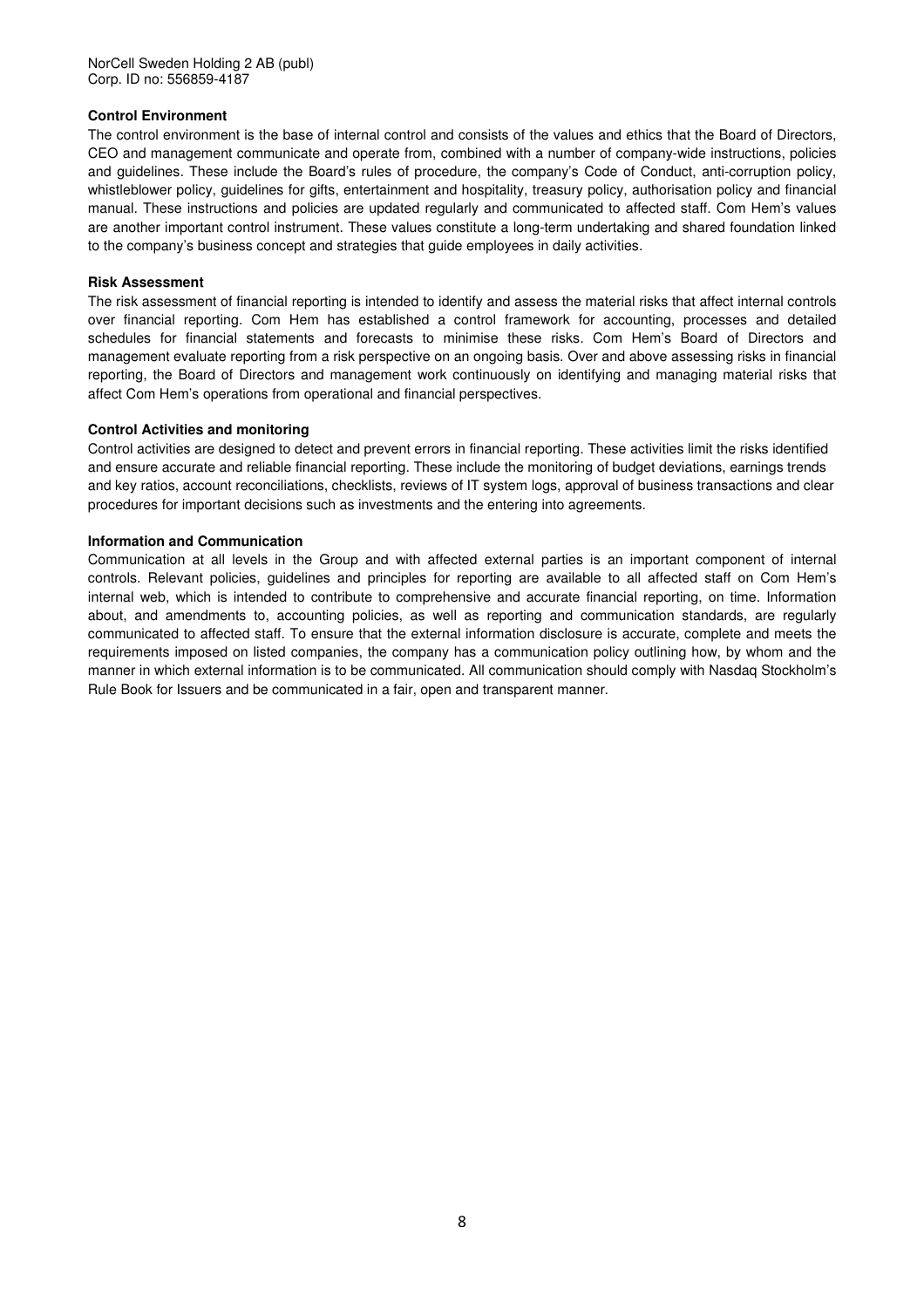### **Results of Operations and Financial Position**

### **Group**

The company's net sales in the period were SEK 5,000,059 (4,761,322) thousand, comprising revenue from the three consumer services, digital TV, broadband and telephony, as well as revenue from landlords, B2B revenue and other revenue. Revenue from the consumer services, digital TV, broadband and telephony amounted to SEK 1,784,784 (1,737,157) thousand, SEK 1,666,012 (1,460,915) thousand and SEK 304,427 (341,501) thousand respectively. Revenue from B2B services and landlord services amounted to SEK 311,036 (222,038) thousand and SEK 695,403 (773,850) thousand respectively, and other revenue was SEK 238,397 (225,861) thousand.

Operating profit/loss was SEK 745,240 (672,340) thousand.

Net financial income and expenses was SEK -1,217,078 (-2,572,314) thousand, of which SEK -1,378,031 (-2,379,340) thousand was interest expenses on borrowings. Net financial income/expenses was also affected by exchange rate gain/losses of SEK 210,134 (-335,369) thousand on credit facilities denominated in EUR, and the change in fair value of derivatives of SEK -39,281 (157,974) thousand.

Income taxes for the year was SEK 103,111 (549,681) thousand.

The Group's result after financial items was SEK -471,838 (-1,899,974) thousand and net profit/loss was SEK -368,727 (-1,350,293) thousand for the financial year.

| 31 Dec 2015 31 Dec 2014 |                   |
|-------------------------|-------------------|
| SEK 9.060m SEK 8.981m   |                   |
| 3.8x                    | 4.0x              |
|                         | SEK 713m SEK 586m |

|          | 1 Jan - 31 Dec 1 Jan - 31 Dec |
|----------|-------------------------------|
| 2015     | 2014                          |
| SFK 599m | SEK 608m                      |
| SEK 392m | SEK 443m                      |

\*Definitions of key ratios, see page 29.

The Group's loans from credit institutions are subject to the continuous satisfaction of covenants, which are evaluated quarterly, see Note 19. The Group has interest-bearing debt comprising borrowing from credit institutions, bond issues and lease facilities, as well as liabilities to Group companies.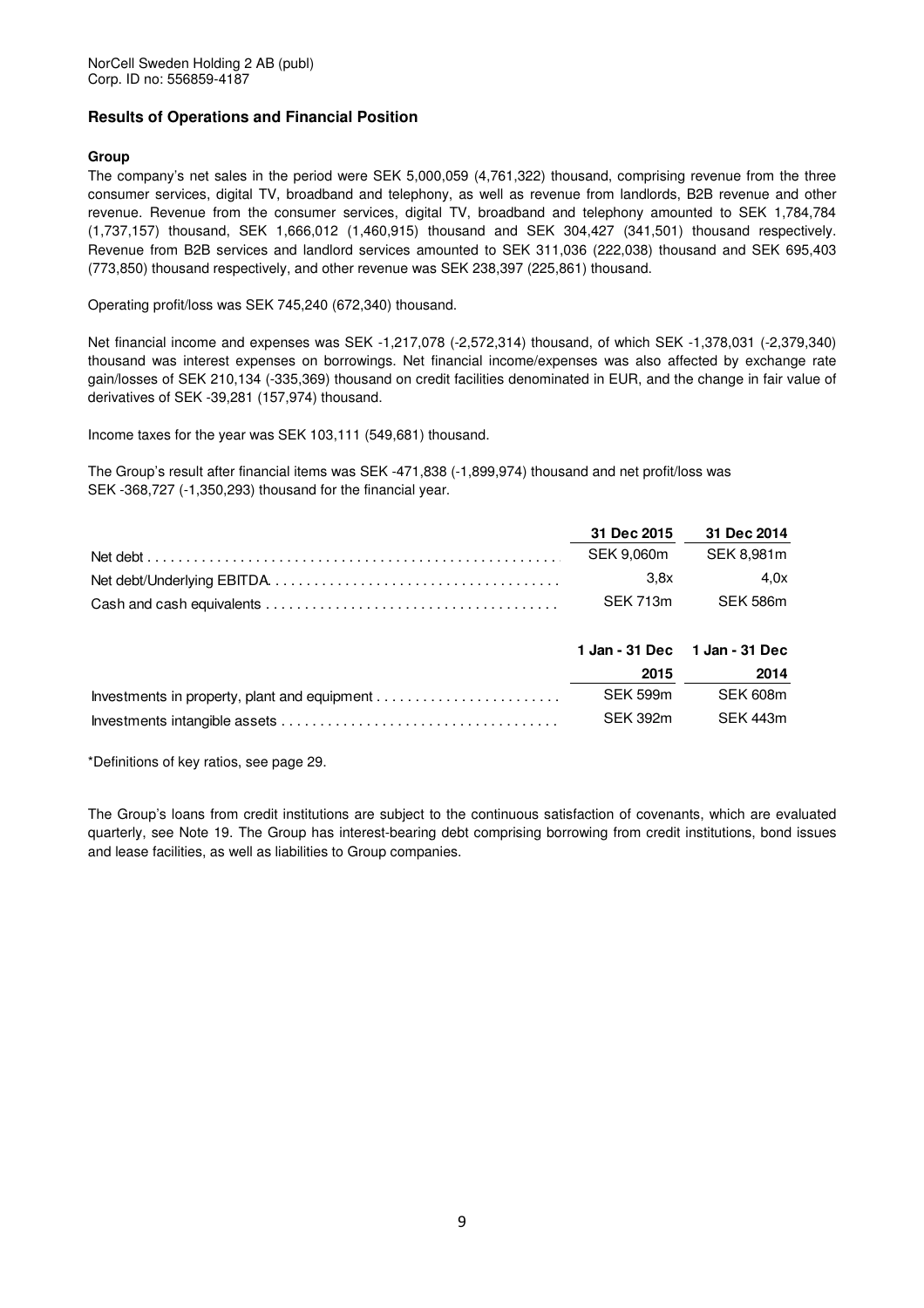### **Parent company**

The Parent company provides group-wide management, and administrative expenses for the period were SEK -8 (-73) thousand and consist of general administration expenses.

Net financial income/expense was SEK 357,008 (-257,351) thousand, and mainly consists of interest expenses and interest revenue from Group companies, and yield on bond issues. For more information, see Note 9.

Profit/loss after financial items was SEK 357,000 (-257,884) thousand.

### **Proposed Appropriation of Earnings**

The following funds are at the disposal of the Annual General Meeting (SEK in thousand):

| 2.215.578 |
|-----------|
| 1.340.937 |
|           |
| 3.913.515 |

The Board of Directors proposes that the funds at the disposal of the AGM and non-restricted reserves are appropriated as follows (SEK in thousand):

|                                                                                                         | 3.913.515 |
|---------------------------------------------------------------------------------------------------------|-----------|
| of which share premium reserve $\dots\dots\dots\dots\dots\dots\dots\dots\dots\dots\dots\dots\dots\dots$ | 1.340.937 |
|                                                                                                         | 3.913.515 |

The company has made a Group contribution of SEK 42,180 thousand to the subsidiary Com Hem Communications AB (corp. ID no. 556689-2104) in the year.

For additional information on the company's results of operations and financial position, refer to the following Income Statements, Balance Sheets and integral notes.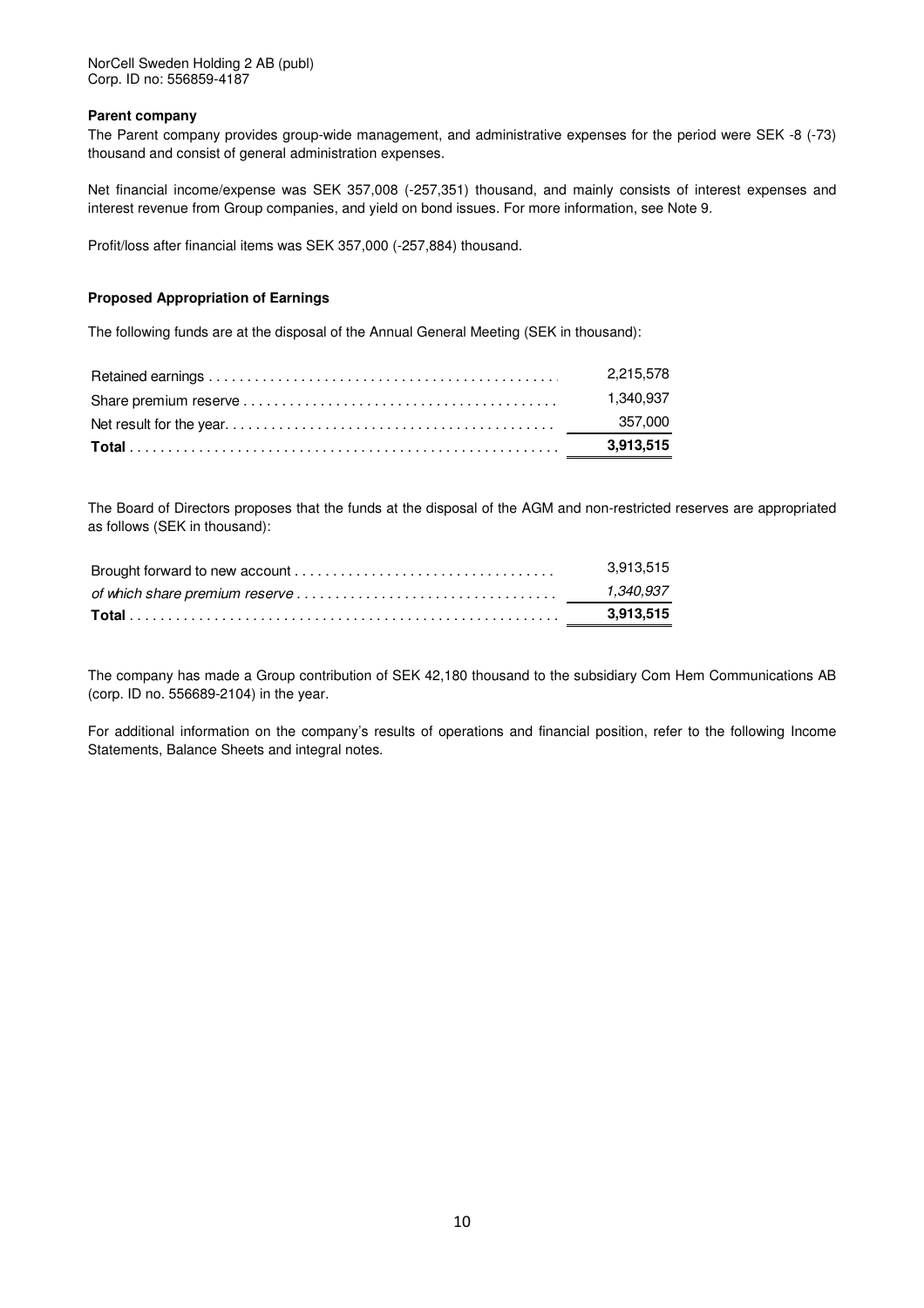## **Consolidated Income Statement**

|                                  | 1 Jan - 31 Dec | 1 Jan - 31 Dec |
|----------------------------------|----------------|----------------|
| <b>Note</b>                      | 2015           | 2014           |
| $\overline{c}$                   | 5,000,059      | 4,761,322      |
|                                  | (2,464,166)    | (2,315,394)    |
|                                  | 2,535,893      | 2,445,928      |
|                                  | (1,515,694)    | (1,490,960)    |
|                                  | (268, 964)     | (256, 352)     |
| 4                                | 18,343         | 11,838         |
| 5                                | (24, 338)      | (38, 114)      |
|                                  | 745,240        | 672,340        |
|                                  |                |                |
|                                  | 228,000        | 169,488        |
|                                  | (1,445,078)    | (2,741,802)    |
| 9                                | (1, 217, 078)  | (2,572,314)    |
|                                  | (471, 838)     | (1,899,974)    |
| 10                               | 103,111        | 549,681        |
|                                  | (368, 727)     | (1,350,293)    |
| 32                               |                |                |
|                                  | (615)          | (2,250)        |
| Diluted earnings per share (SEK) | (615)          | (2,250)        |
|                                  |                |                |

## **Consolidated Statement of Comprehensive Income**

|                                                              | 1 Jan - 31 Dec | 1 Jan - 31 Dec |
|--------------------------------------------------------------|----------------|----------------|
| <b>SEK in thousand</b>                                       | 2015           | 2014           |
|                                                              | (368, 727)     | (1,350,293)    |
| Other comprehensive income                                   |                |                |
| Items that will not be reclassified to net profit or loss    |                |                |
| Revaluation of defined-benefit pension obligations           | 74.723         | (109,805)      |
| Tax on items that will not be reclassified to profit or loss | (16, 439)      | 24,157         |
| Other comprehensive income for the year, net of tax          | 58,284         | (85, 648)      |
| Comprehensive income for the year                            | (310, 443)     | (1.435.941)    |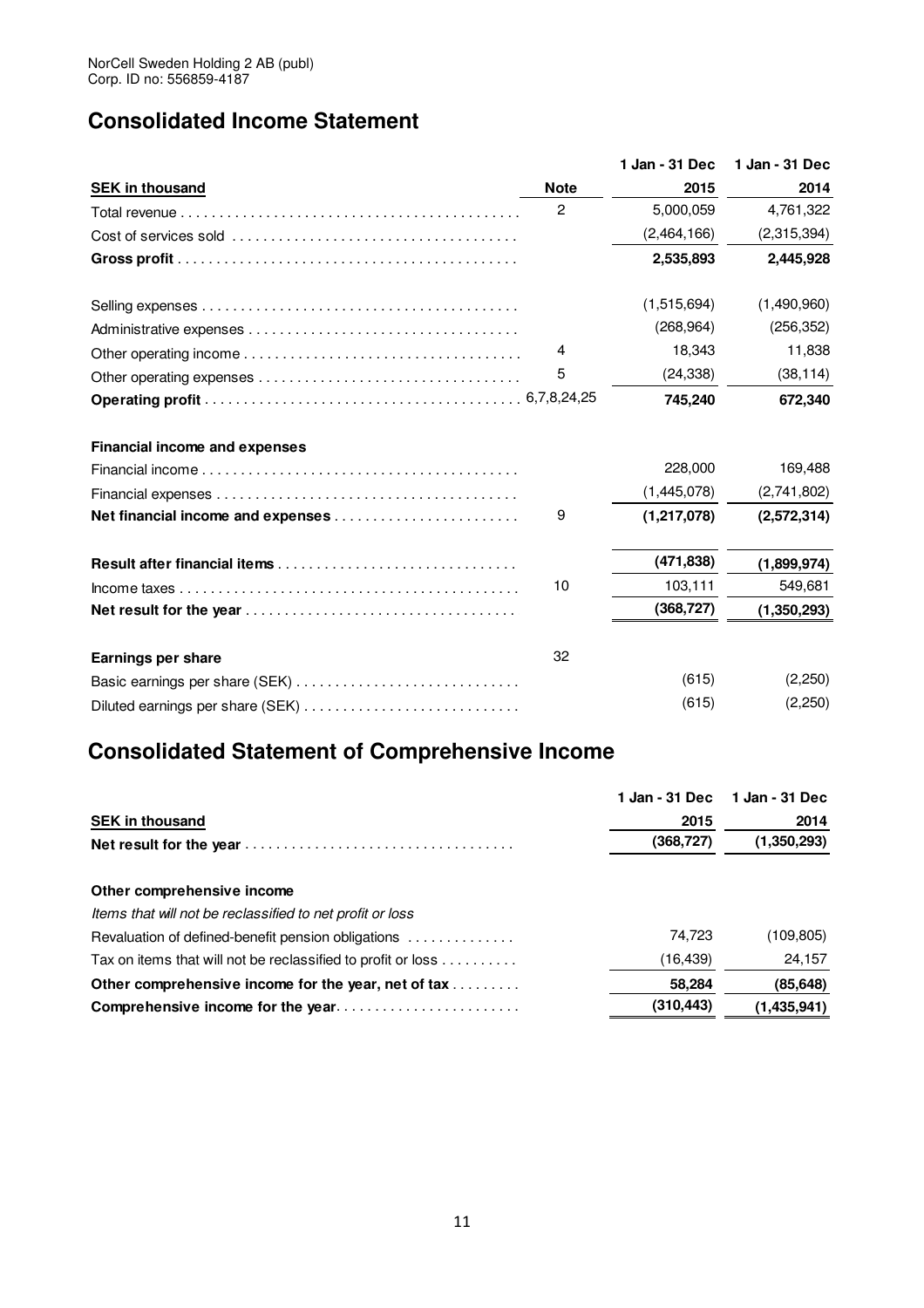## **Consolidated Balance Sheet**

| <b>SEK in thousand</b>                                                                                  | <b>Note</b> | 31 Dec 2015              | 31 Dec 2014              |
|---------------------------------------------------------------------------------------------------------|-------------|--------------------------|--------------------------|
| ASSETS                                                                                                  |             |                          |                          |
| <b>Non-current assets</b>                                                                               |             |                          |                          |
|                                                                                                         | 11          | 15,451,492               | 16,040,970               |
|                                                                                                         | 12          | 1,530,901                | 1,505,033                |
|                                                                                                         | 13, 23      | 941,658                  | 267,325                  |
| Total non-current assets $\ldots \ldots \ldots \ldots \ldots \ldots \ldots \ldots \ldots \ldots \ldots$ |             | 17,924,051               | 17,813,328               |
| <b>Current assets</b>                                                                                   |             |                          |                          |
|                                                                                                         | 14          | 45,130                   | 38,793                   |
|                                                                                                         | 15, 23      | 121,257                  | 135,380                  |
| Prepaid expenses and accrued income                                                                     | 16, 23      | 161,306                  | 210,947                  |
|                                                                                                         | 13, 23      | 629,870                  | 405,585                  |
| Cash and cash equivalents                                                                               | 17, 23, 24  | 713,321                  | 586,027                  |
|                                                                                                         |             | 1,670,884                | 1,376,732                |
|                                                                                                         |             | 19,594,935               | 19,190,060               |
| <b>EQUITY AND LIABILITIES</b>                                                                           |             |                          |                          |
| <b>Equity</b>                                                                                           | 18          |                          |                          |
|                                                                                                         |             | 600                      | 600                      |
|                                                                                                         |             | 5,015,781                | 4,901,209                |
| Retained earnings incl. net result for the year.                                                        |             | (3,975,358)<br>1,041,023 | (3,666,212)<br>1,235,597 |
|                                                                                                         |             |                          |                          |
| <b>Non-current liabilities</b>                                                                          |             |                          |                          |
|                                                                                                         | 19, 23, 24  | 16,024,195               | 15,892,776               |
|                                                                                                         | 20          | 173,193                  | 233,822                  |
|                                                                                                         |             | 3.164                    | 2,310                    |
|                                                                                                         | 10          | 258,919<br>16,459,471    | 211,955<br>16,340,863    |
|                                                                                                         |             |                          |                          |
| <b>Current liabilities</b>                                                                              |             |                          |                          |
|                                                                                                         | 19, 23, 24  | 528,091                  | 29,927                   |
|                                                                                                         | 23          | 476,009                  | 455,304                  |
|                                                                                                         | 21, 23      | 101,329                  | 93,214                   |
| Accrued expenses and prepaid income                                                                     | 22, 23      | 989,012                  | 1,035,155                |
|                                                                                                         |             | 2,094,441                | 1,613,600                |
|                                                                                                         |             | 19,594,935               | 19,190,060               |

For information on the Group's pledged assets and contingent liabilities, see Note 27.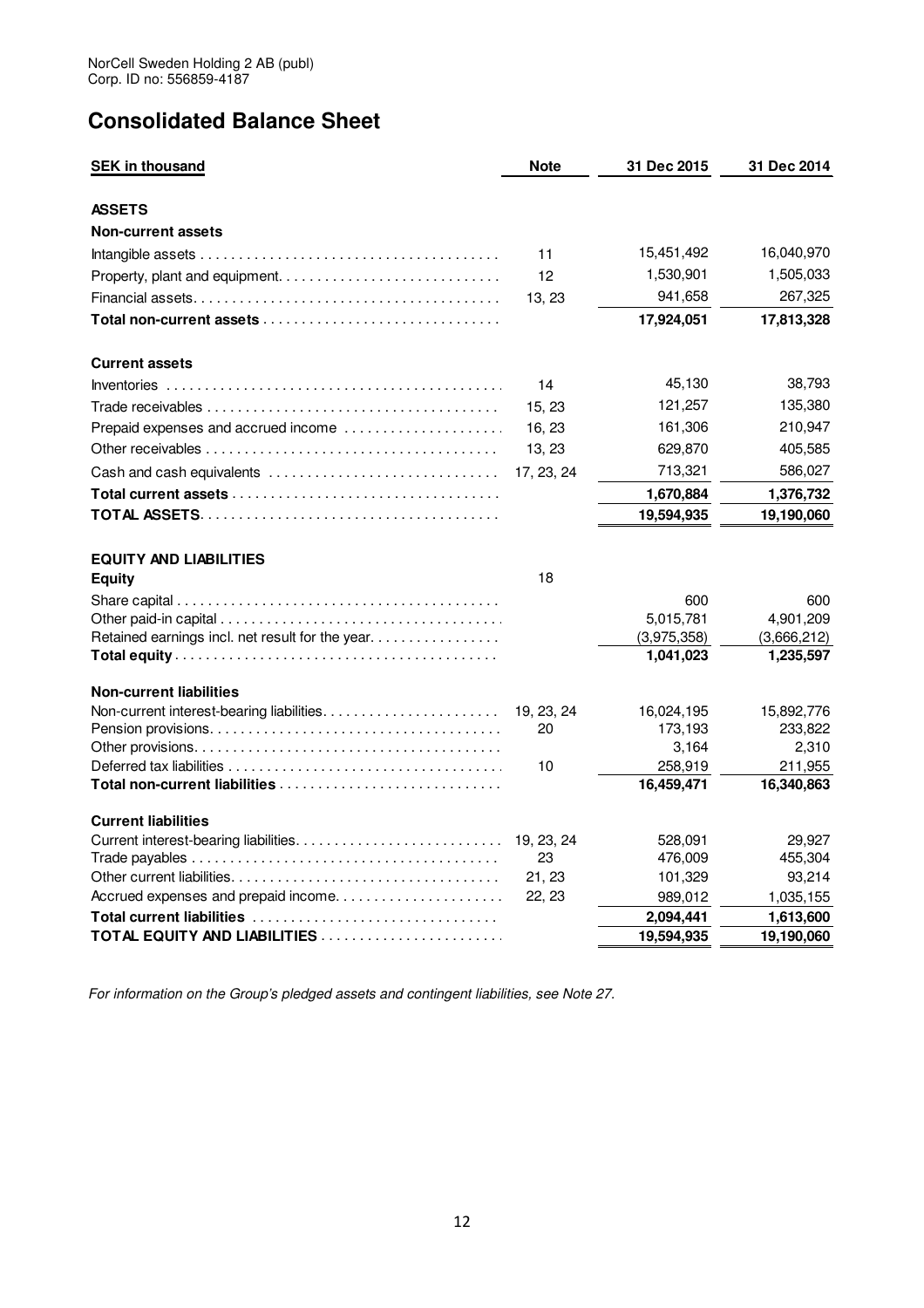## **Consolidated Statement of Changes in Equity**

**Equity attributable to Parent Company shareholders**

| <b>SEK in thousand</b>                                                                         | <b>Share</b><br>capital<br>600 | Other<br>paid-in<br>capital<br>4,901,209 | <b>Retained</b><br>earnings incl.<br>net result for<br>the year<br>(3,666,212) | <b>Total Equity</b><br>1,235,597 |
|------------------------------------------------------------------------------------------------|--------------------------------|------------------------------------------|--------------------------------------------------------------------------------|----------------------------------|
| Comprehensive income for the year                                                              |                                |                                          |                                                                                |                                  |
| Net result for the year                                                                        |                                |                                          | (368, 727)                                                                     | (368,727)                        |
| Other comprehensive income for the year                                                        |                                |                                          | 58,284                                                                         | 58,284                           |
| Comprehensive income for the year                                                              |                                |                                          | (310, 443)                                                                     | (310, 443)                       |
| Contributions from and value transfers to owners                                               |                                |                                          |                                                                                |                                  |
|                                                                                                |                                | (2,216)                                  |                                                                                | (2,216)                          |
| $Dividend \dots \dots \dots \dots \dots \dots \dots \dots \dots \dots \dots \dots \dots \dots$ |                                | (357,000)                                |                                                                                | (357,000)                        |
|                                                                                                |                                |                                          | 1.297                                                                          | 1.297                            |
|                                                                                                |                                | 607,420                                  |                                                                                | 607,420                          |
| Tax on group contribution $\ldots \ldots \ldots \ldots \ldots \ldots \ldots \ldots$            |                                | (133,632)                                |                                                                                | (133,632)                        |
| Total transactions with Group's owners.                                                        |                                | 114,572                                  | 1,297                                                                          | 115,869                          |
| Closing equity, 31 Dec 2015                                                                    | 600                            | 5,015,781                                | (3.975.358)                                                                    | 1,041,023                        |

|                                                                                            | <b>Share</b> | Other<br>paid-in | <b>Retained</b><br>earnings incl.<br>net result for |                     |
|--------------------------------------------------------------------------------------------|--------------|------------------|-----------------------------------------------------|---------------------|
| <b>SEK in thousand</b>                                                                     | capital      | capital          | the year                                            | <b>Total Equity</b> |
|                                                                                            | 600          | 1,565,983        | (2,230,271)                                         | (663,688)           |
| Comprehensive income for the year                                                          |              |                  |                                                     |                     |
|                                                                                            |              |                  | (1,350,293)                                         | (1,350,293)         |
| Other comprehensive income for the year                                                    |              |                  | (85, 648)                                           | (85, 648)           |
| Comprehensive income for the year                                                          |              |                  | (1,435,941)                                         | (1,435,941)         |
| Contributions from and value transfers to owners                                           |              |                  |                                                     |                     |
|                                                                                            |              | 3.044.208        |                                                     | 3,044,208           |
| Group contribution $\ldots \ldots \ldots \ldots \ldots \ldots \ldots \ldots \ldots \ldots$ |              | 373.100          |                                                     | 373.100             |
|                                                                                            |              | (82,082)         |                                                     | (82,082)            |
| Total transactions with Group's owners                                                     |              | 3.335,226        |                                                     | 3,335,226           |
| Closing equity, 31 Dec 2014                                                                | 600          | 4.901.209        | (3,666,212)                                         | 1,235,597           |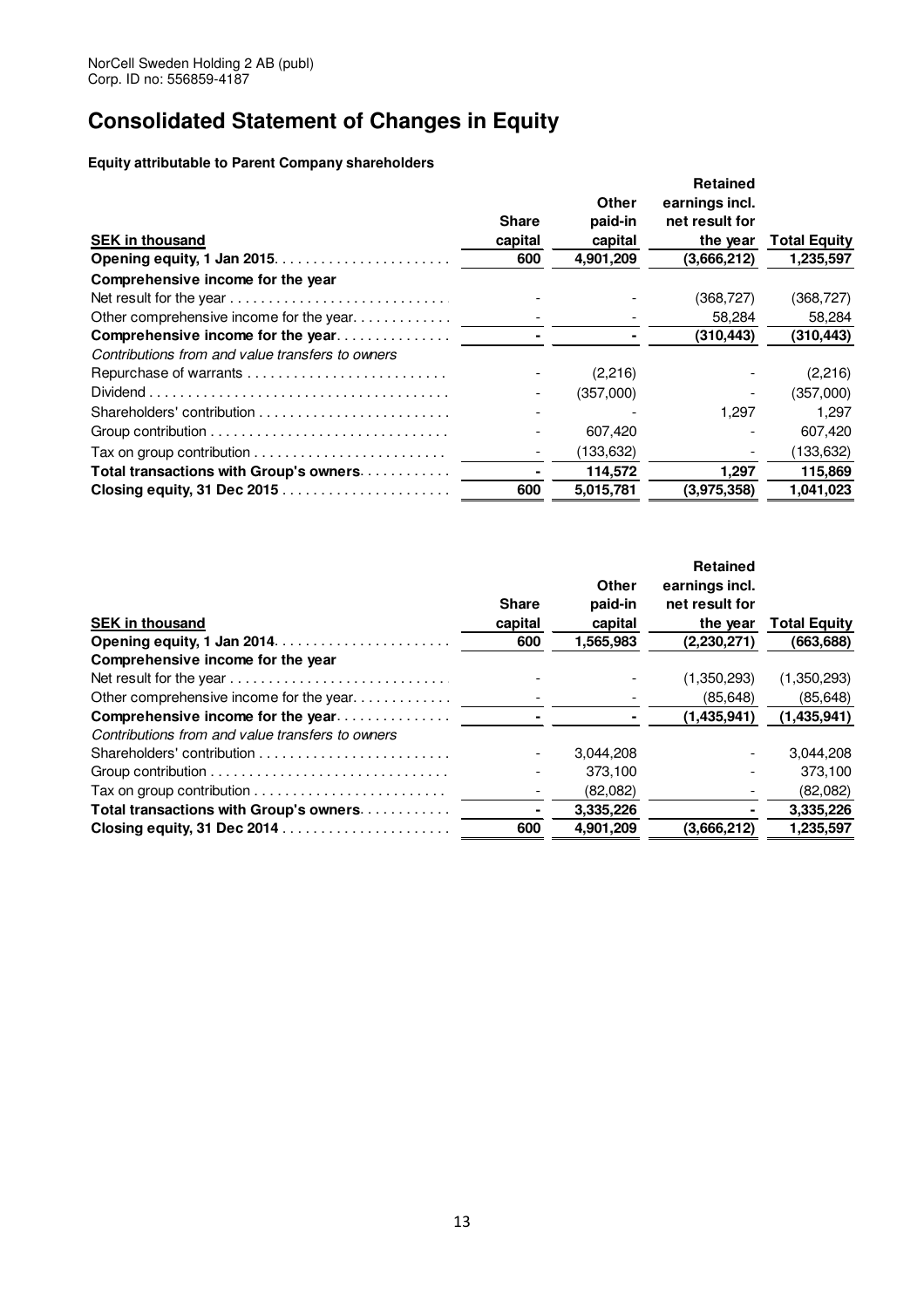## **Consolidated Statement of Cash Flows**

|                                                               |             | 1 Jan - 31 Dec | 1 Jan - 31 Dec |
|---------------------------------------------------------------|-------------|----------------|----------------|
| <b>SEK in thousand</b>                                        | <b>Note</b> | 2015           | 2014           |
| <b>Operating activities</b>                                   |             |                |                |
|                                                               |             | (471, 838)     | (1,899,974)    |
| Adjustment for items not included in cash flow                | 33          | 2,162,988      | 2,695,857      |
| Cash flow from operating activities before changes in working |             |                |                |
|                                                               | 33          | 1,691,150      | 795,883        |
| Change in working capital                                     |             |                |                |
|                                                               |             | (6,337)        | (4, 594)       |
|                                                               |             | 73,772         | (68, 342)      |
| $Increase (+)/decrease (-) in current liabilities.$           |             | 53,815         | (86, 220)      |
|                                                               |             | 1,812,400      | 636,727        |
| Investing activities                                          |             |                |                |
|                                                               | 3           |                | (301, 584)     |
|                                                               | 3           | 4              | (34)           |
|                                                               |             | (381, 471)     | (428, 376)     |
| Acquisition of property, plant and equipment                  |             | (594, 155)     | (594, 141)     |
|                                                               |             | (580,000)      |                |
|                                                               |             |                | 6,320          |
|                                                               |             | (1, 555, 622)  | (1,317,815)    |
| Financing activities                                          |             |                |                |
|                                                               |             |                | 3,044,208      |
|                                                               |             | (2, 216)       |                |
|                                                               |             | (357,000)      |                |
|                                                               |             | 2,000,000      | 8,575,000      |
|                                                               |             | (1,749,269)    | (11,366,120)   |
|                                                               |             | (20, 999)      | (107, 642)     |
|                                                               |             | (129, 484)     | 145,446        |
|                                                               |             | 127,294        | (535, 642)     |
| Cash and cash equivalents at beginning of year                |             | 586,027        | 1,121,669      |
|                                                               |             | 713,321        | 586,027        |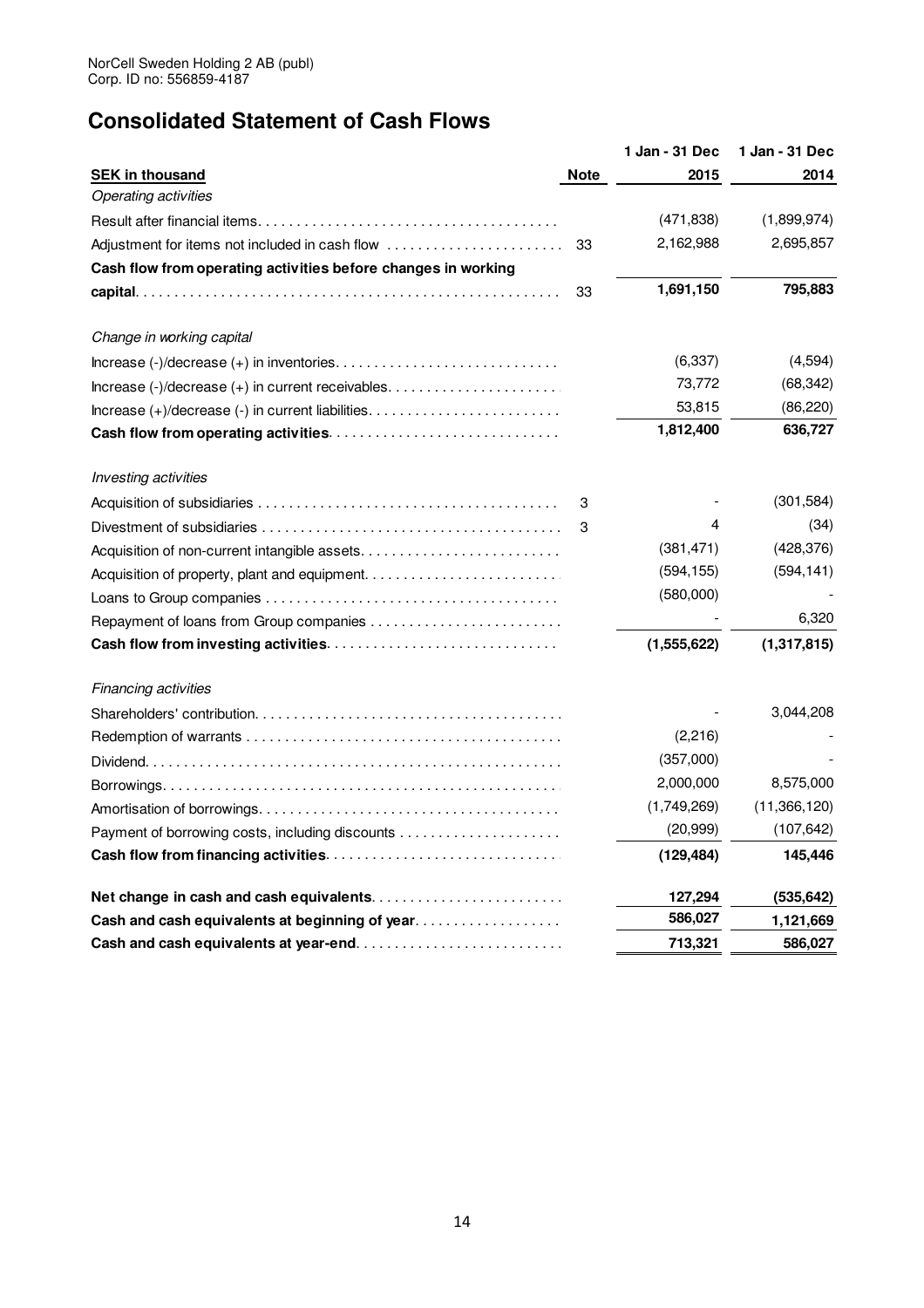## **Parent Company Income Statement**

|                                               |             |             | 1 Jan - 31 Dec 1 Jan - 31 Dec |
|-----------------------------------------------|-------------|-------------|-------------------------------|
| <b>SEK in thousand</b>                        | <b>Note</b> | 2015        | 2014                          |
|                                               |             |             |                               |
|                                               |             | (8)         | (73)                          |
|                                               |             |             | (460)                         |
|                                               |             | (8)         | (533)                         |
| Income from financial items                   |             |             |                               |
| Result from participations in Group companies |             | 314,820     |                               |
|                                               |             | 1,073,158   | 962,795                       |
|                                               |             | (1,030,970) | (1,220,146)                   |
|                                               |             | 357,008     | (257, 351)                    |
|                                               |             | 357,000     | (257,884)                     |
|                                               | 10          |             | 56,734                        |
|                                               |             | 357,000     | (201,150)                     |

## **Parent Company Statement of Comprehensive Income**

|                                                                  | 1 Jan - 31 Dec | 1 Jan - 31 Dec |
|------------------------------------------------------------------|----------------|----------------|
| <b>SEK in thousand</b>                                           | 2015           | 2014           |
|                                                                  | 357,000        | (201, 150)     |
| Other comprehensive income                                       |                |                |
| Items reclassified or that can be reclassified to profit or loss |                |                |
| thems that will not be reclassified to profit or loss            |                |                |
| Other comprehensive income for the year, net of tax              |                |                |
| Comprehensive income for the year                                | 357,000        | (201, 150)     |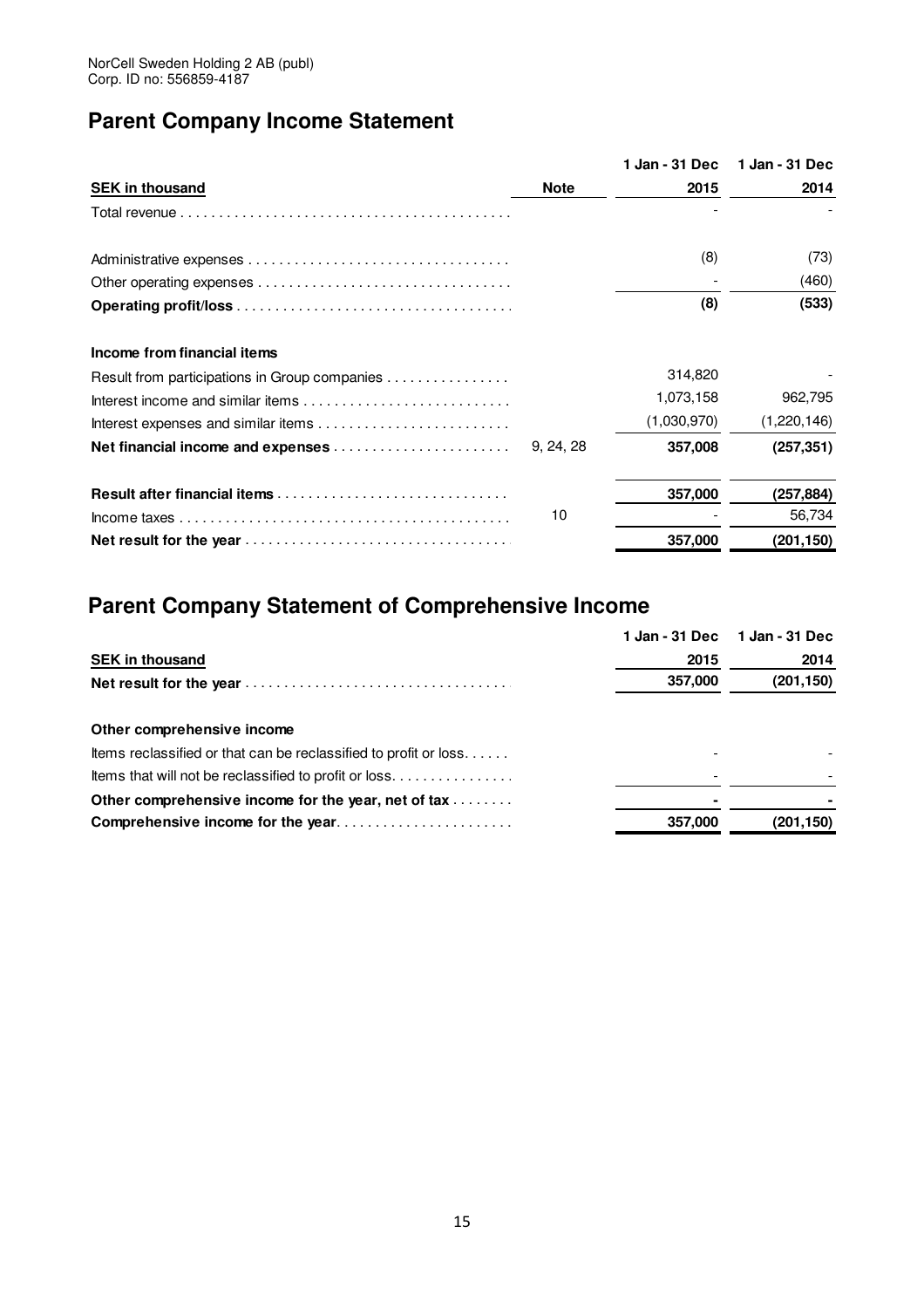## **Parent Company Balance Sheet**

| <b>SEK in thousand</b>                                | <b>Note</b> | 31 Dec 2015    | 31 Dec 2014  |
|-------------------------------------------------------|-------------|----------------|--------------|
| <b>ASSETS</b>                                         |             |                |              |
| <b>Non-current assets</b>                             |             |                |              |
|                                                       | 29          | 2,917,707      | 2,917,707    |
| Receivables from Group companies                      | 13, 23, 28  | 7,909,867      | 9,035,709    |
|                                                       | 10          | 2,200          | 2,200        |
|                                                       |             | 10,829,774     | 11,955,616   |
| <b>Current assets</b>                                 |             |                |              |
| Receivables from Group companies                      | 23, 28      |                | 250,914      |
| Cash and bank balances                                | 23, 24      | 41             | 96           |
|                                                       |             | 41             | 251,010      |
|                                                       |             | 10,829,815     | 12,206,626   |
| <b>EQUITY AND LIABILITIES</b>                         |             |                |              |
| <b>Equity</b>                                         | 18          |                |              |
| <b>Restricted equity</b>                              |             |                |              |
| Unrestricted equity                                   |             | 600            | 600          |
|                                                       |             | 1,340,937      | 1,340,937    |
|                                                       |             | 2,215,578      | 2,773,728    |
|                                                       |             | 357,000        | (201, 150)   |
|                                                       |             | 3,914,115      | 3,914,115    |
| <b>Non-current liabilities</b>                        |             |                | 1,745,384    |
| Non-current liabilities to Group companies 19, 23, 28 |             | 6,873,517      | 6,501,375    |
|                                                       |             | 6,873,517      | 8,246,759    |
| <b>Current liabilities</b>                            |             |                |              |
|                                                       |             | $\overline{2}$ | 134          |
| Other current liabilities to Group companies.         |             | 42,180         |              |
|                                                       | 22, 23      | 1              | 23<br>45,595 |
|                                                       |             | 42,183         | 45,752       |
| TOTAL EQUITY AND LIABILITIES                          |             | 10,829,815     | 12,206,626   |
| <b>Pledged Assets and Contingent Liabilities</b>      | 27          |                |              |
|                                                       |             |                | 11,953,416   |
|                                                       |             | Note 27        | Note 27      |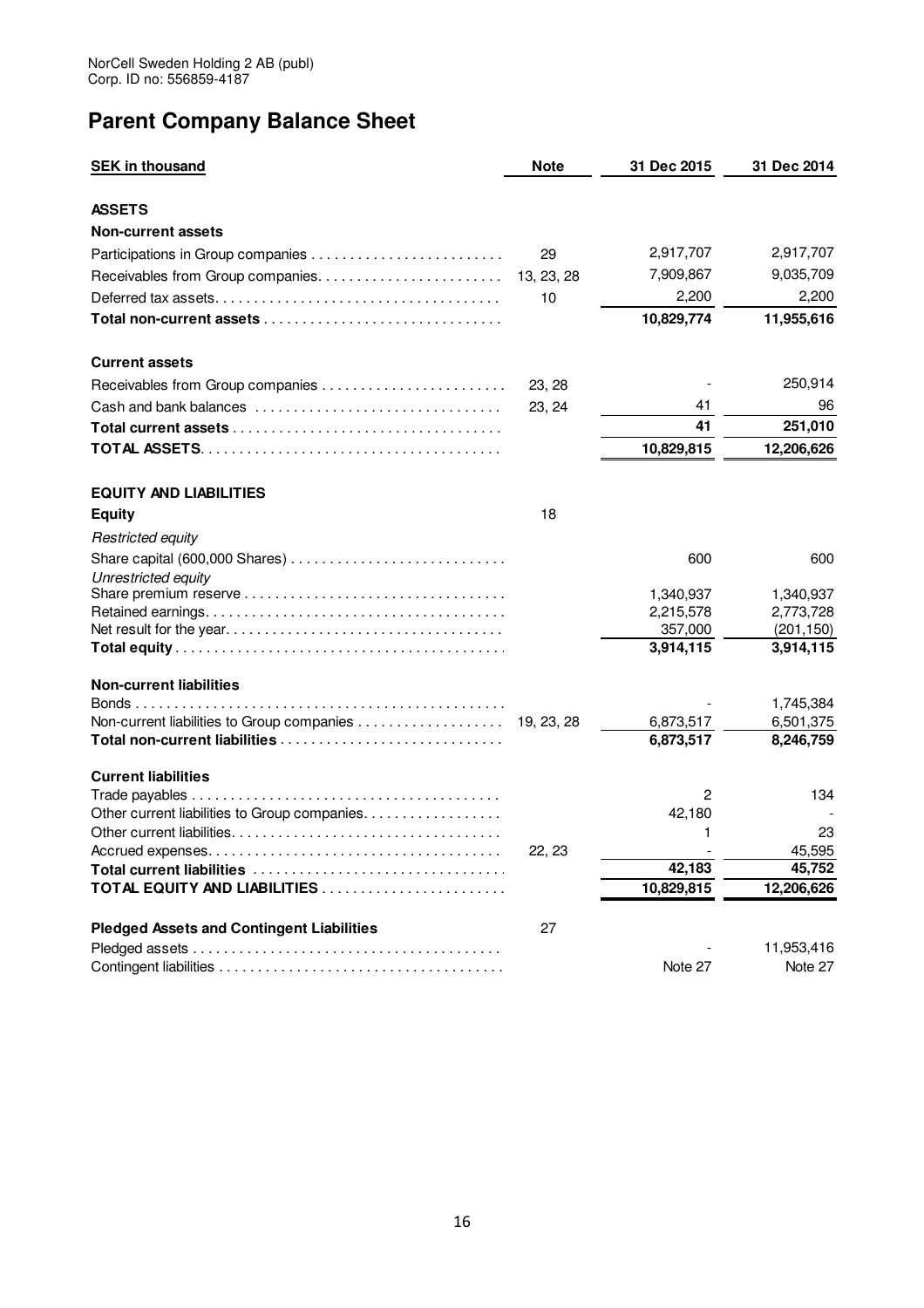## **Parent Company Statement of Changes in Equity**

|                                         | <b>Restricted</b>       |                                    |                                                                 |               |
|-----------------------------------------|-------------------------|------------------------------------|-----------------------------------------------------------------|---------------|
|                                         | equity                  |                                    | <b>Unrestricted equity</b>                                      | Total         |
| <b>SEK in thousand</b>                  | <b>Share</b><br>capital | <b>Share</b><br>premium<br>reserve | <b>Retained</b><br>earnings incl.<br>net result for<br>the year | <b>Equity</b> |
| Opening equity, 1 Jan 2015.             | 600                     | 1,340,937                          | 2,572,578                                                       | 3,914,115     |
| Comprehensive income for the year       |                         |                                    |                                                                 |               |
| Net result for the year                 |                         |                                    | 357.000                                                         | 357,000       |
| Other comprehensive income for the year |                         |                                    |                                                                 |               |
| Comprehensive income for the year       |                         |                                    | 357.000                                                         | 357,000       |
|                                         |                         |                                    | (357,000)                                                       | (357,000)     |
| Closing equity, 31 Dec 2015             | 600                     | 1,340,937                          | 2,572,578                                                       | 3,914,115     |

|                                                                | <b>Restricted</b>       |                                    |                                                                 |               |
|----------------------------------------------------------------|-------------------------|------------------------------------|-----------------------------------------------------------------|---------------|
|                                                                | equity                  |                                    | Unrestricted equity                                             | Total         |
| <b>SEK in thousand</b>                                         | <b>Share</b><br>capital | <b>Share</b><br>premium<br>reserve | <b>Retained</b><br>earnings incl.<br>net result for<br>the year | <b>Equity</b> |
| Opening equity, 1 Jan 2014.                                    | 600                     | 1,340,937                          | 83,806                                                          | 1,425,343     |
| Comprehensive income for the year                              |                         |                                    |                                                                 |               |
|                                                                |                         |                                    | (201, 150)                                                      | (201, 150)    |
| Other comprehensive income for the year                        |                         |                                    |                                                                 |               |
| Comprehensive income for the year                              |                         |                                    | (201, 150)                                                      | (201, 150)    |
| Shareholders' contribution                                     |                         |                                    | 2,494,209                                                       | 2,494,209     |
|                                                                |                         |                                    | 250.914                                                         | 250,914       |
| Tax on group contribution $\ldots \ldots \ldots \ldots \ldots$ |                         |                                    | (55, 201)                                                       | (55, 201)     |
| Closing equity, 31 Dec 2014                                    | 600                     | 1.340.937                          | 2.572.578                                                       | 3.914.115     |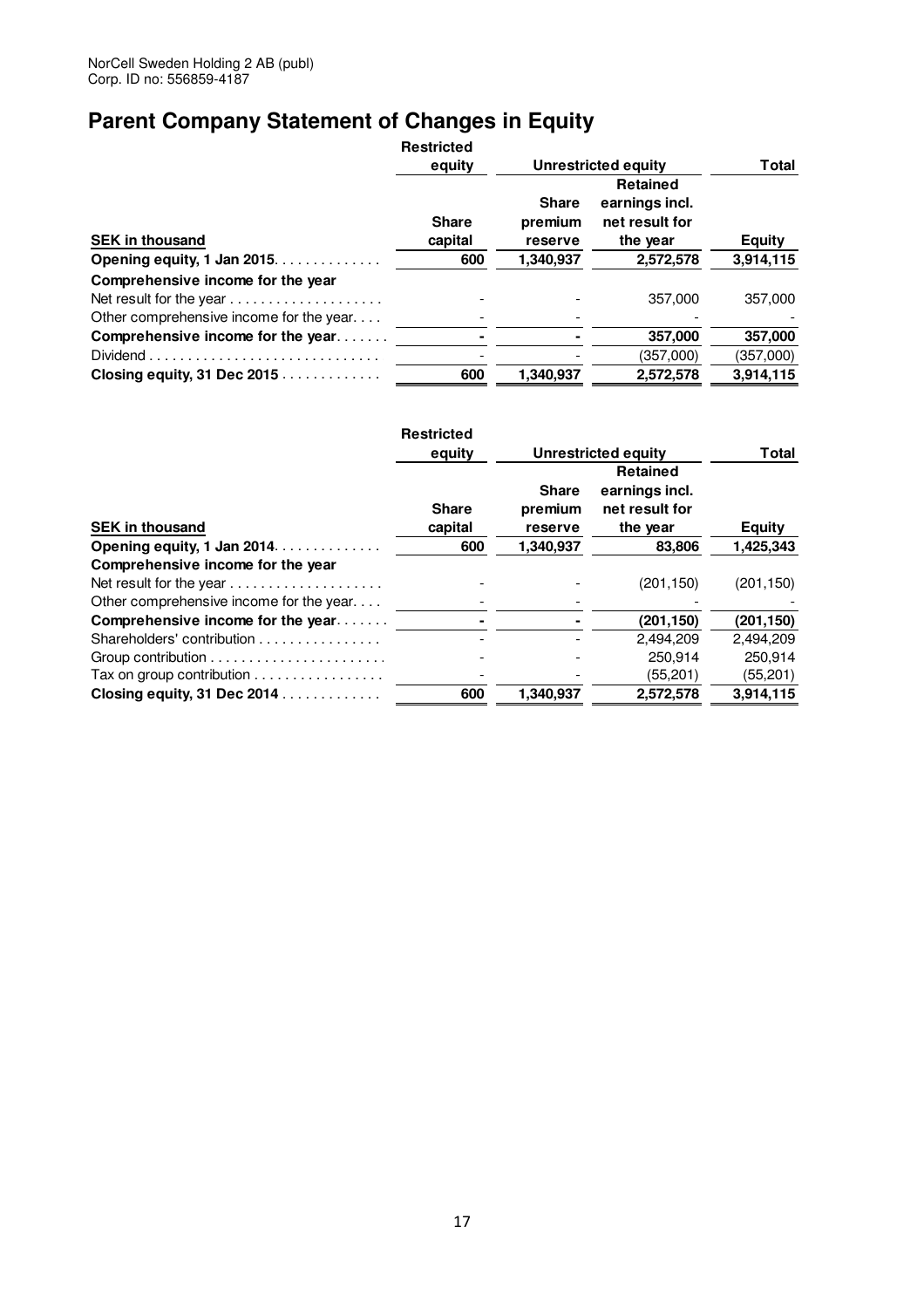## **Parent Company cash flow statement**

|                                                               |             | 1 Jan - 31 Dec | 1 Jan - 31 Dec |
|---------------------------------------------------------------|-------------|----------------|----------------|
| <b>SEK in thousand</b>                                        | <b>Note</b> | 2015           | 2014           |
| <b>Operating activities</b>                                   |             |                |                |
|                                                               |             | 357,000        | (257, 884)     |
|                                                               |             | (112,098)      | 160,265        |
| Cash flow from operating activities before changes in working |             |                |                |
|                                                               | -33         | 244,902        | (97, 619)      |
| Changes in working capital                                    |             |                |                |
|                                                               |             |                | 16             |
|                                                               |             | (154)          | 26             |
|                                                               |             | 244,748        | (97, 577)      |
| Investing activities                                          |             |                |                |
|                                                               |             |                | (1,490,000)    |
|                                                               |             | 1,827,866      |                |
|                                                               |             | 1,827,866      | (1,490,000)    |
| Financing activities                                          |             |                |                |
|                                                               |             |                | 2,494,209      |
|                                                               |             | (357,000)      |                |
|                                                               |             | (1,715,669)    | (906, 736)     |
|                                                               |             | (2,072,669)    | 1,587,473      |
|                                                               |             | (55)           | (104)          |
| Cash and cash equivalents at beginning of year                |             | 96             | 200            |
|                                                               |             | 41             | 96             |
|                                                               |             |                |                |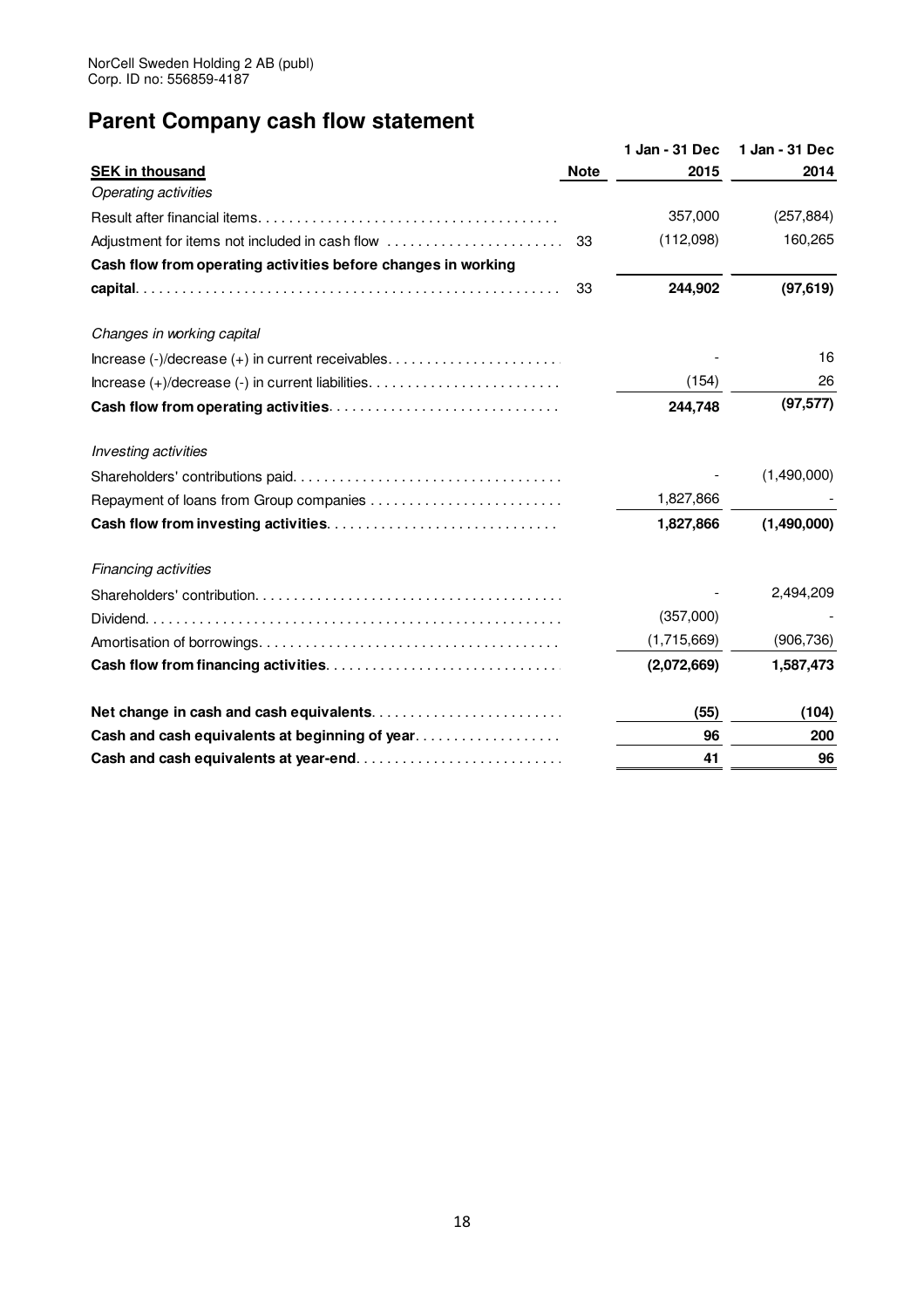## **Notes to the Financial Statements**

### **Note 1 Accounting Policies**

### **Compliance with standards and legislation**

The Consolidated Accounts have been prepared in accordance with International Financial Reporting Standards (IFRSs) issued by the International Accounting Standards Board (IASB) and interpretations from the IFRS Interpretations Committee as endorsed by the EU. Additionally, the Swedish Financial Reporting Board's (RFR) standard RFR 1 Supplementary Accounting Rules for Groups has been applied.

The Parent Company applies the same accounting principles as the Group except in the cases stated in the "Parent Company accounting policies" section below. The differences between the policies applied by the Parent Company and those applied by the Group are due to restrictions in the Parent Company's ability to apply IFRS as a consequence of the Swedish Annual Accounts Act, the Swedish Pension Obligations Vesting Act, and taking account of the link between accounting and taxation.

These annual accounts and consolidated accounts were authorised for issue by the Board of Directors and CEO on 8 April 2016. The consolidated statement of comprehensive income and other comprehensive income and statement of financial position, and the Parent Company's income statement and balance sheet are subject to the approval of the AGM on 19 May 2016.

### **Assumptions in preparing the consolidated financial statements**

The Parent Company's functional currency is the Swedish krona (SEK), which is also the presentation currency of the Parent Company and the Group. This means that the financial statements are presented in SEK. Unless otherwise stated, all amounts are rounded to the nearest thousand. Assets and liabilities are recognised at historical cost, except for certain financial assets and liabilities that are measured at fair value. Financial assets and liabilities measured at fair value consist of derivative instruments at fair value through profit and loss.

### **Estimates and judgments in the financial statements**

Preparing the financial statements in accordance with IFRS requires management to make estimates and judgments, and assumptions that affect the application of the accounting policies and the recognised amounts of assets, liabilities, income and expenses. Estimates and assumptions are based on historical experience and various other factors considered reasonable under current circumstances. The result of these estimates and assumptions are then used to assess the carrying amounts of assets and liabilities that are not otherwise clearly evident from other sources. Actual results may differ from these estimates and judgments.

Estimates and assumptions are reviewed on a periodic basis. Changes in estimates are recognised in the accounts for the period in which the change is made if the change only affects that period, or in the period the change is made and in later periods if the change affects current and future periods.

The Group's accounting policies have been consistently applied to all periods presented in these financial statements and when consolidating the Parent Company and subsidiaries.

Judgments made by management in the application of IFRS that have a significant effect on the financial statements and estimates that may cause material adjustments to the financial statements of the ensuing year are described below.

### Impairment testing of goodwill

In accordance with IFRS, goodwill is not amortised but instead tested for impairment annually or when there is an indication of impairment. This is done by determining the recoverable amounts of cash-generating units to which goodwill is allocated by calculating the value in use. When calculating value in use, future cash flows are discounted, which includes assumptions of future circumstances. The test for the financial year showed no indication of impairment since the calculated recoverable amount exceeded the total carrying amount at the end of 2015. In the opinion of Management and the Board, no reasonably possible changes to one of the relevant key assumptions listed would reduce the recoverable amount to a value that is lower than the carrying amount. A more detailed account is given in Note 11, which also states a carrying amount for goodwill of SEK 10,899m.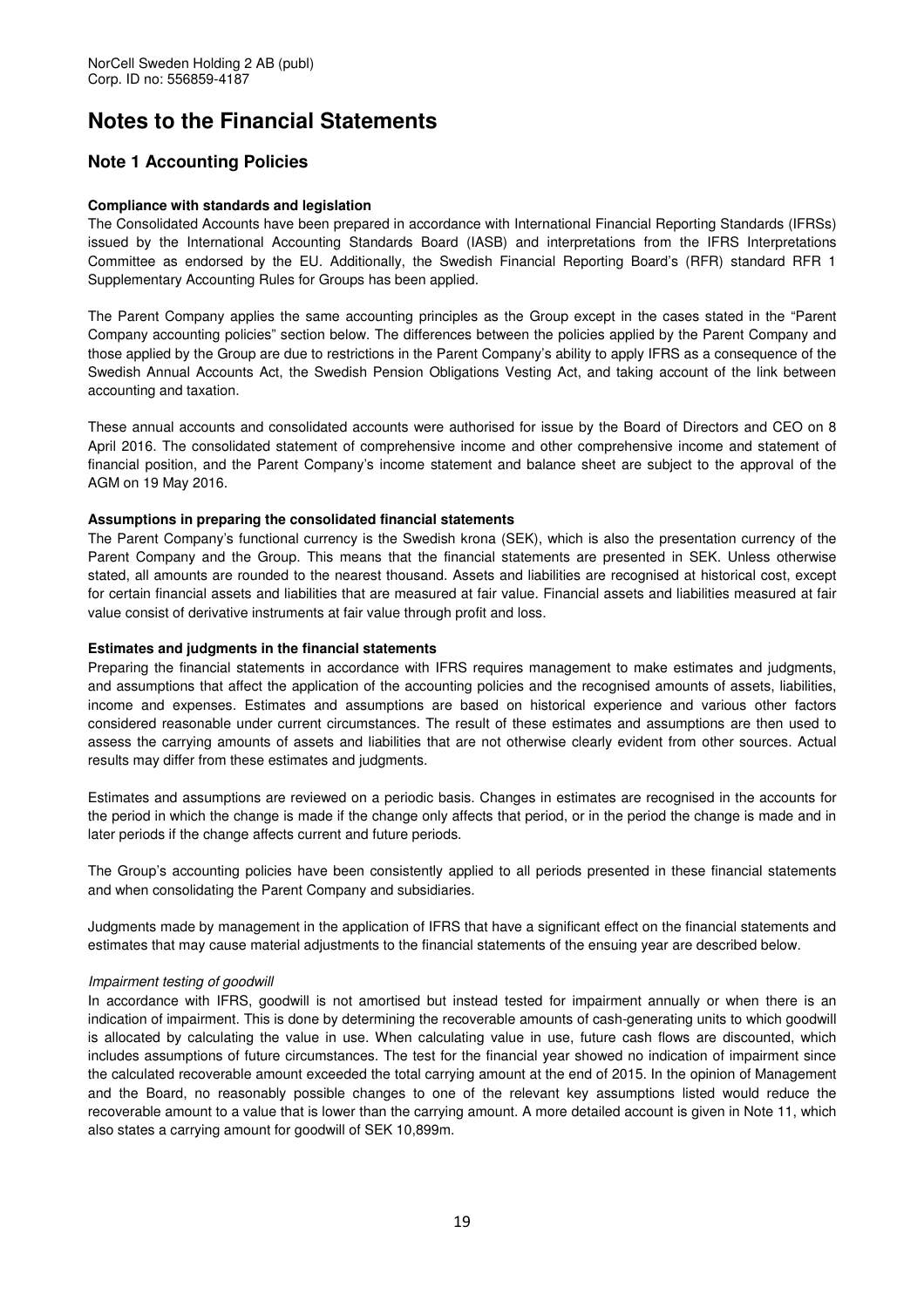### **Changes in accounting policies due to new or amended IFRS**

New and revised standards and interpretative statements applicable from 1 January 2015, have not resulted in any material effects on the financial statements.

#### **New and amended IFRS not yet applied**

A number of new or amended IFRS will take effect in the coming financial year and have not been applied in advance when preparing these financial statements. No early application is planned for new or amended standards with future application.

IFRS 9 Financial instruments will replace IAS 39 Financial instruments: Recognition and measurement. Through IFRS 9, the IASB has introduced a package of changes for the recognition of financial instruments. The package contains new requirements for the classification and measurement of financial instruments, a forward-looking "expected loss" impairment model and a revised approach to hedge accounting. IFRS 9 will take effect on 1 January 2018 and earlier application is permitted pending EU endorsement of the standard. The EU plans to approve the standard during the second half of 2016.

The categories of financial assets in IAS 39 are replaced by three categories, where measurement is at amortised cost, fair value through other comprehensive income or fair value through profit or loss. The classification between the three categories is based on the entity's business model for the various holdings and nature of the cash flows generated by the assets. The fair value option can be exercised for debt instruments where this would eliminate or substantially reduce an accounting mismatch. For equity instruments, the starting point for measurement is at fair value through profit or loss with an option to instead recognise value changes that are not held for trading in other comprehensive income.

The majority of those aspects concerning financial liabilities correspond with most of the earlier rules in IAS 39, except with regard to financial liabilities that are voluntarily measured at fair value according to the "Fair Value Option." For these liabilities, the change in value should be divided between changes attributable to the company's own creditworthiness, and changes in the reference rate, respectively.

The new impairment model will require allowance for expected credit losses over the next 12 months at initial recognition, and if the credit risk rises substantially, the impairment amount is to correspond to the expected credit losses over the remaining term. The new rules on hedge accounting entail, among other things, simplification of effectiveness testing and an extension of permitted hedging instruments and hedged items. The effect of the introduction of IFRS 9 has not yet been determined.

IFRS 15 Revenue from Contracts with Customers. The aim of a new revenue standard is to have a single principlebased standard for all sectors to replace existing standards and opinions on revenue. Sectors considered to be most affected include companies in the telecom industry. However, all companies will be affected by the new, significantly extended disclosure requirements. There are three alternative methods for the transition: fully retrospective, partially retrospective (including alleviation rules) and a "cumulative effect" approach, whereby equity will be adjusted at 1 January 2018 for current contracts under the old regulations (IAS 11/IAS 18). IFRS 15 becomes effective in 2018 and earlier application is permitted pending EU endorsement of the standard, which is expected in the second quarter of 2016. IFRS 15 will replace all earlier standards and interpretations pertaining to revenue recognition. IFRS 15 uses a five-stage model for revenue recognition that entails a revenue being recognised when the obligation to supply the goods or services promised has been fulfilled; in stage one, the contract is identified; in stage two, the various obligations under the contract are identified; in stage three, the transaction price is established; in stage four, the transaction price is allocated to the various obligations; and finally in stage five, the revenue is recognised when the respective obligation has been fulfilled. The effect of the introduction of IFRS 15 has not yet been determined.

IFRS 16 Leases. New standard for the recognition of leases. For lessees, the classification according to IAS 17 into operating and finance leases will be replaced by a model requiring the assets and liabilities for all leases to be recognised in the balance sheet. Leases with a low value, or a lease term of 12 months or less, are exempted. In the income statement, depreciation and amortisation are recognised separately from interest expense attributable to the lease liability. No major changes are expected for lessors. With the exception of additional disclosure requirements, the rules in IAS 17 will effectively be maintained. IFRS 16 will apply to financial years commencing 1 January 2019 or later. Earlier application is permitted provided that IFRS 15 is also applied from the same time. The EU endorsement date has not yet been announced. The effect of the introduction of IFRS 16 has not yet been determined.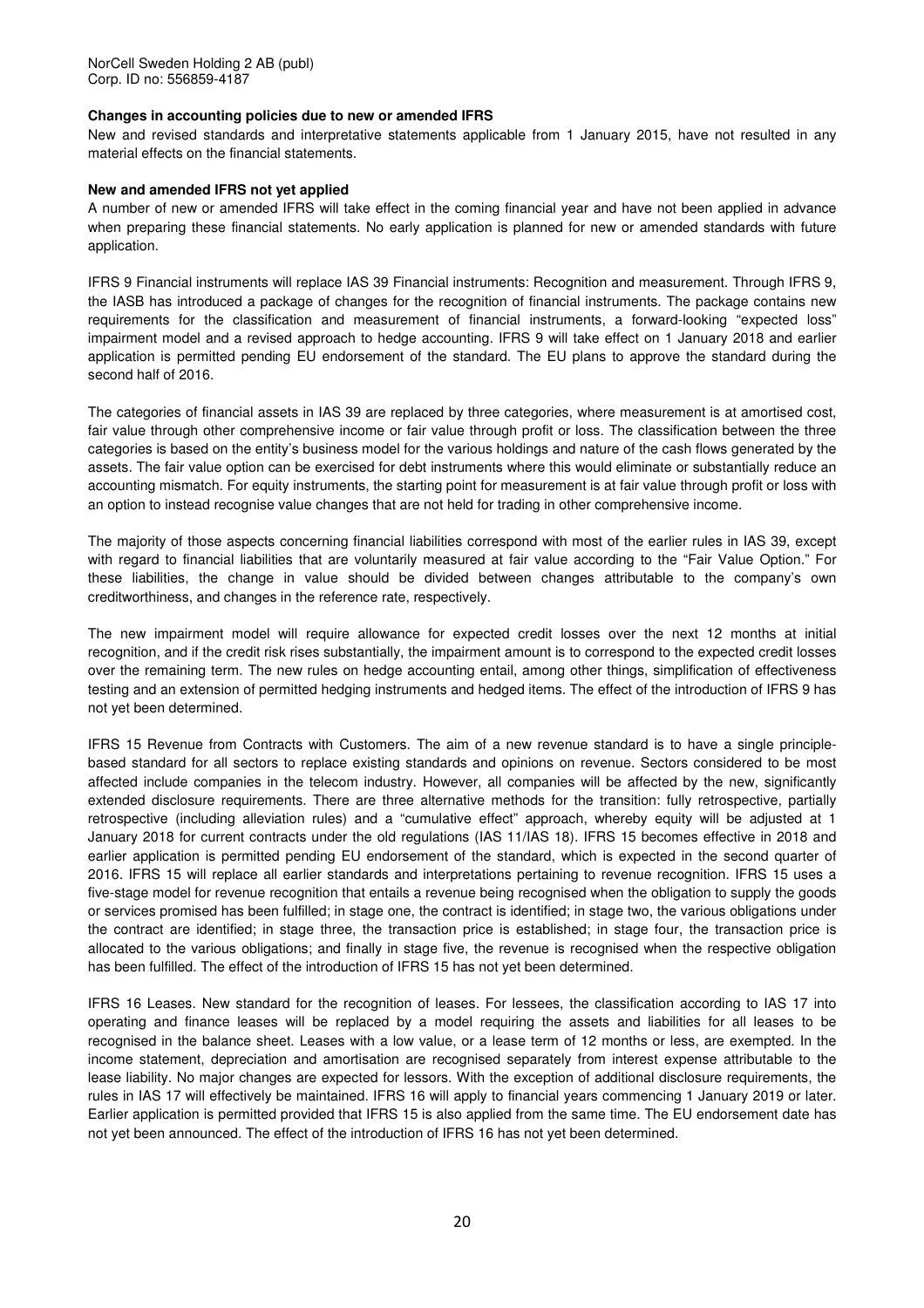Other published standards with effect from 2016 or later are not expected to have any significant impact on the Group's accounts, with the exception of extended disclosure requirements.

### **Operating Segment**

In IFRS 8, Operating Segments, an operating segment is defined as part of a company that conducts business operations and that can generate revenues and expenses; whose operating income is regularly reviewed by the company's highest executive decision-maker as the basis for decision on the allocation of resources and evaluation of earnings and for which stand-alone financial data is available.

The operations of the Group are integrated and constitute a single operating segment that offers bundled services to Consumers (digital TV, broadband and fixed telephony), B2B (broadband and telephony) and Landlord (basic television service), in a single market, Sweden. This operating segment also forms the basis for the Group's management structure and structure for internal reporting, which is controlled by the Group's CEO, who has been identified as its chief operating decision-maker. The Group's services offering (digital TV, broadband and fixed telephony) can be purchased separately or on a packaged basis. The infrastructure that is the basis for enabling delivery of services to customers is the same for all services. Expenses for distribution (fibre, ducting, etc.) and for operation and servicing of the services are collective. Customers connect to services through a single point in their home.

Performances and the business' earnings are evaluated based on a number of established key ratios, of which the principal key ratios in the income statement are total revenue, operating profit/loss (EBIT) and Underlying EBITDA (EBITDA before disposals excluding non-recurring items and operating currency gains/losses)

The Group has assessed that there is only one operating segment, based on the following assumptions:

- The chief operating decision-maker makes decisions based on the financial

earnings of the Group as a unit.

- The Group only operates in one geographic market, Sweden.
- The Group has an integrated infrastructure for all services, and investments

are not allocated to the different services.

### **Classifications, etc.**

The Group's and the Parent Company's non-current assets and long-term liabilities primarily comprise amounts that are expected to be recovered or settled subsequent to 12 months from the reporting date. The Group's and the Parent Company's current assets and short-term liabilities primarily comprise amounts expected to be recovered or settled within 12 months of the reporting date.

#### **Consolidation policies and business combinations**

#### **Subsidiaries**

Subsidiaries are companies over which NorCell Sweden Holding 2 AB (publ) has a controlling influence. Controlling influence exists if NorCell Sweden Holding 2 AB (publ) has control over an investment object, is exposed or entitled to variable returns on its involvement and can exercise its control of the investment to influence the size of return. In determining whether one company has control over another, potential shares with an entitlement to vote and whether de facto control exists are taken into account. Subsidiaries are recognised in accordance with the acquisition method. The method entails acquisitions of subsidiaries being viewed as transactions through which the Group indirectly acquires the subsidiary's assets and assumes its liabilities. The fair value of acquired identifiable assets and liabilities assumed and any identified non-controlling interests as of the acquisition date are determined in the acquisition analysis. Transaction expenses, except for those related to the associated issue of equity instruments or debt instruments, are recognised directly in profit or loss for the year.

For business combinations in which payment is transferred, if any non-controlling interests and fair value of previously owned participations (in the event of step acquisitions) exceed the fair value of the acquired assets and assumed liabilities that are recognised separately, the difference is recognised as goodwill. When the difference is negative, what is known as a bargain purchase, this is recognised directly in profit or loss for the year.

Payments made in conjunction with the acquisition do not include payments relating to the settlement of previous business relationships. This type of settlement is recognised in profit or loss. A subsidiary's financial statements are consolidated from the acquisition date until the date that control ceases.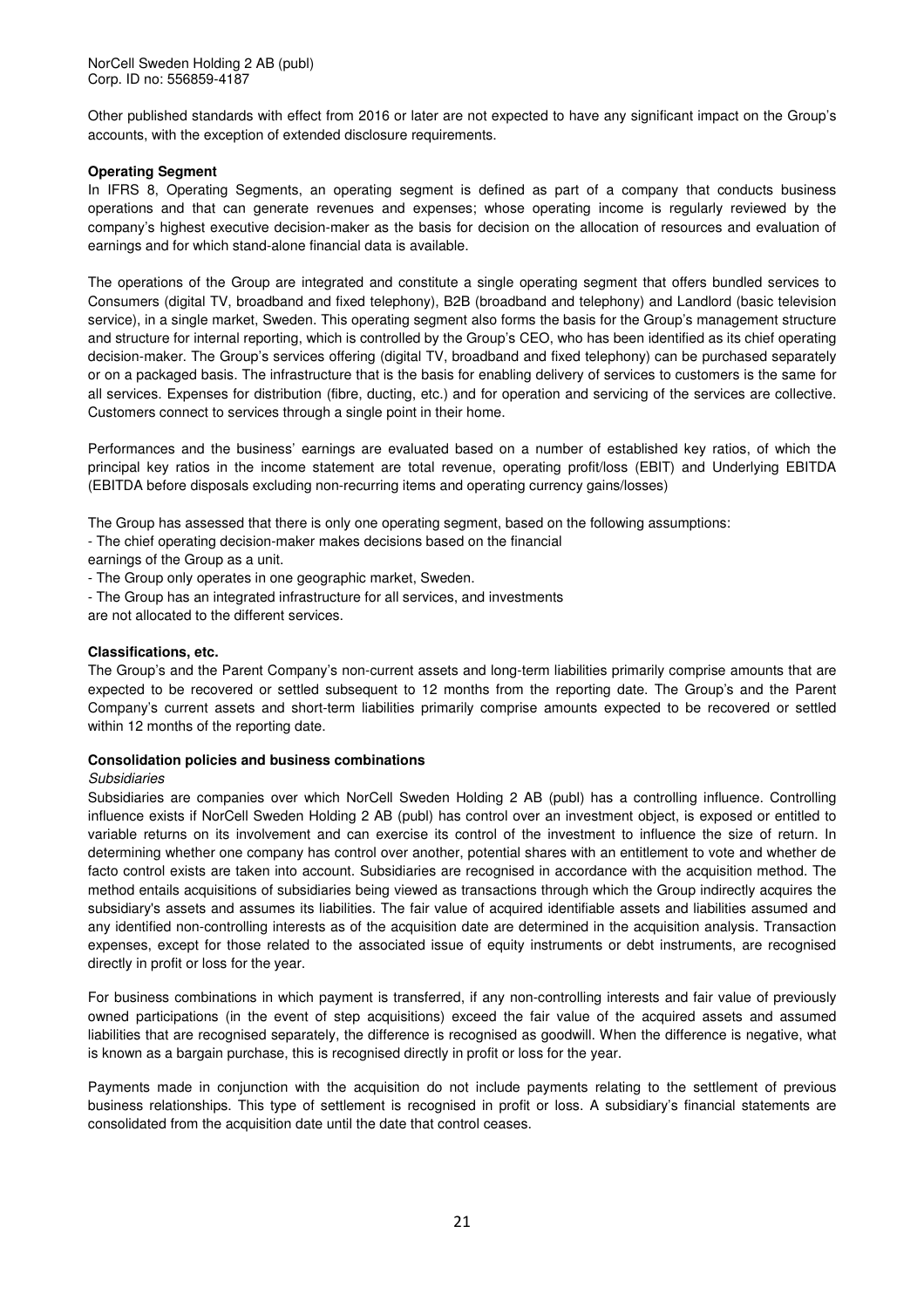### Transactions eliminated on consolidation

Intragroup receivables, liabilities, income and expenses and unrealised gains or losses arising from intragroup transactions between Group companies are eliminated when the consolidated financial statements are prepared.

### **Foreign currency**

### Transactions denominated in foreign currencies

Transactions in foreign currencies are translated into the functional currency at the exchange rates prevailing on the transaction dates. Functional currency is the currency in the primary economic environments in which the company operates. Foreign currency monetary assets and liabilities are translated into the functional currency at the respective exchange rate applicable at the reporting date. Exchange rate differences arising from these translations are recognised in profit or loss for the year. Non-monetary assets and liabilities stated at historical acquisition cost are translated at the exchange rate applicable at the time of transaction. Exchange rate differences arising from these translations are recognised in profit or loss. Exchange rate differences on operating receivables and liabilities are included in operating income and differences in financial receivables and liabilities are included in financial items. The Group uses currency forward contracts to reduce its exposure to fluctuations in various exchange rates. Currency forward contracts are recorded at fair value at the reporting date.

### **Revenue**

Revenue is recognised when it is likely that future economic benefits will flow to the company, and these benefits can be reliably measured. Revenue only includes the gross inflows of economic benefits received or receivable by the company on its own account.

The company's total revenue consists primarily of services to Consumers (digital TV, broadband and fixed telephony), B2B (broadband and telephony) and Landlord (basic television services). Billing of consumers and business customers mainly takes place monthly in advance. Revenue from landlords relating to periodic charges for basic television services are invoiced largely quarterly in advance and recognised as they are utilised.

Start-up fees, activation fees and other one-time fees are recognised at the time of sale when the fee relates to costs incurred when a customer signs an agreement. If one-time fees exceed the costs incurred when a customer signs an agreement, the excess amount is distributed over the duration of the subscription.

Revenue is recognised at the fair value of the consideration received or receivable, net of any discounts given.

### **Operating costs**

#### Operating expenses

Operating expenses are classified according to function, as described below. Depreciation, amortisation and personnel costs are stated by function.

#### Cost of services sold

Cost of services sold refer to broadcaster costs, costs for fibre and ducting, call charges for telephony, internet capacity, maintenance and service and other cost of services sold. Personnel costs related to field service and other parts of the organisation are also included. Cost of services sold includes depreciation and amortisation of non-current assets.

#### Selling expenses

Selling expenses relate to costs for sales, products and marketing. This cost structure includes costs for customer service, advertising, telemarketing, sales commissions, bad debt losses and other sales-related costs. Personnel costs pertaining to sales, products and marketing are included in selling expenses. Selling expenses include depreciation and amortisation of non-current assets.

#### Administrative expenses

Administrative expenses refer to costs for such support functions as purchasing, accounting and other joint support functions as well as costs for leased office space. Administrative expenses include depreciation and amortisation of noncurrent assets.

#### **Other operating income**

Other operating income includes exchange rate gains and recovered, previously written-off bad debt losses.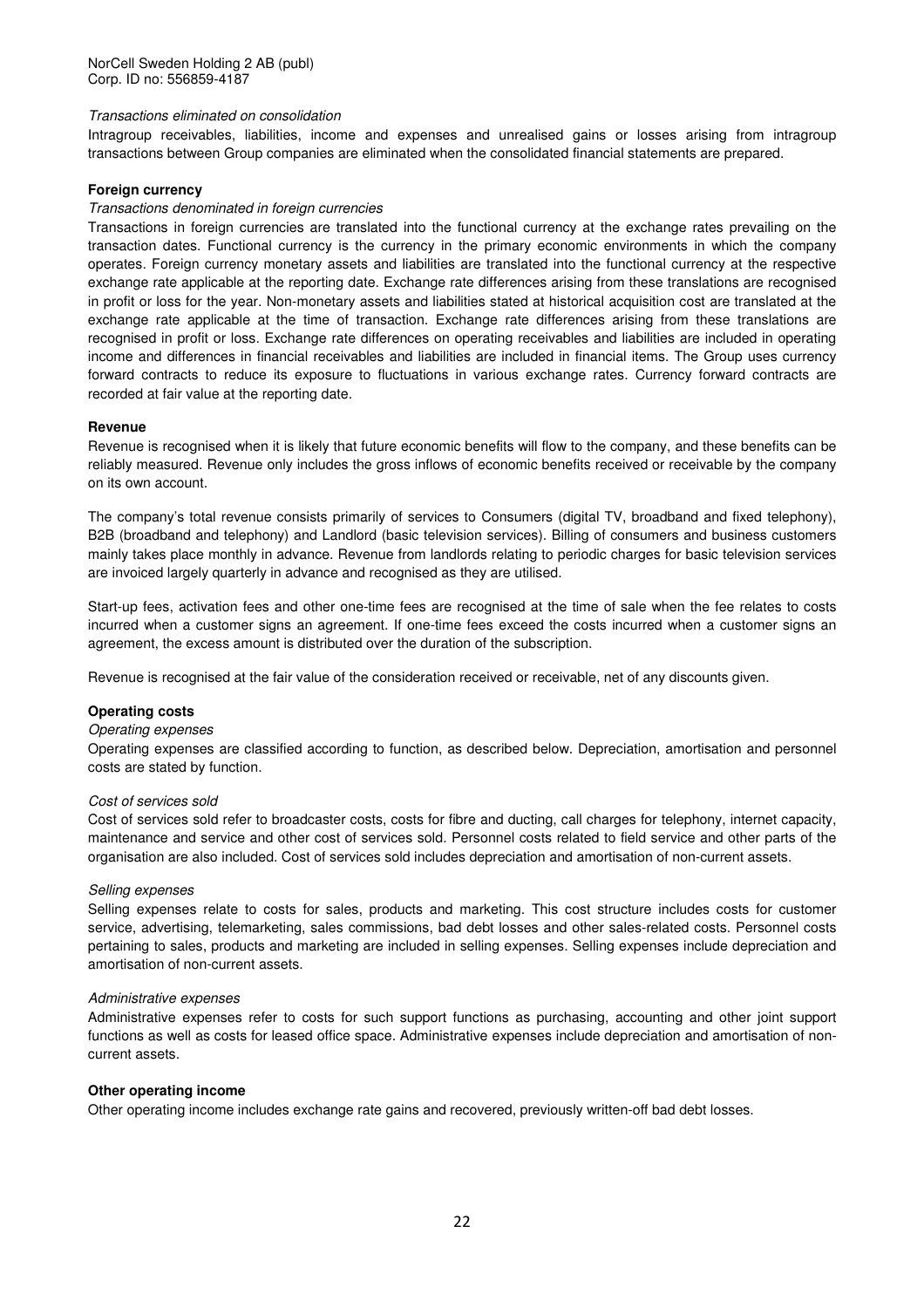### **Other operating costs**

Other operating costs include exchange rate losses, losses on the sale of subsidiaries, intangible assets and property, plant and equipment, and transaction expenses in conjunction with business combinations.

### **Leasing**

### Operating leases

Expenses for operating leases are recognised in profit or loss for the year on a straight-line basis over the lease term. Benefits received in conjunction with signing an agreement are recognised in profit or loss for the year as a reduction in lease payments on a straight-line basis over the term of the lease. Variable expenses are expensed in the periods they arise.

### Finance leases

Minimum lease payments are allocated between interest expense and amortisation of the outstanding liability. Interest expenses are allocated over the lease term so that each reporting period is charged with an amount corresponding to a fixed interest rate for the liability recognised in the relevant period. Variable expenses are expensed in the periods they arise.

### **Financial income and expenses**

Financial income and expenses comprise interest income on bank balances and receivables, dividend income, exchange rate differences, interest expenses on borrowings, unrealised and realised gains and losses on derivative instruments used in financing activities.

Interest income on receivables, and interest expenses on liabilities are calculated using the effective interest method. The effective interest rate is the rate at which the present value of all estimated future receipts and payments during the anticipated fixed-interest period is equal to the carrying amount of the receivable or liability. Interest income includes allocated amounts of transaction expenses and any discounts, premiums and other differences between the original value of the receivable and the amount received at maturity. Interest expense includes allocated amounts of issue expenses and similar direct transaction expenses to raise borrowings.

### **Financial Instruments**

Financial instruments recognised in the balance sheet include cash and cash equivalents, trade receivables, loans receivable and derivatives on the asset side. The liabilities side includes trade payables, borrowings and derivatives. Financial instruments that are not derivatives are initially recognised at cost corresponding to the fair value of the instrument plus transaction costs for all financial instruments, except those in the category of financial assets and liabilities at fair value through profit or loss, which are measured at fair value excluding transaction costs. The classification of a financial instrument determines how it is measured after initial recognition as described below.

A financial asset or financial liability is recognised in the balance sheet when the company becomes a party to the contractual provisions of the instrument. A receivable is recognised when the company has performed and a contractual obligation exists for the counterparty to pay, even if the invoice has not been sent. Trade receivables are recognised in the balance sheet when an invoice is sent. Liabilities are recognised when the counterparty has performed under the agreement and the company is contractually obliged to settle the obligation, even if the invoice has not yet been received. Trade payables are recognised when an invoice is received.

A financial asset is derecognised when the contracted rights are realised, expire, or when control of the contractual rights is lost. This also applies to a portion of a financial asset. A financial liability is derecognised when the contracted commitment is discharged, or otherwise expires. This also applies to a portion of a financial liability.

A financial asset and a financial liability are offset and recognised at a net amount in the balance sheet only when there is a legal right to offset the amount and there is an intention to settle the items with a net amount or simultaneously realise the asset and settle the liability. Acquisitions and divestments of financial assets are recognised on the transaction date, which is the date the company undertakes to purchase or sell the asset.

The company evaluates whether there are objective indications that a financial asset or group of financial assets is impaired at each reporting date.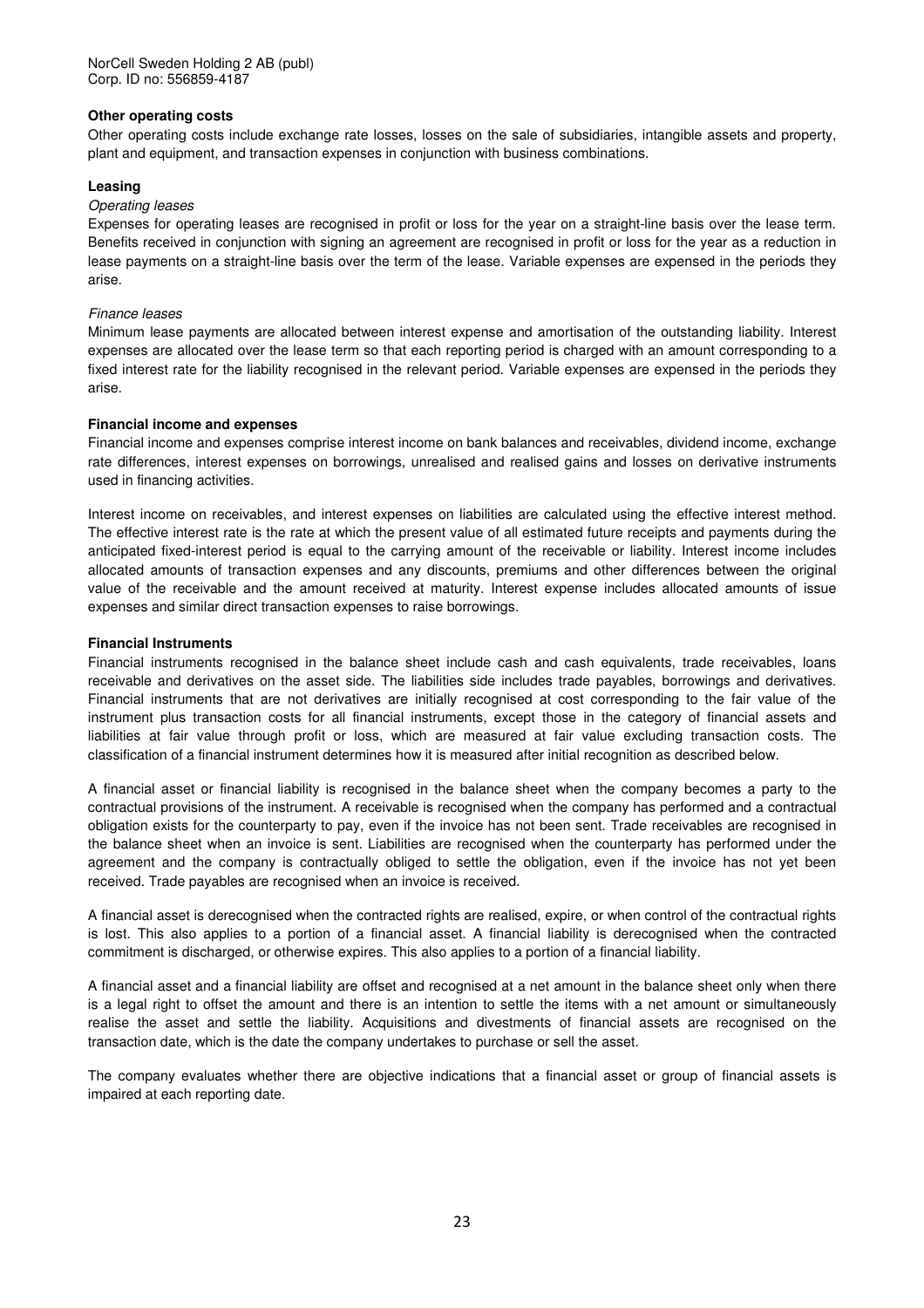For measurement purposes, financial instruments are allocated to categories pursuant to IAS 39. The category an asset or liability belongs to depends on the purpose of the holding and is determined on initial recognition.

### The categories are as follows:

### Financial assets at fair value through profit or loss.

This category comprises two sub-groups: held-for-trading financial assets and other financial assets that the company has initially chosen to classify in this category (according to the Fair Value Option). Financial instruments in this category are measured at fair value on an ongoing basis, with any changes in value recognised in profit or loss. Derivatives with positive fair value are included in the first sub-group.

### Loans and receivables

Loans and receivables are non-derivative financial assets with fixed or determinable payments that are not quoted in active markets. The receivables arise when the company supplies funds, goods and services directly to the borrower without the intention of trading in the claim. This category also includes acquired receivables. Assets in this category are measured at amortised cost. Amortised cost is determined using the effective interest rate calculated on the date of acquisition. Trade receivables are recognised at the amount expected to be received, which is after deduction for doubtful debt.

### Financial liabilities at fair value through profit or loss

This category consists of two sub-categories, financial liabilities held for trading, and other financial liabilities that the company has chosen to recognise in this category (the Fair Value Option). For further information see above under ''Financial assets at fair value through profit or loss." Derivatives with negative fair value are included in the first category. Changes in fair value are recognised in net result for the year.

### Other financial liabilities

Financial liabilities not held for trading are measured at amortised cost. Amortised cost is determined using the effective interest rate calculated when the liability was assumed. This means that surplus and deficit values as well as other direct issue costs are allocated over the term of the liability.

### Cash and cash equivalents

Cash and cash equivalents consist of cash funds and immediately available balances with banks and corresponding institutions.

#### **Derivatives**

Derivative instruments comprise forward contracts and swaps utilised to hedge risks of exchange rate fluctuations, and of exposure to interest-rate risk. Terms embedded in other contracts are also derivatives. Embedded derivatives should be recognised separately unless they are closely related to the host contract.

Derivative instruments are initially recognised at fair value, meaning that transaction expenses are charged to net profit for the period. After initial recognition, derivative instruments are accounted for as described below. Hedge accounting is not applied. Increases or decreases in the value of derivatives are recognised as income or expenses in operating income or in net financial income and expenses based on the purpose of the use of the derivative instrument and whether such use relates to an operating item or a financial item. When using interest-rate swaps, the interest coupon is recognised as an interest expense and other changes in value of the interest-rate swap are recognised as financial income or financial expense.

#### Foreign currency receivables and liabilities

Currency forward contracts are used to hedge assets or liabilities against exchange- rate risk. The hedged item is recognised at the price on the reporting date and the hedging instrument is measured at fair value, with changes in value recognised in profit or loss for the year as exchange-rate differences. Changes in value of derivatives related to trade receivables and liabilities are recognised in operating income, while changes in value of derivatives related to financial receivables and liabilities are recognised in net financial income and expenses.

#### Impairment of financial assets

At each reporting date, the company evaluates whether there is objective evidence that a financial asset or group of assets is impaired. Objective evidence consists of observable circumstances that have occurred and have a negative impact on the prospects of recovering the cost.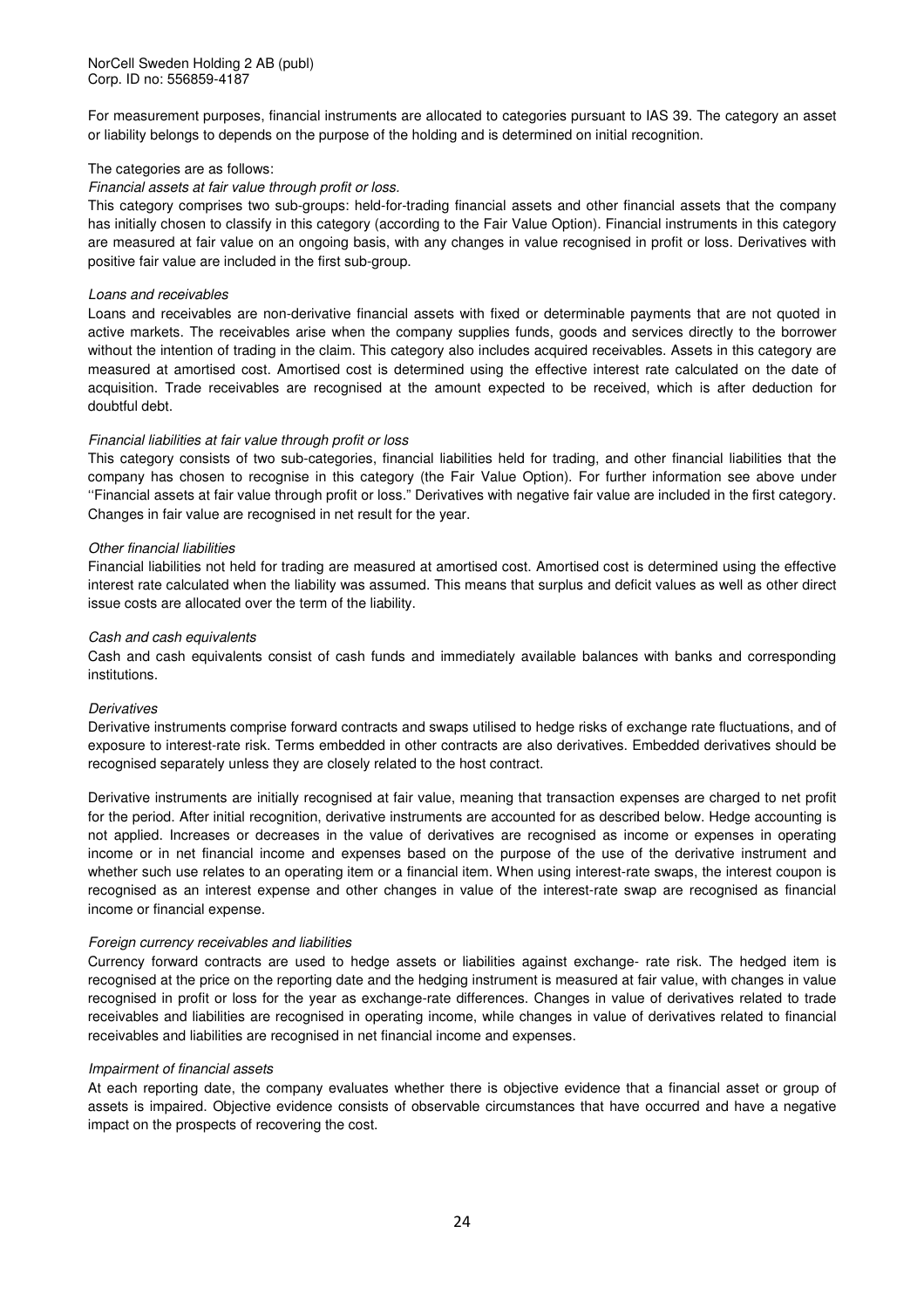NorCell Sweden Holding 2 AB (publ) Corp. ID no: 556859-4187

The recoverable value of assets in the loans and receivables categories, which are recognised at amortised cost, is calculated as the present value of future cash flows discounted by the effective interest rate that applied on the asset's initial recognition. Assets with a short maturity are not discounted. Impairment losses are recognised as an expense in profit or loss for the year. Trade receivables are classified as doubtful from a collective assessment based on age and potential recovery attempts via debt collection agencies.

#### Reversal of impairment

Impairment losses for loans and receivables that are measured at amortised cost are reversed if a later increase in the recoverable amount can be objectively attributed to an event that occurred after the impairment loss was recognised.

### **Intangible Assets**

Intangible assets are recognised only when the asset is identifiable, there is control over the asset and it is expected to generate future economic benefits.

#### Goodwill

Goodwill is measured at cost less any accumulated impairment losses. Goodwill is allocated to cash-generating unit and is tested annually for impairment.

#### Acquisition costs for subscriptions

Acquisition costs for subscriptions are recognised as intangible assets, and consist of sales commissions and reseller subsidies for set-top boxes that arise in conjunction with a customer entering a fixed-term agreement. The condition is that the commission or subsidy can be linked to an individual customer agreement.

#### Other intangible assets

Other intangible assets that the Group acquires are measured at cost less accumulated amortisation and impairment losses.

#### Subsequent costs

Subsequent costs for capitalised intangible assets are recognised as assets in the balance sheet only when they increase the future economic benefits of the specific asset to which they relate. All other costs are expensed as incurred.

#### Amortisation policies

Amortisation is recognised in profit or loss for the year on a straight-line basis over the estimated useful lives of intangible assets. Goodwill is tested annually for impairment, or whenever there is an indication that the asset's value may be impaired. Intangible assets with finite useful lives are amortised from the date that they are available for use.

#### Estimated useful lives:

| Customer relationships                | $7-18$ years |
|---------------------------------------|--------------|
| Other                                 |              |
| - Capitalised development expenses    | $3-5$ years  |
| - Licenses                            | 3-5 years    |
| - Acquisition costs for subscriptions | $1-2$ years  |
| - Other intangible assets             | $3-20$ years |

#### **Property, plant and equipment**

Property, plant and equipment are recognised in the Group at cost less accumulated depreciation and any impairment losses. Cost includes the purchase price and expenses directly attributable to bringing the asset to the location and in the condition for use pursuant to the purpose of the acquisition. Borrowing costs that relate directly to the purchase, construction or production of assets that take significant time to complete for intended use or sale are included in cost. The accounting policies for impairment are described below.

Property, plant and equipment that comprise components with varying useful lives are considered separate components of property, plant and equipment.

The carrying amount of an item of property, plant and equipment is derecognised upon disposal or divestment, or when no future economic benefits are expected from its use, disposal or divestment. Gains or losses that arise from the disposal or divestment of an asset comprise the difference between the selling price and the asset's carrying amount less direct selling expenses. Gains and losses are recognised as other operating income or other operating costs.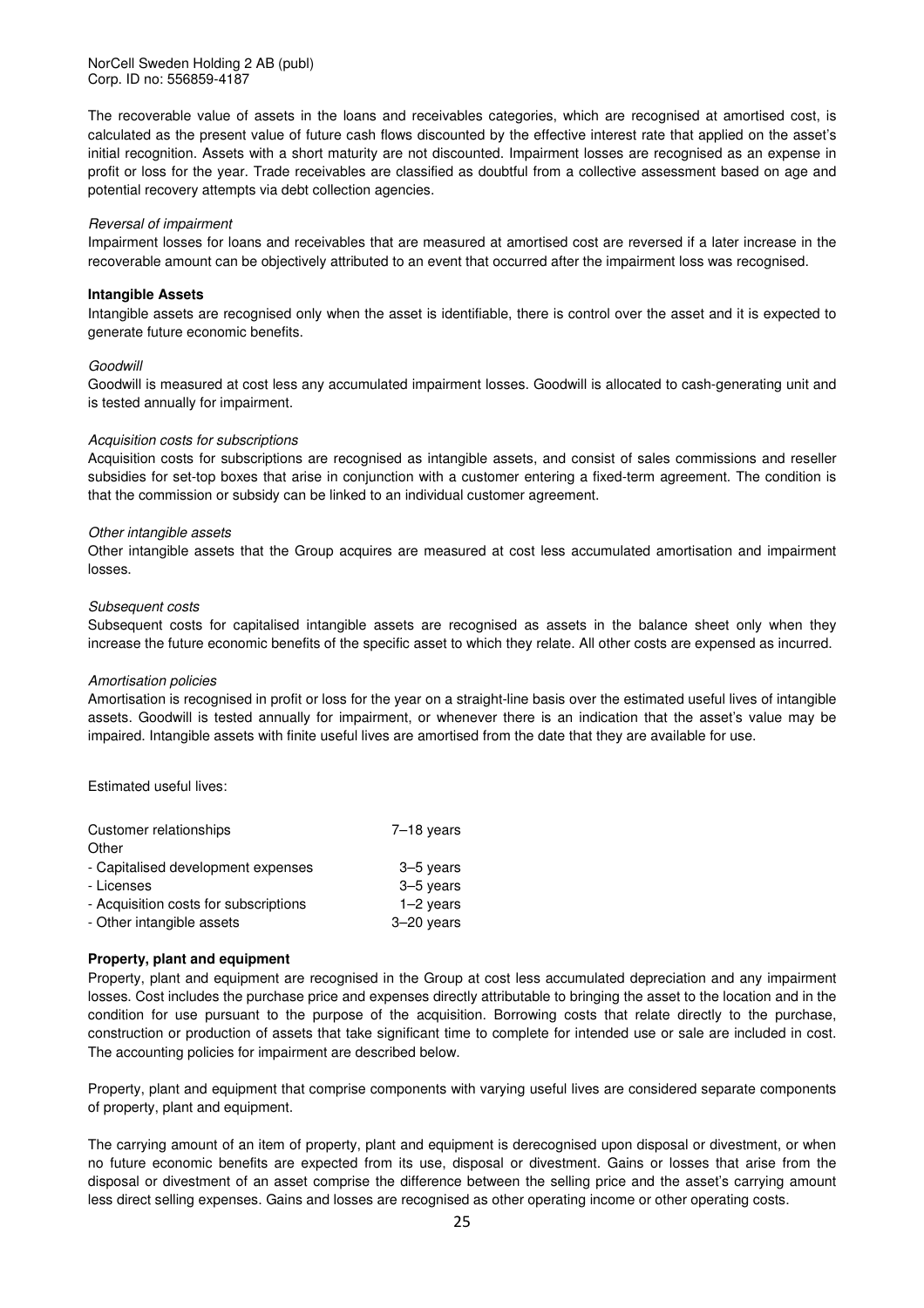### Subsequent costs

Subsequent costs are only added to the cost base if it is likely that the future economic benefits associated with the asset will flow to the company, and the cost can be estimated reliably. All other subsequent costs are recognised as expense in the period they arise. Whether a charge relates to the exchange of identified components, or parts thereof, is decisive to the judgment of whether an additional charge is added to costs, whereupon such charges are capitalised. Even in cases where new components are constructed, the expense is added to the cost. Potential undepreciated carrying amounts of exchanged components, or parts of components, are retired and expensed in conjunction with their replacement. Repairs are expensed when incurred.

### Depreciation policies

Depreciation takes place on a straight-line basis over the estimated useful life of the asset. Component depreciation is applied, which means that the estimated useful lives of components form the basis for depreciation. Estimated useful lives:

| Machinery, equipment                     | 5 years   |
|------------------------------------------|-----------|
| Computers                                | 3 years   |
| <b>Production facilities</b>             |           |
| - Backbone network                       | 10 years  |
| - Equipment in switching centers         | 5 years   |
| - Residential network                    | 5 years   |
| - PlayOut (transmission stations for TV) | 3-5 years |
| - Telephony equipment                    | 5 years   |
| Customer equipment                       |           |
| - Modems                                 | 3 years   |
| - Set-top-boxes                          | 3–5 years |

Capitalised conversion expenses on rented premises are amortised over the lease term including a supplement for exercise of extension options. The residual value, depreciation method and useful life of assets are reviewed annually.

### **Inventories**

Inventories mainly comprise equipment for upgrading the Group's network and are measured to the lower of cost and net realisable value.

The cost of inventories is calculated using the first in first out (FIFO) formula, and includes costs incurred when acquiring the inventory items and bringing them to their current place in their present condition.

#### **Impairment**

The Group's recognised assets are reviewed at each reporting date to decide whether there is an indication of impairment. IAS 36 is applied for the impairment of assets other than financial assets (which are recognised according to IAS 39), inventories, plan assets used for financing employee benefits and deferred tax assets. For assets exempt from the above, the carrying amounts are reviewed according to the relevant standard.

An impairment loss is recognised when an asset's or cash-generating unit's (group of units) carrying amount exceeds the recoverable amount. Impairment losses are recognised as an expense in profit or loss for the year. When an impairment is identified for a cash-generating unit (group of units), the impairment loss is primarily assigned to goodwill. After this, a proportional impairment of all other assets included in the unit (group of units) is implemented. The recoverable amount is the higher of fair value less selling expenses and value in use. When calculating the value in use, future cash flows are discounted using a discount factor that considers the risk-free interest rate and the risk associated with the specific asset.

### Reversal of impairment

An impairment of assets included in the application segment of IAS 36 is reversed if there is both an indication that the impairment no longer exists, and that the assumptions forming the basis of the calculation of the recoverable amount have changed. However, goodwill impairment is never reversed. Reversals are only conducted to the extent that the asset's carrying amount after reversal does not exceed the carrying amount that would have been recognised, less depreciation or amortisation where relevant, if no impairment was applied. Impairment losses on loans and receivables recognised at amortised cost are reversed if the previous reasons for impairment no longer exist, and full payment is expected from the customer.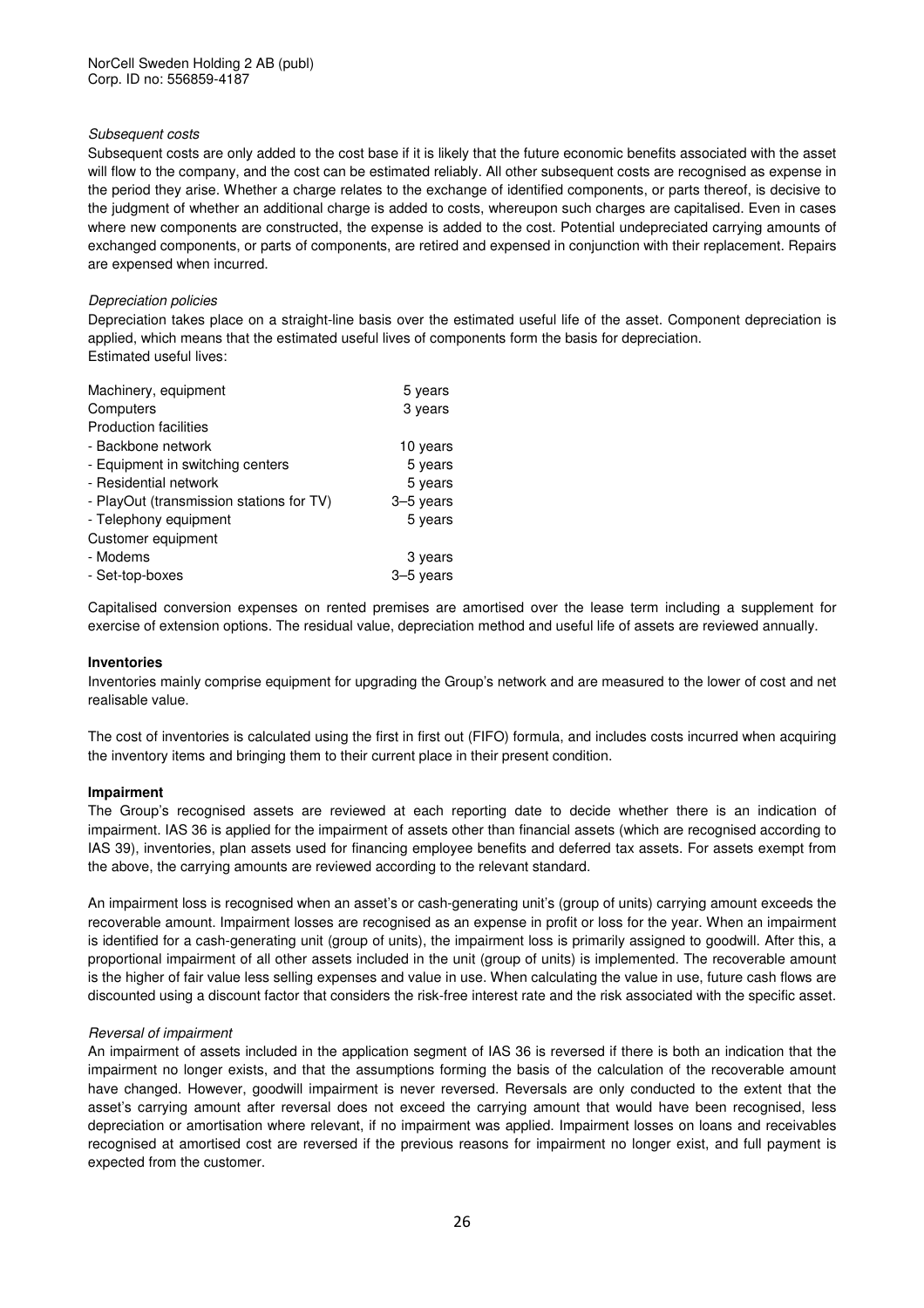### **Earnings per share**

Computation of earnings per share is based on the net profit or loss of the Group attributable to equity holders of the Parent company and the weighted average number of shares outstanding in the year. There are no potential diluting ordinary shares.

### **Employee Benefits**

### Defined-contribution pension plans

In defined-contribution plans, the company pays fixed fees to a separate legal entity and has no obligation to pay additional fees. In such cases, the size of an employee's pension depends on the fees paid by the company into the plan or to an insurance company and the return on capital generated by the fees. Consequently, it is the employee who bears the actuarial risk (of the compensation being lower than expected) and the investment risk (of the invested assets being insufficient to generate the expected compensation). The costs are charged to Group income as earnings are generated.

### Defined-benefit plans

In the Group, the pension expense and pension commitment for defined-benefit pension plans is computed using the "Projected Unit Credit Method" individually for each plan. This method allocates the expense for pensions as employees render services for the company that increase their entitlement to future benefits. The company's obligation is computed annually by independent actuaries. The obligation consists of the present value of expected future disbursements. The discount rate used corresponds to the yield on special mortgage bonds with a maturity equal to the average maturity of the commitments and the currency. The key actuarial assumptions are described in Note 20. The net of the estimated present value of the commitments and fair value of the plan assets is recognised in the balance sheet as a provision, adjusted for any asset ceilings. Special employer's contributions form part of the actuarial assumptions and are thus recognised as part of the net commitment /asset.

The defined-benefit pension plans may be funded (partly or wholly) and non-funded. In the funded plans, assets have been separated in a pension trust. These plan assets may only be used to pay benefits under pension agreements.

Net interest expense/income on the defined-benefit commitment /asset is recognised in profit or loss for the year under net financial income and expenses. Net interest income is based on the interest generated by discounting the net commitment, meaning the interest on the commitment, plan assets and the effect of any asset ceilings. Other components are recognised in operating income.

Revaluation effects comprise actuarial gains and losses, the difference between the actual return on associated plan assets and interest recognised in net interest income and any changes in the effects of asset ceilings (excluding interest recognised in net interest income). Revaluation effects are recognised in other comprehensive income.

When the calculation results in an asset for the Group, the carrying amount of the asset is limited to the lower of the pension plan surplus and the asset ceiling calculated using the discount rate. The asset ceiling comprises the present value of the future economic benefits in the form of reduced future contributions or a cash refund. When calculating the present value of future reimbursements or payments, any minimum funding requirements are taken into account.

Commitments for family pensions for salaried employees are secured through insurance with Alecta. Pursuant to statement UFR 6 from the Swedish Financial Reporting Board, this is a defined-benefit multiemployer plan. For the 2015 financial year, the company does not have access to such information that would enable it to recognise the plan as a defined-benefit plan.

#### Termination of employment remuneration

Costs associated with termination of employment are only recognised if the company is proven to be under obligation to terminate employment before the normal time through a formal and detailed plan, without any realistic possibility of withdrawal. When remuneration is offered as an incentive to voluntary termination of employment, a cost is posted to accounts if it is probable that the offer will be accepted and the number of employees that are likely to accept the offer can be reliably estimated.

#### Short-term remuneration

Short-term remuneration to employees is calculated without discounting and recognised as an expense when the related services are received.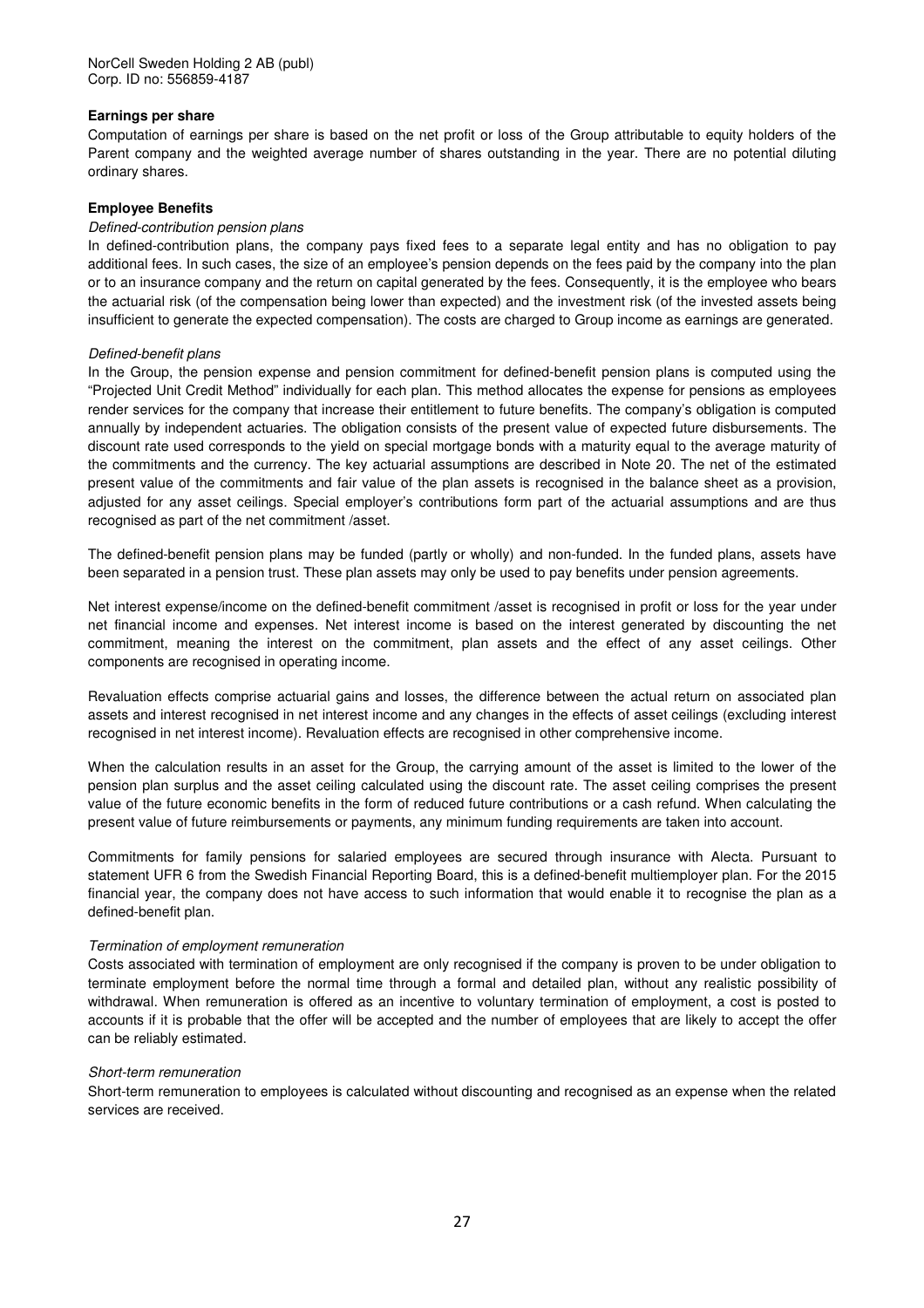#### Share- savings incentive programme

In the Parent company Com Hem Holding AB, there is a share-savings incentive programme "LTIP 2015" in which employees in subsidiaries to NorCell Sweden Holding 2 AB (publ) participates. The share-savings incentive programme is an equity-settled arrangement and allocated over the vesting period with recognition as personnel costs, and with corresponding recognition directly in equity.

For social fees payable on the value of the shares earned by programme participants, cost and provision is allocated across the vesting period. Recognised cost and provision is based on fair value of the share options at each reporting date and on the number expected to be, and that is ultimately, earned.

#### Personnel information

The Swedish Annual Accounts Act requires more information than IFRS, including information regarding gender differences within the Board of Directors and management. Information on gender statistics is presented based on the Group's gender profile at year-end. Members of the Board refers to Board members of the Parent company elected by the AGM. Executive Management refers to the Executive Management Team, including the CEO.

#### **Provisions**

A provision differs from other liabilities in that there is uncertainty over the payment date or the size of the amount to settle the provision. A provision is recognised in the balance sheet when there is an existing legal or constructive obligation resulting from a past event, and it is probable that an outflow of economic resources will be required to settle the obligation, and the amount can be reliably estimated. Provisions are made at the best estimate of the expenditure required to settle the present obligation on the reporting date. When the effect of the time value of money is material, provisions are determined by discounting the expected future cash flows at a pre-tax rate that reflects current market assessments of the time value of money, and if applicable, the risks associated with the liability.

#### **Income taxes**

Income taxes comprise current tax and deferred tax. Income taxes are recognised in profit or loss for the year, except when the underlying transaction is recognised in other comprehensive income or in equity, whereupon the associated tax effect is also recognised in other comprehensive income or in equity.

Current tax is tax payable or recoverable for the current year, using tax rates enacted or substantively enacted as of the reporting date, which also includes adjustments of current tax attributable to earlier periods.

Deferred tax is calculated using the balance sheet method, based on temporary differences between the carrying amounts and tax bases of assets and liabilities. The following temporary differences are not considered: temporary differences arising from the initial recognition of goodwill, initial recognition of assets and liabilities that are not a business combination and that on the transaction date have no impact on the recognised or taxable profit, nor temporary differences attributable to participations in subsidiaries that are not expected to be reversed in the foreseeable future. The measurement of deferred tax is based on how the carrying amounts of assets or liabilities are expected to be realised or settled. Deferred tax is calculated using the tax rates or tax regulations enacted or substantively enacted by the reporting date. Deferred tax assets related to deductible temporary differences and loss carryforwards are only recognised to the extent that management considers it probable that they will be utilised against taxable profits in the coming years. The value of deferred tax assets is reduced when it is no longer considered probable that they can be utilised.

#### **Contingent liabilities**

A contingent liability is recognised whenever there is a possible obligation originating from past events and whose existence is confirmed only by one or more uncertain future events, or when there is an obligation not recognised as a liability or provision because it is unlikely that an outflow of resources will be required or cannot be measured with sufficient reliability.

#### **Statement of Cash flows**

When preparing the statement of cash flows, the indirect method is applied in accordance with IAS 7 Statement of cash flows. In addition to cash and bank flows, cash and cash equivalents includes current investments with a maturity of less than three months from the date of acquisition, for which the conversion to bank balances can be accomplished at an amount known beforehand.

### **The Parent company's accounting policies**

The Parent Company has prepared its annual accounts in accordance with the Annual Accounts Act (1995:1554) and the Swedish Financial Reporting Board's recommendation Accounting for Legal Entities, RFR 2. It has also applied the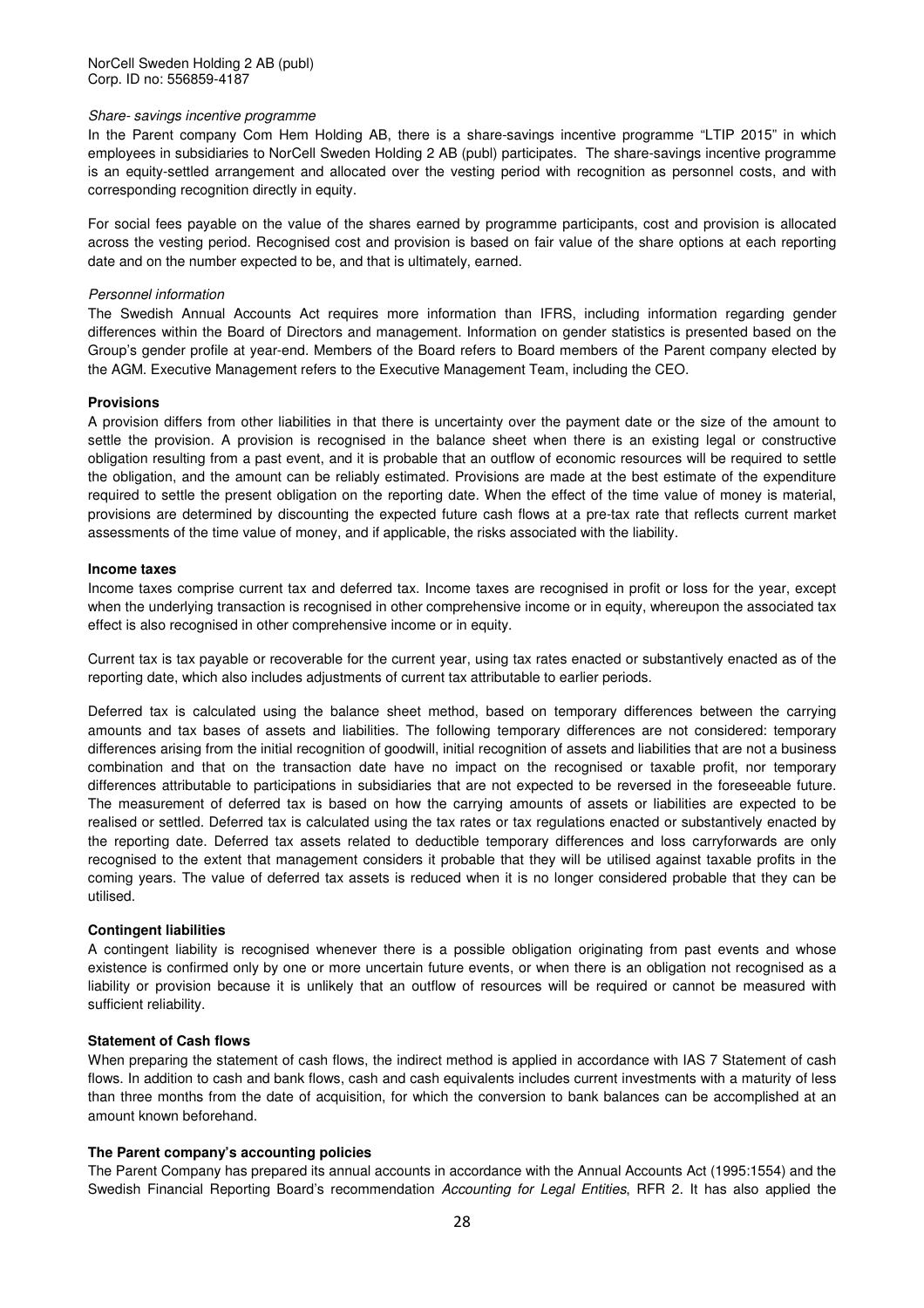opinions on listed companies, published by the Swedish Financial Reporting Board. RFR 2 entails that the Parent Company, in the annual accounts of the legal entity, should apply all IFRS and opinions adopted by the EU, as far as possible within the framework of the Swedish Annual Accounts Act, and with regard to the relationship between accounting and taxation. The recommendation specifies the exceptions and additions to IFRS.

### Differences between the accounting policies of the Group and the Parent Company

The differences between the accounting policies of the Group and the Parent Company are described below. The accounting policies shown below for the Parent Company have been applied consistently to all periods presented in the Parent Company's financial statements.

### Classifications and presentation

The Parent Company income statement and balance sheet are presented in accordance with the Annual Accounts Act, while the statement of comprehensive income, statement of changes in equity and statement of cash flows are based on IAS 1 Presentation of Financial Statements and IAS 7 Statement of cash flows. The difference compared with IAS 1 Presentation of Financial Statements, which is applied for the presentation of the Group's financial statements, mainly applies to the recognition of financial income and expenses, non-current assets and equity, and the existence of provisions as a separate heading in the balance sheet.

### Subsidiaries

Participations in subsidiaries are recognised in the Parent Company using the cost method. This means that transaction expenses are included in the carrying amount. In the consolidated accounts, transaction expenses attributable to subsidiaries are recognised directly in profit or loss when they arise. The measurement of contingent consideration is based on the likelihood that the purchase price will be paid. Any changes to the provision/receivable are added to/deducted from the cost. In the consolidated accounts, contingent consideration is measured at fair value with changes in value through profit or loss.

### Group contributions and shareholder contributions for legal entities

The company applies the main principle of RFR 2 and recognises Group contributions received from subsidiaries as financial income according to the same principles as for dividends received. Group contributions received from the Parent Company are recognised directly in equity in the subsidiary. Group contributions paid to subsidiaries are equated with shareholder contributions paid and are recognised as an increase in participations in subsidiaries, to the extent that impairment is not required.

### **Definitions of Key Financial Ratios**

### Net debt

Interest-bearing liabilities (bank loans and bond loans) excluding borrowing costs, less cash and cash equivalents.

### Underlying EBITDA

EBITDA before disposals excluding non-recurring items and operating currency gains/losses.

### Net debt/Underlying EBITDA

Net debt at the end of the period indicated divided by Underlying EBITDA LTM.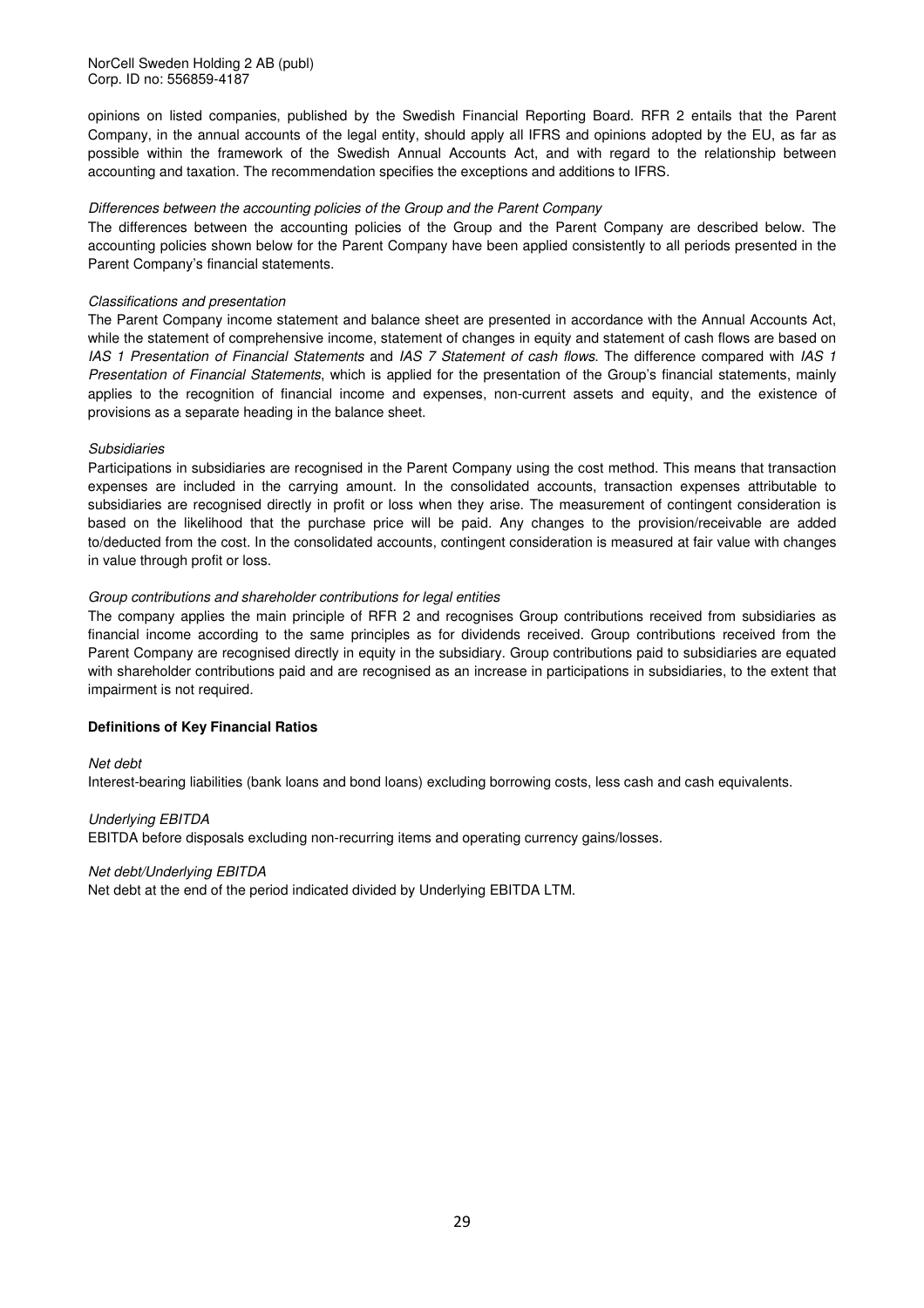### **Note 2 Categories of Revenue**

Operations are integrated and cover one operating segment. Consumer, B2B and Landlord services are delivered to customers in Sweden.

### **Group**

| Revenue by service     | 1 Jan - 31 Dec | 1 Jan - 31 Dec |
|------------------------|----------------|----------------|
| <b>SEK in thousand</b> | 2015           | 2014           |
| Total revenue          |                |                |
|                        | 3,755,223      | 3,539,573      |
|                        | 1.784.784      | 1.737.157      |
|                        | 1.666.012      | 1.460.915      |
|                        | 304.427        | 341.501        |
|                        | 311.036        | 222.038        |
|                        | 695.403        | 773.850        |
|                        | 238,397        | 225.861        |
|                        | 5,000,059      | 4,761,322      |

### **Note 3 Acquisitions of business**

### **Group**

### **Business combinations 2015**

No business combinations occurred during the 2015 financial year.

### **Divestments 2015**

The dormant subsidiary Com Hem Acquisition AB was divested and wound up during the year, which had a positive impact of SEK 4 thousand on cash and cash equivalents.

### **Business Combinations 2014**

#### Phonera Företag AB

The acquisition of Phonera Företag AB, including its subsidiaries, all 1,000 shares, was completed on 31 March, 2014 and controlling influence over the operations was obtained. Phonera Företag AB has been part of the Group since that date. The acquisition has been recognised by applying the purchase method, and the table below states the acquired fair values. The acquisition was funded through external borrowings and the purchaser's own cash and cash equivalents. No equity instruments were issued in conjunction with the acquisition.

| Carrying<br>amounts in the |
|----------------------------|
| Group                      |
| 160.800                    |
| 9,878                      |
| 2,803                      |
| 71,032                     |
| 9,124                      |
| (35, 376)                  |
| (248)                      |
| (64, 680)                  |
| 153,333                    |
| 157,375                    |
| 310,708                    |
|                            |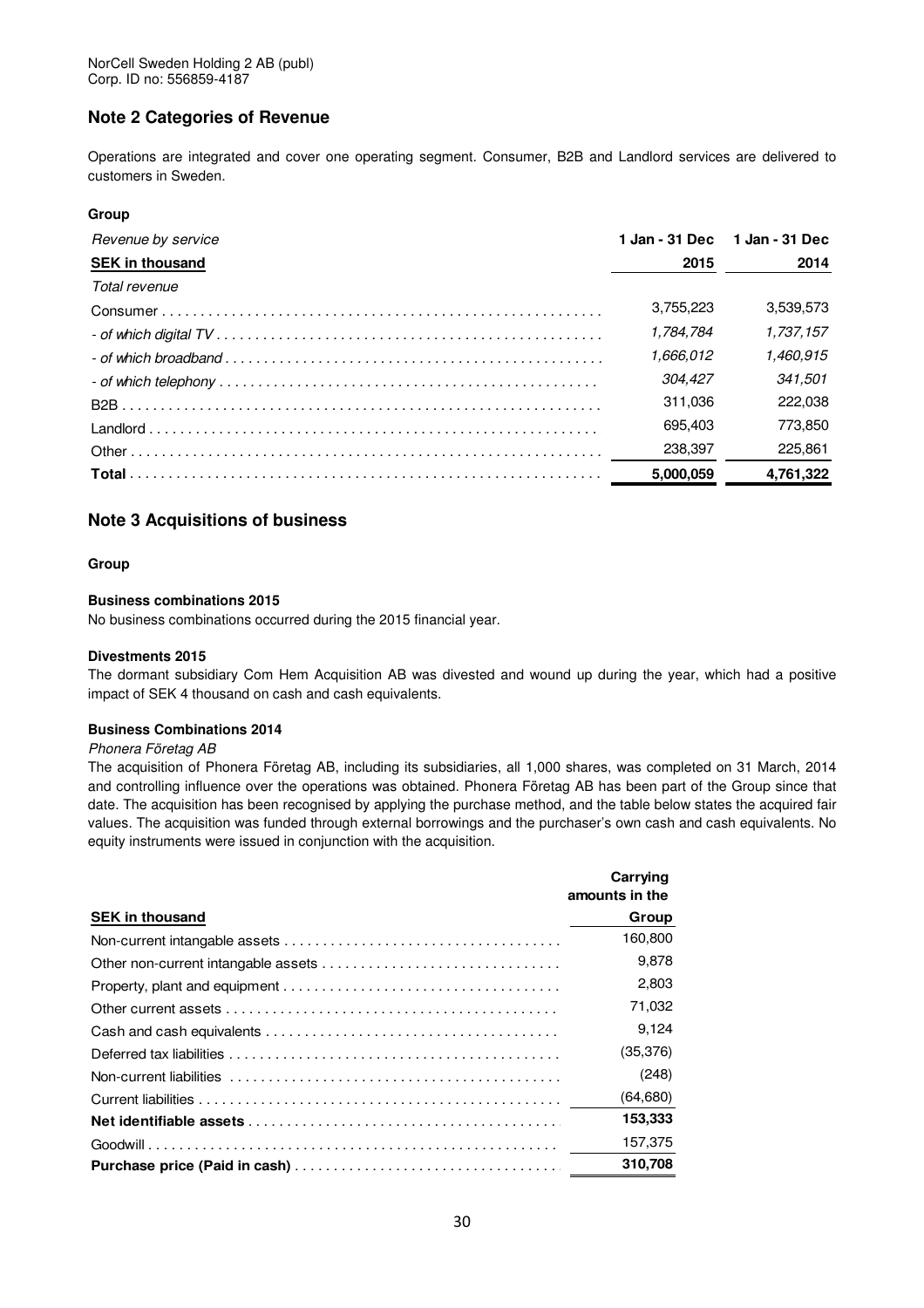NorCell Sweden Holding 2 AB (publ) Corp. ID no: 556859-4187

The goodwill recognised for the acquisition relates to future revenue from new customers and increased revenue from existing customers through continued growth of the number of services sold per customer. No portion of the goodwill amount is expected to be tax deductible.

For the acquisition, the total cash outflow was SEK 301,584 thousand after deducting for acquired cash and cash equivalents of SEK 9,124 thousand. Acquisition-related expenses were SEK 10,631 thousand and have been recognised as other operating expenses in the income statement. SEK 4,633 thousand has been charged to 2013 and SEK 5,998 thousand has been charged to 2014. The acquired company contributed SEK 198,379 thousand in total revenue and SEK 34,243 thousand in operating income from the acquisition date.

If the acquisition had been conducted on 1 January, 2014, management estimates that the contribution to consolidated revenue would have been SEK 263,477 thousand and the contribution to operating income would have been SEK 46,001 thousand for 2014.

### **Divestments 2014**

As described above, at the acquisition date, Phonera Företag AB had four subsidiaries that were inactive during the year. These four subsidiaries have been divested and wound up during the year, which had a negative impact of SEK 34 thousand on cash and cash equivalents.

### **Note 4 Other Operating Income**

### **Group**

|        | 1 Jan - 31 Dec 1 Jan - 31 Dec                   |
|--------|-------------------------------------------------|
| 2015   | 2014                                            |
| 6.446  | 1.644                                           |
| 6.808  | 6.417                                           |
| 5.089  | 3.777                                           |
| 18.343 | 11,838                                          |
|        | Exchange gains on trade receivables/liabilities |

### **Note 5 Other Operating Expenses**

|                        |           | 1 Jan - 31 Dec 1 Jan - 31 Dec |
|------------------------|-----------|-------------------------------|
| <b>SEK in thousand</b> | 2015      | 2014                          |
|                        | (9,299)   | (15, 107)                     |
|                        | (22)      | (91)                          |
|                        | (15,017)  | (16, 803)                     |
|                        |           | (5,998)                       |
|                        |           | (115)                         |
|                        | (24, 338) | (38, 114)                     |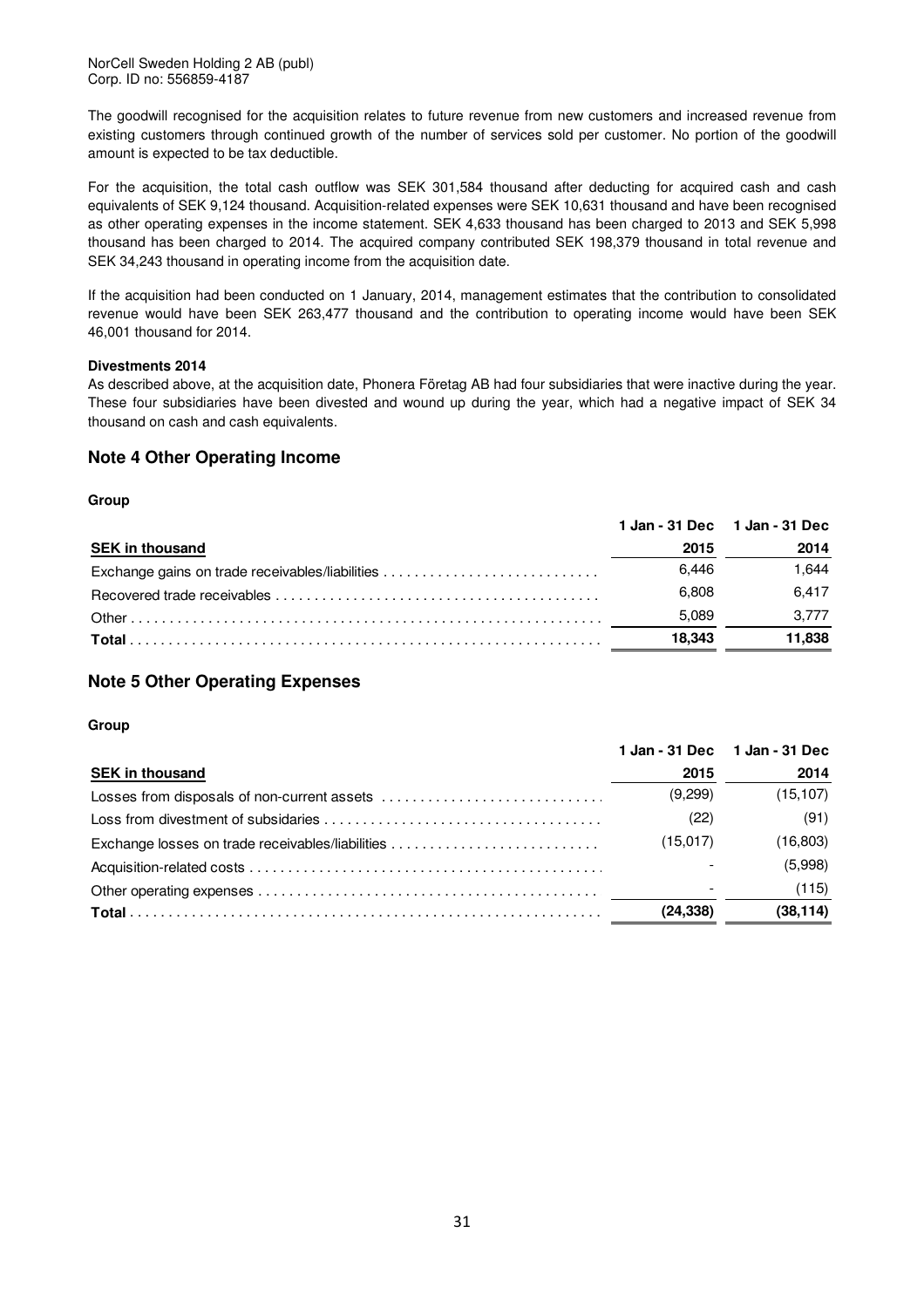### **Note 6 Employees and Personnel Expenses**

### **Group**

|                        |            | 1 Jan - 31 Dec 1 Jan - 31 Dec |
|------------------------|------------|-------------------------------|
| <b>SEK in thousand</b> | 2015       | 2014                          |
|                        | 549.069    | 516.929                       |
|                        | 180.554    | 167.084                       |
|                        | 57.595     | 53.545                        |
|                        | (130, 576) | (120, 480)                    |
|                        | 27.812     | 20,333                        |
|                        | 684.454    | 637,411                       |

The number of employees at year-end was 1 177 (1 166). The average number of full-time employees was 1 083 (1 014), of which 302 (323) were women. In the board of directors of the Parent Company, the portion of women at year end was 0% (0), and for Executive Management 29% (31).

**Salary, Other Benefits and Social Security Expenses for the Chief Executive Officer and other Executive Management** 

#### **Group**

|                                                                       | 1 Jan - 31 Dec 2015 |               | 1 Jan - 31 Dec 2014   |               |
|-----------------------------------------------------------------------|---------------------|---------------|-----------------------|---------------|
|                                                                       |                     | <b>Social</b> |                       | <b>Social</b> |
|                                                                       | Salaries and        | security      | <b>Salaries and</b>   | security      |
| <b>SEK in thousand</b>                                                | remuneration        |               | expenses remuneration | expenses      |
|                                                                       |                     |               | 2,396                 | 753           |
| Pension expenses                                                      |                     |               | 304                   | 74            |
| Other Executive Management.                                           | 19.131              | 5.592         | 38.991                | 11.574        |
| $-$ of which bonus $\ldots \ldots \ldots \ldots \ldots \ldots \ldots$ | 4,293               | 1.237         | 7.667                 | 2.211         |
| Pension expenses                                                      | 3.142               | 558           | 5.735                 | 1,391         |
|                                                                       | 22.273              | 6.150         | 47.426                | 13.792        |

Compared with 2014, the number of people in Executive Management has been reduced to 7 (16) by the end of the financial year, of which one person has ended his employment during 2016. This affects comparability between the years in the table above. The Group's CEO has been employed by Com Hem Holding AB since May 2014

### Guidelines on remuneration to the CEO and other Executive Management

As it is described above the CEO is employed by the Parent company Com Hem Holding AB since May 2014. Remuneration to the CEO and other Executive Management shall consist of fixed salary, variable short-term incentives (STI) paid annually in cash which are linked to the achievement of Com Hem's financial targets and individual performance targets, and the long-term share-based incentive programme (LTIP 2015), in addition to pension and other customary benefits.

For 2015, the CEO was entitled to a fixed annual salary of SEK 4,915,200 and an STI target corresponding to 75% of fixed salary. In the event that the financial targets set in the budget are fully achieved, and that the individual targets are substantially exceeded, the CEO's STI can be a maximum of 169% of his fixed salary, subject to Board approval. The retirement age is 65 and every month until the agreed retirement age, the company is to allocate an amount corresponding to 20% of the fixed salary in pension benefits.

For 2015, other Executive Management received an STI target of up to 50% of fixed salary. In the event that the financial targets are fully achieved, and that the individual targets are substantially exceeded, the STI for other Executive Management can be a maximum of 113% of fixed salary. Pension payments to other Executive Management were up to 30% of fixed salary, alternatively, in accordance with ITP (collective pension plans). If approved by the Board, Executive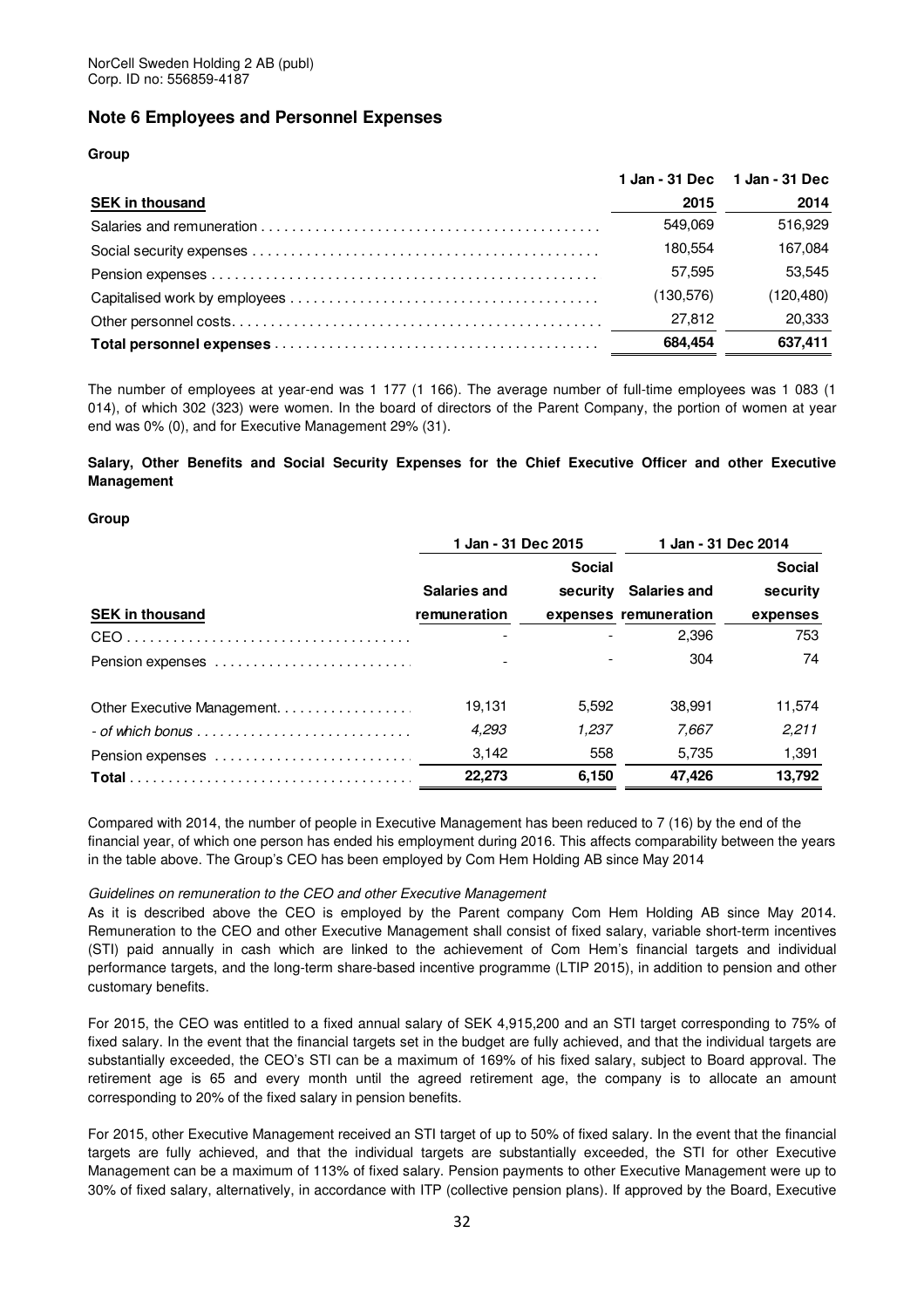Management who are resident abroad may be offered pension benefits that are paid in a cash amount equivalent to the premium that would otherwise be paid to insurance companies.

### Notice period

The company and the CEO have a mutual 12-month notice period. According to the CEO's employment contract, the CEO is not entitled to severance pay if the company terminates his employment. However, there is a non-compete clause entitling the CEO to a maximum of 60% of fixed salary per month (subject to reduction for other income) if the CEO does not find a new job within 12 months of receiving notice. For the termination of other Executive Management, a maximum notice period of 12 months applies. Upon resignation, a notice period of 3-12 months applies.

### Remuneration to the Board

Matters of significance to NorCell Sweden Holding 2 AB (publ) and subsidiaries are primarily discussed at Board meetings of the Parent company Com Hem Holding AB. No board fees has been paid from NorCell Sweden Holding 2 AB (publ) or its subsidiaries during 2015. For 2014 the working board chairman received a Board fee of SEK 381 thousand.

The Group has no outstanding pension obligations to the Board of Directors or to the current Chief Executive Officer since the pension premiums are paid directly. When the Group company Com Hem AB was part of TeliaSonera AB, the CEO had pension agreements in addition to the ITP plan (supplementary pensions for salaried employees) for the portion of salary exceeding 30 basic amounts, in relation to retirement pensions and family pension. The Group's outstanding pension obligations for these amounted to SEK 2,106 (2,309) thousand at year-end.

### Incentive programme in the Parent company Com Hem Holding AB

There are three incentive programmes in the Parent company. One long-term share savings incentive programme (LTIP 2015) and two incentive programmes that comprise a total of 4,949,944 issued and paid warrants. In these three incentive programmes, employees in subsidiaries to NorCell Sweden Holding 2 AB (publ) do also participate.

### **Note 7 Fees and Reimbursements to Auditors**

### **Group**

|                        |       | 1 Jan - 31 Dec 1 Jan - 31 Dec |
|------------------------|-------|-------------------------------|
| <b>SEK in thousand</b> | 2015  | 2014                          |
| KPMG AB                |       |                               |
|                        | 1.450 | 1.800                         |
|                        | 200   | 390                           |
|                        | 14    |                               |
|                        | 366   | 221                           |
|                        | 2.030 | 2.411                         |
|                        |       |                               |

No audit fee has been paid by the Parent company, the fee was paid by other companies in the Group.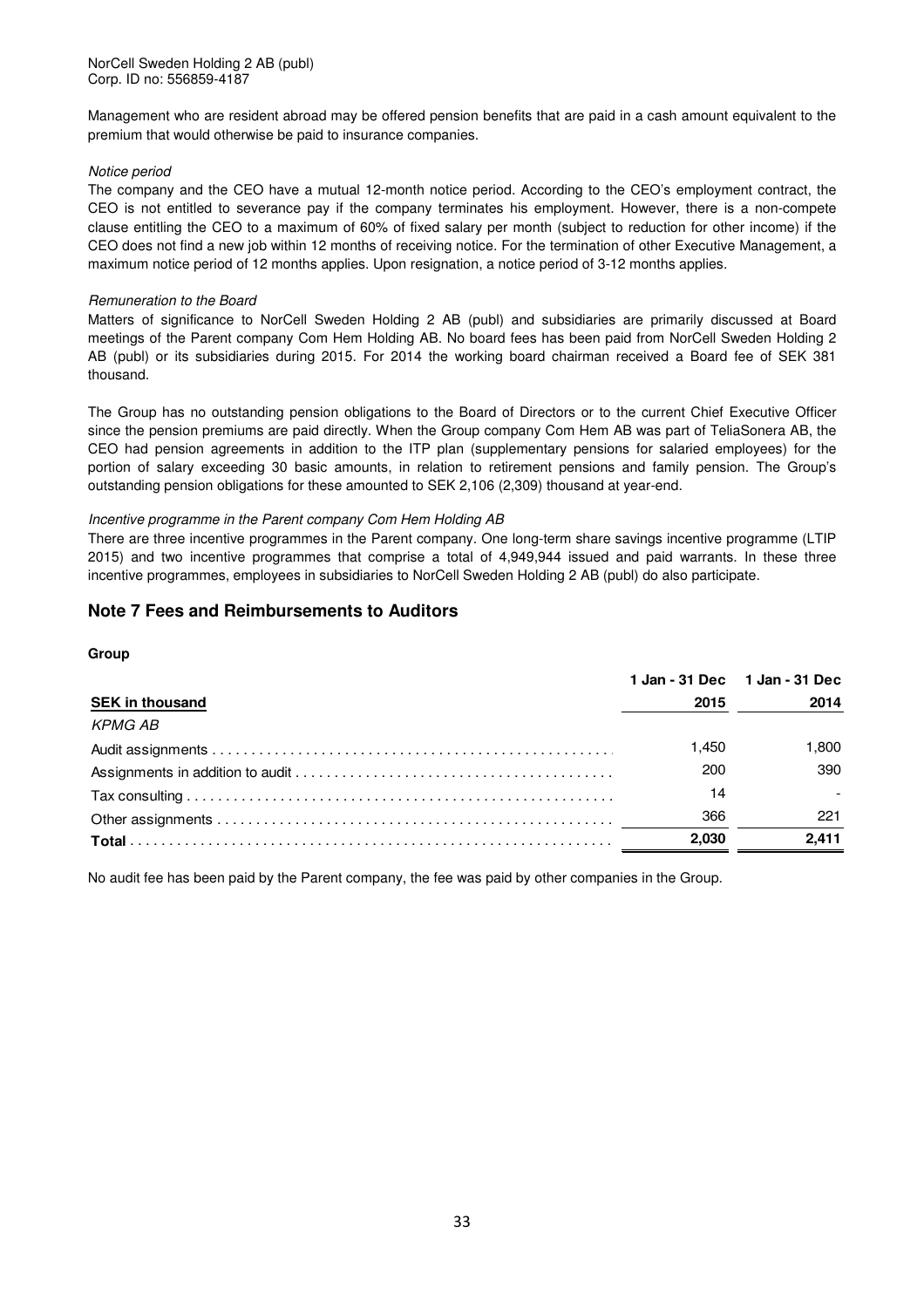### **Note 8 Operating Expenses by Type**

### **Group**

|                        |             | 1 Jan - 31 Dec 1 Jan - 31 Dec |
|------------------------|-------------|-------------------------------|
| <b>SEK in thousand</b> | 2015        | 2014                          |
|                        | (684, 454)  | (637, 411)                    |
|                        | (1,545,230) | (1,438,446)                   |
|                        | (1,467,353) | (1, 347, 658)                 |
|                        | (223, 181)  | (262, 944)                    |
|                        |             | (5,998)                       |
|                        | (334, 601)  | (396, 525)                    |
|                        | (4,254,819) | (4,088,982)                   |

Other operating costs include consulting fees and IT costs.

### **Note 9 Net Financial income and expenses**

| <b>SEK in thousand</b>                                 |         | 1 Jan - 31 Dec 1 Jan - 31 Dec |
|--------------------------------------------------------|---------|-------------------------------|
| <b>Financial Income</b>                                | 2015    | 2014                          |
| Interest income                                        |         |                               |
|                                                        | 6       | 3,280                         |
|                                                        | 2,579   | 2.421                         |
|                                                        | 11 345  | 164                           |
|                                                        | 3.917   | 5.608                         |
| Change in fair value                                   |         |                               |
| - financial liabilities measured at fair value through |         |                               |
|                                                        |         | 157,974                       |
|                                                        | 210,134 |                               |
|                                                        | 19      | 41                            |
|                                                        | 228,000 | 169,488                       |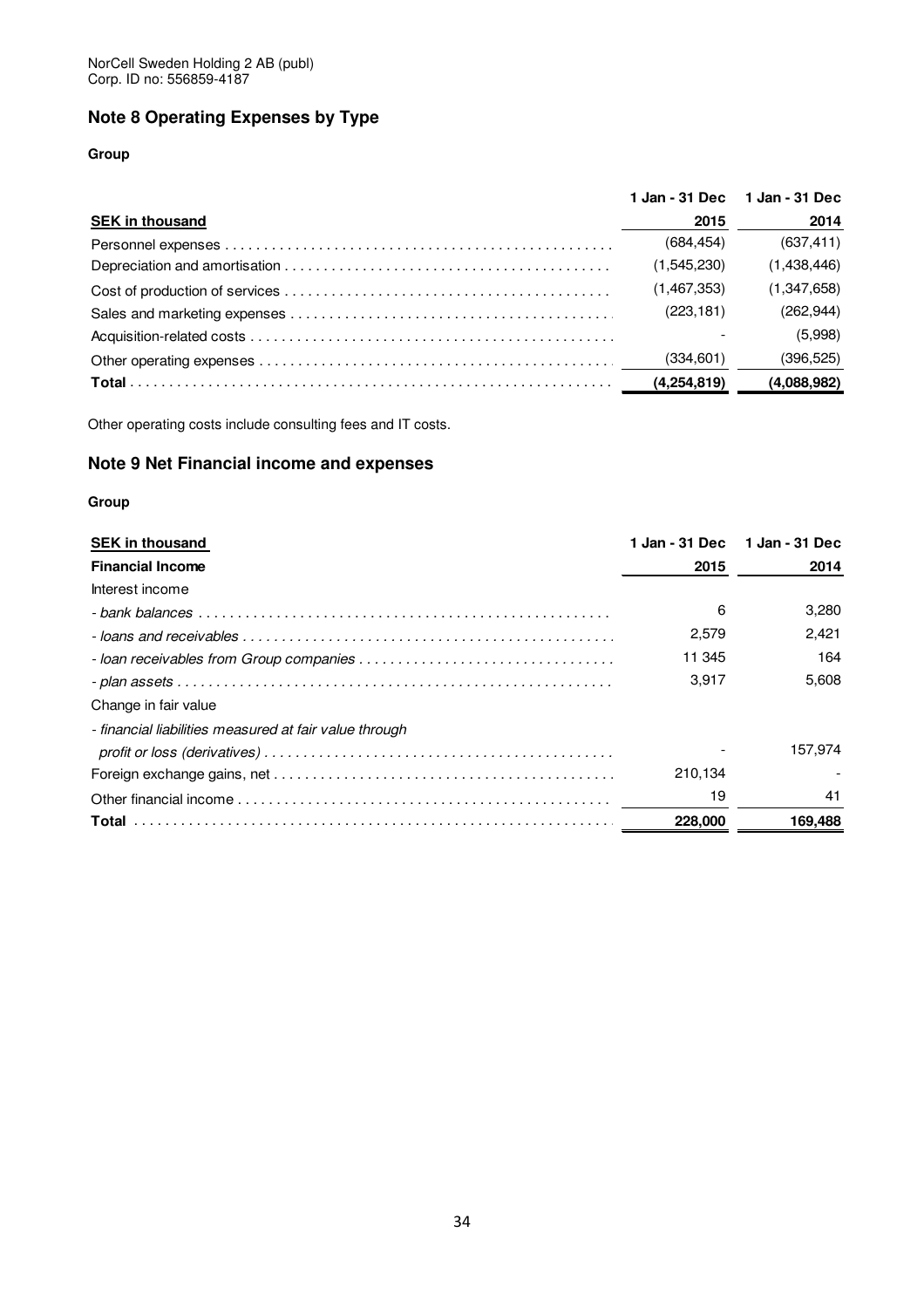| <b>SEK in thousand</b>                                          | Jan 1 - Dec 31 | Jan 1 - Dec 31 |
|-----------------------------------------------------------------|----------------|----------------|
| <b>Financial Expenses</b>                                       | 2015           | 2014           |
| Interest expenses                                               |                |                |
| - financial liabilities measured at amortised cost <sup>*</sup> | (590,374)      | (1,558,274)    |
|                                                                 | (39,993)       | (77, 642)      |
|                                                                 | (9,855)        | (10, 246)      |
| - financial liabilities to Group companies measured at          |                |                |
|                                                                 | (747, 664)     | (743,424)      |
|                                                                 |                | (335, 369)     |
| Change in fair value                                            |                |                |
| - financial liabilities measured to fair value through          |                |                |
|                                                                 | (39,281)       |                |
|                                                                 | (17, 911)      | (16, 847)      |
|                                                                 | (1, 445, 078)  | (2,741,802)    |
|                                                                 | (1,217,078)    | (2,572,314)    |

\*Includes non-recurring costs pertaining to allocated borrowing cost of SEK 35,678 (431,742) thousand related to repayment of bank loans and bonds with an original amortisation period until 2018-2019, and redemption premiums on bonds totalling SEK 92,217 (507,864) thousand.

### **Parent Company**

| <b>SEK in thousand</b>                        | 1 Jan - 31 Dec 1 Jan - 31 Dec |                          |
|-----------------------------------------------|-------------------------------|--------------------------|
| Result from participations in Group companies | 2015                          | 2014                     |
|                                               | 357.000                       | $\overline{\phantom{0}}$ |
|                                               | (42, 180)                     | $\overline{\phantom{0}}$ |
|                                               | 314.820                       |                          |

Impairment of participations in Group companies took place as a result of Group contributions.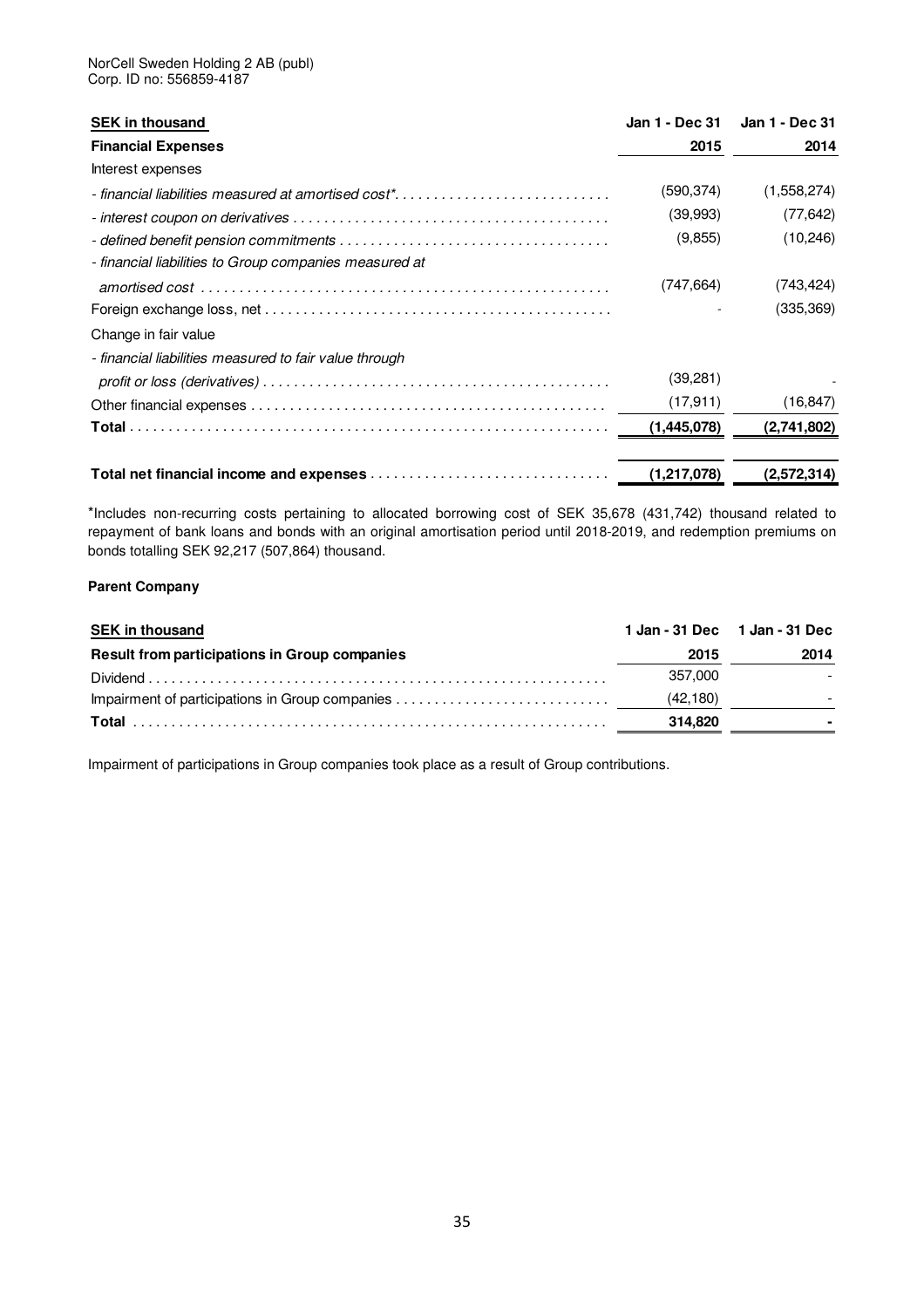| <b>SEK in thousand</b>  |           | 1 Jan - 31 Dec 1 Jan - 31 Dec |
|-------------------------|-----------|-------------------------------|
| <b>Financial Income</b> | 2015      | 2014                          |
| Interest income         |           |                               |
|                         | 987.110   | 962.795                       |
|                         | 86.048    |                               |
|                         | 1,073,158 | 962,795                       |

| <b>SEK in thousand</b>                                 | 1 Jan - 31 Dec | 1 Jan - 31 Dec |
|--------------------------------------------------------|----------------|----------------|
| <b>Financial Expenses</b>                              | 2015           | 2014           |
| Interest expenses                                      |                |                |
| - financial liabilities measured at amortised cost *   | (282, 593)     | (356, 406)     |
| - financial liabilities to Group companies measured at |                |                |
|                                                        | (747, 664)     | (743, 424)     |
|                                                        |                | (119,908)      |
|                                                        | (713)          | (408)          |
|                                                        | (1,030,970)    | (1,220,146)    |
|                                                        |                |                |
|                                                        | 357,008        | (257, 351)     |

\*The number for 2014 includes non-recurring cost pertaining to allocated borrowing cost of SEK 68,996 thousand related to the repayment of bonds with an original amortisation period until 2019, and redemption premiums on bonds totalling SEK 168,094 thousand.

### **Note 10 Income Taxes**

|                                                | 1 Jan - 31 Dec | 1 Jan - 31 Dec |
|------------------------------------------------|----------------|----------------|
| <b>SEK in thousand</b>                         | 2015           | 2014           |
| <b>Current tax</b>                             |                |                |
|                                                | 133,636        | 79,607         |
|                                                | 133,636        | 79,607         |
| Deferred tax                                   |                |                |
|                                                | (153,800)      | 362,724        |
| Deferred tax relating to temporary differences | 123,275        | 107,350        |
|                                                | (30, 525)      | 470,074        |
|                                                | 103,111        | 549,681        |
|                                                |                |                |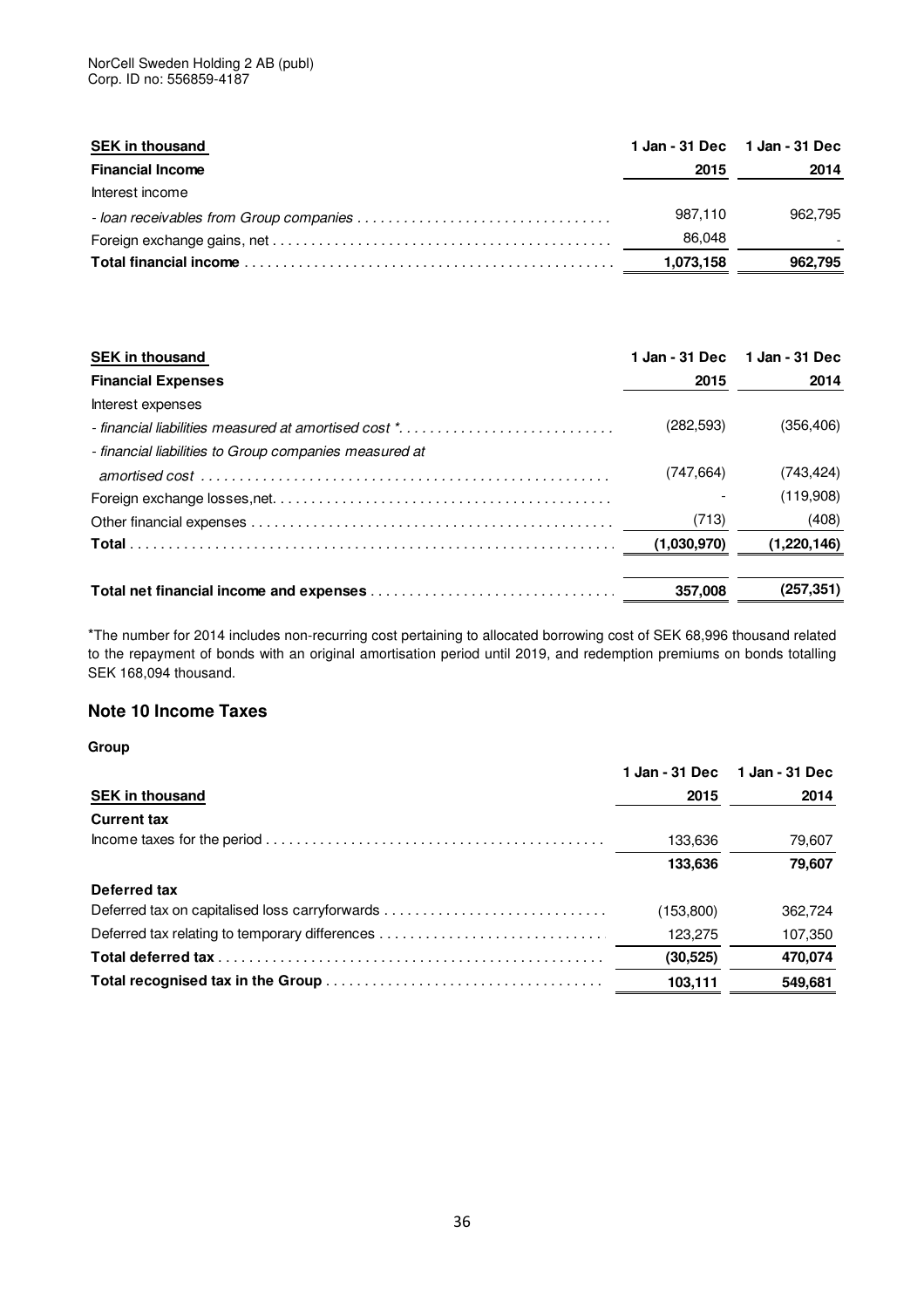NorCell Sweden Holding 2 AB (publ) Corp. ID no: 556859-4187

### **Parent Company**

|                                                |      | 1 Jan - 31 Dec 1 Jan - 31 Dec |
|------------------------------------------------|------|-------------------------------|
| <b>SEK in thousand</b>                         | 2015 | 2014                          |
| <b>Current tax</b>                             |      |                               |
|                                                |      | 55,201                        |
|                                                |      | 55,201                        |
| Deferred tax                                   |      |                               |
| Deferred tax on capitalised loss carryforwards |      | 1,533                         |
|                                                |      | 1,533                         |
|                                                |      | 56.734                        |

### **Reconciliation of Effective Tax**

### **Group**

| 1 Jan - 31 Dec                                 |       | 1 Jan - 31 Dec |       |             |
|------------------------------------------------|-------|----------------|-------|-------------|
| <b>SEK in thousand</b>                         | %     | 2015           | %     | 2014        |
|                                                |       | (471, 838)     |       | (1,899,974) |
| Tax according to the current tax rate          |       |                |       |             |
| for the Parent Company                         | 22.0% | 103.804        | 22.0% | 417.995     |
|                                                |       | 749            |       |             |
|                                                |       | (1,087)        |       | (2,251)     |
| Utilisation of previously non-capitalised loss |       |                |       |             |
|                                                |       |                |       | 134,151     |
|                                                |       | (355)          |       | (215)       |
|                                                | 21,9% | 103,111        | 28,9% | 549,681     |

### **Parent Company**

|                                                                                                                      | 1 Jan - 31 Dec |          |       | 1 Jan - 31 Dec |
|----------------------------------------------------------------------------------------------------------------------|----------------|----------|-------|----------------|
| <b>SEK in thousand</b>                                                                                               | %              | 2015     | %     | 2014           |
| Result before tax $\ldots$ $\ldots$ $\ldots$ $\ldots$ $\ldots$ $\ldots$ $\ldots$ $\ldots$ $\ldots$ $\ldots$ $\ldots$ |                | 357.000  |       | (257,884)      |
| Tax according to the current tax rate                                                                                |                |          |       |                |
| for the Parent Company                                                                                               | 22.0%          | (78,540) | 22.0% | 56.734         |
|                                                                                                                      |                | 78.540   |       |                |
|                                                                                                                      |                | (9,280)  |       |                |
| Tax effect of Group contributions recognised as                                                                      |                |          |       |                |
| an increase in shares in subsidiares                                                                                 |                | 9.280    |       |                |
|                                                                                                                      | $0.0\%$        |          | 22.0% | 56.734         |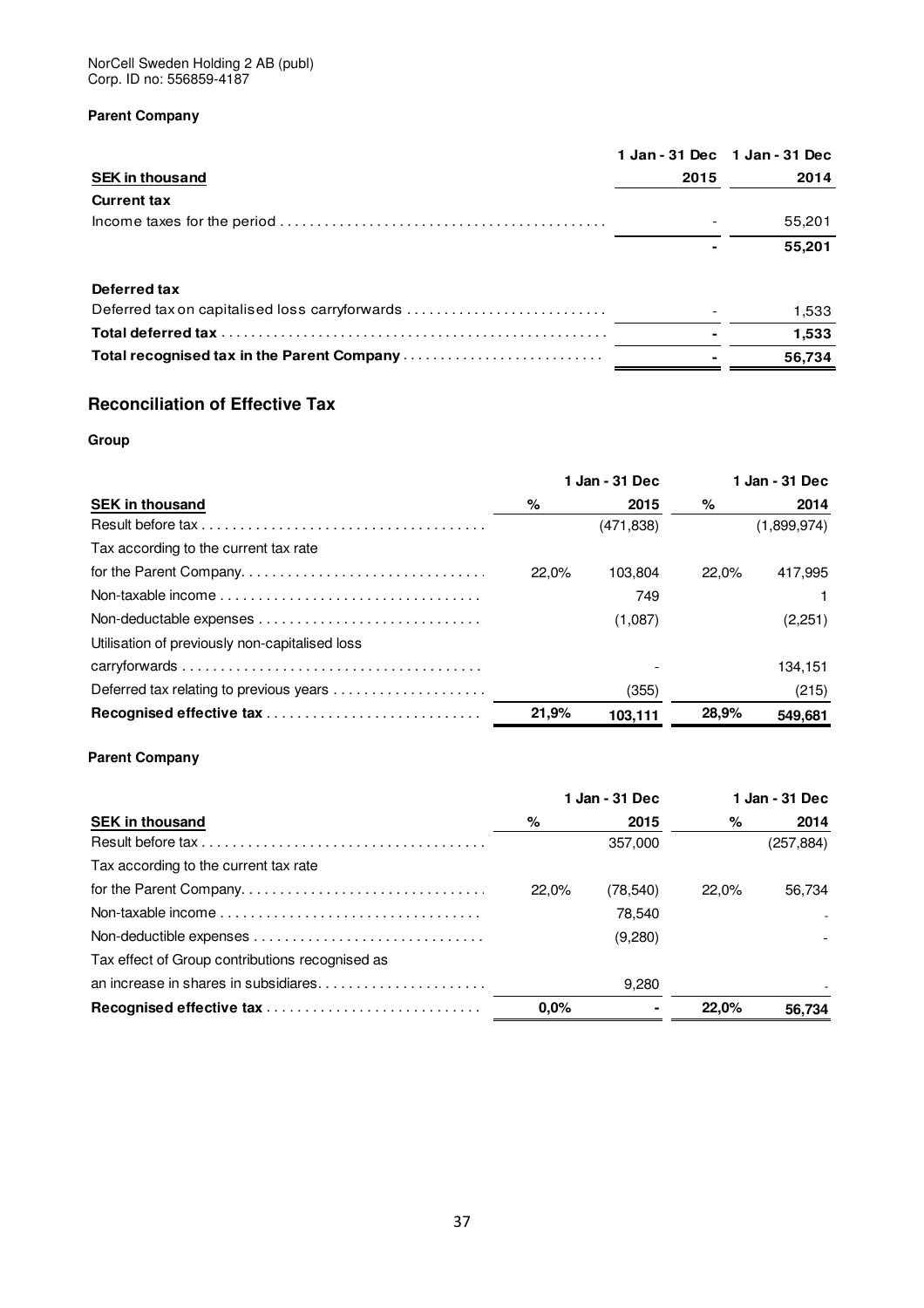### **Tax attributable to other comprehensive income**

### **Group**

|                        |          | 1 Jan - 31 Dec 1 Jan - 31 Dec |
|------------------------|----------|-------------------------------|
| <b>SEK in thousand</b> | 2015     | 2014                          |
|                        | 74.723   | (109.805)                     |
|                        | (16.439) | 24.157                        |
|                        | 58.284   | (85.648)                      |

### **Deferred Tax Assets and Liabilities**

### **Recognised Deferred Tax Assets and Tax Liabilities**

Deferred tax assets (+) tax liabilities (-) relate to the following:

### **Group**

|                                                | 31 Dec 2015               |                    |                          | 31 Dec 2014               |                    |            |  |
|------------------------------------------------|---------------------------|--------------------|--------------------------|---------------------------|--------------------|------------|--|
|                                                | Deferred tax Deferred tax |                    |                          | Deferred tax Deferred tax |                    |            |  |
| <b>SEK in thousand</b>                         | assets                    | <b>liabilities</b> | <b>Net</b>               | assets                    | <b>liabilities</b> | <b>Net</b> |  |
| Non-current intangible assets                  | 6,893                     | (850, 978)         | (844, 085)               | 8075                      | (981, 367)         | (973, 292) |  |
| Property, plant and equipment                  | 3,458                     | (5,369)            | (1, 911)                 | 3,694                     | (7,591)            | (3,897)    |  |
| Trade receivables                              | 1,717                     |                    | 1,717                    | 1,100                     |                    | 1,100      |  |
|                                                | 34,417                    |                    | 34,417                   | 48,571                    |                    | 48,571     |  |
| Financial liabilities                          | 13,130                    |                    | 13,130                   | 14,579                    |                    | 14,579     |  |
|                                                |                           | (18)               | (18)                     | $\overline{\phantom{a}}$  | (8641)             | (8,641)    |  |
| Current liabilities                            | 558                       |                    | 558                      | 818                       |                    | 818        |  |
| Tax allocation reserve                         | $\overline{\phantom{a}}$  |                    |                          |                           | (1043)             | (1043)     |  |
|                                                | 326                       | (51)               | 275                      | 19,052                    |                    | 19,052     |  |
| Loss carryforwards $\dots\dots\dots\dots\dots$ | 536,998                   |                    | 536,998                  | 690,798                   |                    | 690,798    |  |
| Tax receivables/liabilities                    | 597,497                   | (856, 416)         | (258, 919)               | 786,687                   | (998, 642)         | (211, 955) |  |
|                                                | (597,497)                 | 597,497            | $\overline{\phantom{a}}$ | (786,687)                 | 786,687            |            |  |
| Net tax receivables/liabilities                |                           | (258,919)          | (258, 919)               |                           | (211,955)          | (211, 955) |  |

### **Parent Company**

|                                      | 31 Dec 2015               |                          |            | 31 Dec 2014               |             |            |  |
|--------------------------------------|---------------------------|--------------------------|------------|---------------------------|-------------|------------|--|
|                                      | Deferred tax Deferred tax |                          |            | Deferred tax Deferred tax |             |            |  |
| <b>SEK in thousand</b>               | assets                    | liabilities              | <b>Net</b> | assets                    | liabilities | <b>Net</b> |  |
| Loss carryforwards                   | 2.200                     | $\overline{\phantom{0}}$ | 2.200      | 2,200                     |             | 2,200      |  |
| Deferred tax assets/liabilities, net | 2,200                     | $\blacksquare$           | 2.200      | 2.200                     |             | 2.200      |  |

The Company management assesses that the recognised tax loss carryforward can be used against taxable profits in subsequent years.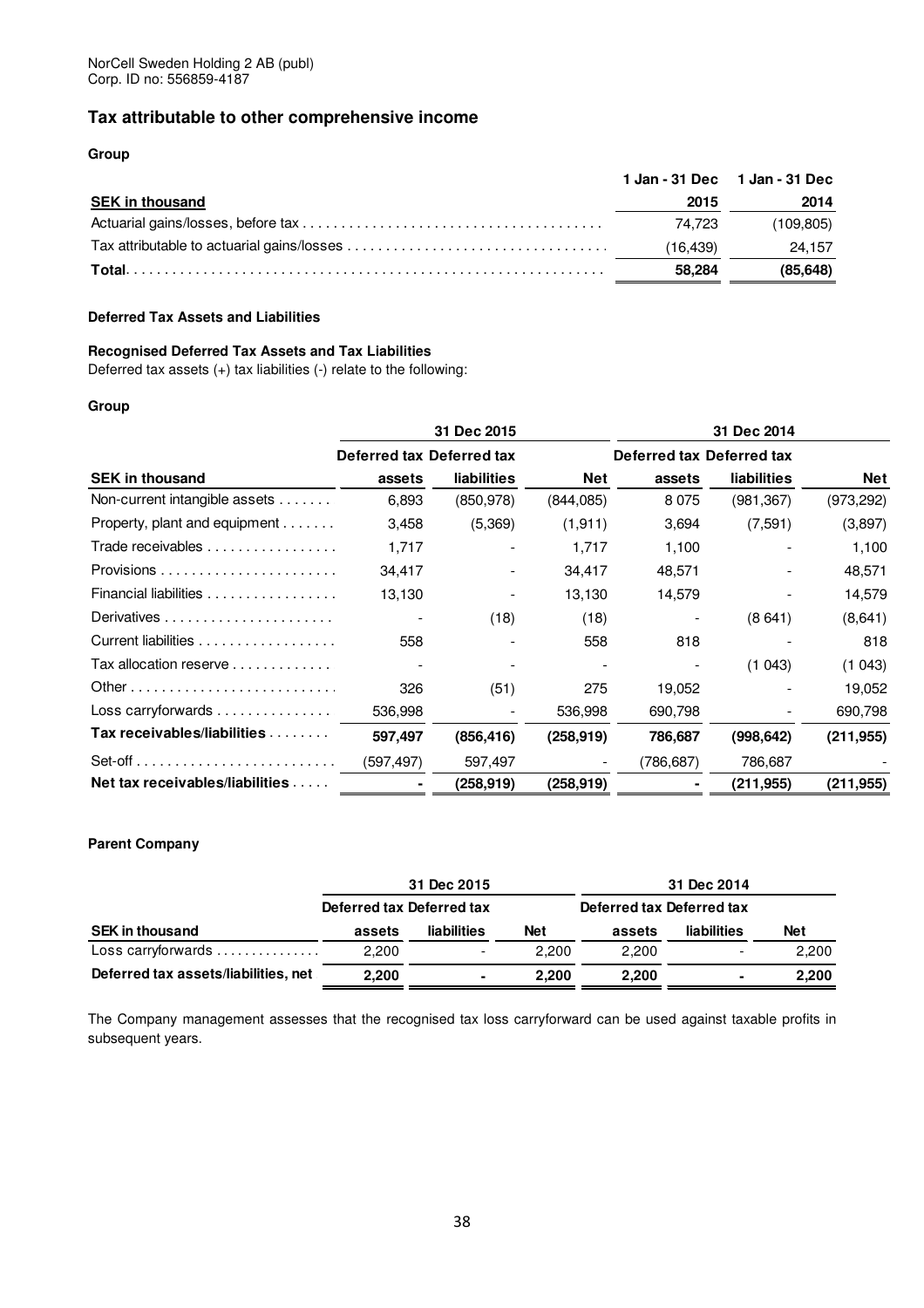### **Change in Deferred Tax in Temporary Differences and Loss Carryforwards**

### **Group**

|                                               |            | <b>Recognised in</b> | in other                |         |                    |
|-----------------------------------------------|------------|----------------------|-------------------------|---------|--------------------|
|                                               |            |                      | profit or comprehensive |         |                    |
| <b>SEK in thousand</b>                        | 1 Jan 2015 | <b>loss</b>          | income                  | Other   | <b>31 Dec 2015</b> |
| Non-current intangible assets                 | (973, 292) | 131,512              |                         | (2,305) | (844,085)          |
| Property, plant and equipment $\ldots \ldots$ | (3,897)    | 3,046                |                         | (1,060) | (1,911)            |
| Trade receivables                             | 1,100      | 617                  |                         |         | 1,717              |
|                                               | 48,571     | 2,285                | (16, 439)               |         | 34,417             |
| Financial liabilities                         | 14,579     | (4, 814)             |                         | 3,365   | 13,130             |
|                                               | (8,641)    | 8,623                |                         |         | (18)               |
|                                               | 818        | (260)                |                         |         | 558                |
| Tax allocation reserve                        | (1,043)    | 1,043                |                         |         |                    |
|                                               | 19,052     | (18, 777)            |                         |         | 275                |
| Loss carryforwards                            | 690,798    | (153,800)            |                         |         | 536,998            |
|                                               | (211, 955) | (30, 525)            | (16,439)                |         | (258, 919)         |

|                                               |             |                      | Recognised               |                          |             |
|-----------------------------------------------|-------------|----------------------|--------------------------|--------------------------|-------------|
|                                               |             | <b>Recognised in</b> | in other                 |                          |             |
|                                               |             |                      | profit or comprehensive  |                          |             |
| <b>SEK in thousand</b>                        | 1 Jan 2014  | loss                 | income                   | Other*                   | 31 Dec 2014 |
| Non-current intangible assets                 | (1,053,412) | 118,604              | $\overline{\phantom{0}}$ | (38, 484)                | (973, 292)  |
| Property, plant and equipment $\ldots \ldots$ | (7,749)     | 6,960                |                          | (3, 108)                 | (3,897)     |
| Trade receivables                             | 941         | 159                  |                          |                          | 1,100       |
|                                               | 21,034      | 3,380                | 24,157                   |                          | 48,571      |
| Financial liabilities                         | 15,512      | (7, 149)             |                          | 6,216                    | 14,579      |
|                                               | 26.216      | (34, 857)            |                          | $\overline{\phantom{a}}$ | (8,641)     |
|                                               | 290         | 528                  |                          |                          | 818         |
| Untaxed reserves                              |             | (1,043)              |                          |                          | (1,043)     |
|                                               | (1,716)     | 20,768               |                          |                          | 19,052      |
| Loss carryforwards                            | 328,074     | 362,724              |                          |                          | 690,798     |
|                                               | (670, 810)  | 470,074              | 24,157                   | (35, 376)                | (211, 955)  |

\* The item 'Non-current intangible assets' in the Other column above 2014 refers primarily to deferred income tax liabilities resulting from business combinations.

### **Parent Company**

|                        | Recognised in |                          | in other |   |                   |
|------------------------|---------------|--------------------------|----------|---|-------------------|
|                        |               | profit or comprehensive  |          |   |                   |
| <b>SEK in thousand</b> | 1 Jan 2015    | loss                     | income   |   | Other 31 Dec 2015 |
| Loss carryforwards     | 2.200         | $\overline{\phantom{0}}$ |          |   | 2,200             |
| Total.                 | 2,200         | ۰                        |          | ۰ | 2,200             |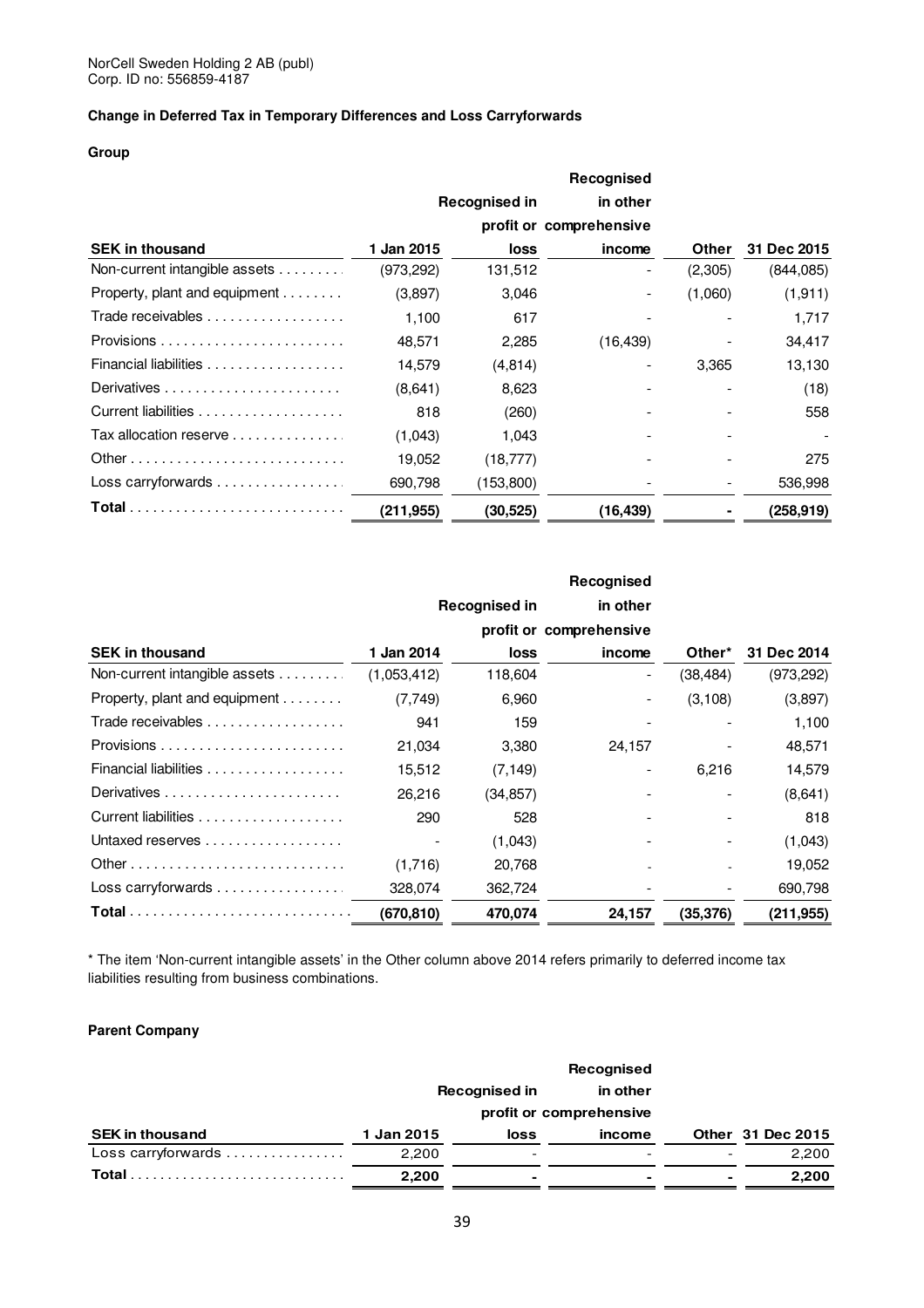|                        | Recognised in |                         | in other |                |                   |
|------------------------|---------------|-------------------------|----------|----------------|-------------------|
|                        |               | profit or comprehensive |          |                |                   |
| <b>SEK in thousand</b> | 1 Jan 2014    | loss                    | income   |                | Other 31 Dec 2014 |
| Loss carryforwards     | 667           | 1.533                   |          |                | 2,200             |
| Total                  | 667           | 1,533                   |          | $\blacksquare$ | 2,200             |

### **Note 11 Non-current Intangible Assets**

|                                   |            | <b>Externally acquired</b> |                      |             |             |
|-----------------------------------|------------|----------------------------|----------------------|-------------|-------------|
|                                   |            | <b>Customer</b>            |                      |             |             |
| <b>SEK in thousand</b>            | Goodwill   |                            | relations* Trademark | Other***    | Total       |
| <b>Accumulated cost</b>           |            |                            |                      |             |             |
| At beginning of year              | 10,899,496 | 5,456,800                  | 691,000              | 2,007,614   | 19,054,910  |
| Capital expenditure <sup>**</sup> |            |                            |                      | 391,950     | 391,950     |
| Divestments and disposals         |            |                            |                      | (25, 119)   | (25, 119)   |
| At year-end 2015                  | 10,899,496 | 5,456,800                  | 691,000              | 2,374,445   | 19,421,741  |
| <b>Accumulated amortisation</b>   |            |                            |                      |             |             |
| and impairment                    |            |                            |                      |             |             |
|                                   |            | (1,790,692)                |                      | (1,223,248) | (3,013,940) |
| Amortisation for the year         |            | (568, 650)                 |                      | (410, 599)  | (979, 249)  |
| Divestments and disposals         |            |                            |                      | 22,940      | 22,940      |
| At year-end 2015                  |            | (2,359,342)                |                      | (1,610,907) | (3,970,249) |
| Carrying amount at year-end 2015  | 10,899,496 | 3,097,458                  | 691,000              | 763,538     | 15,451,492  |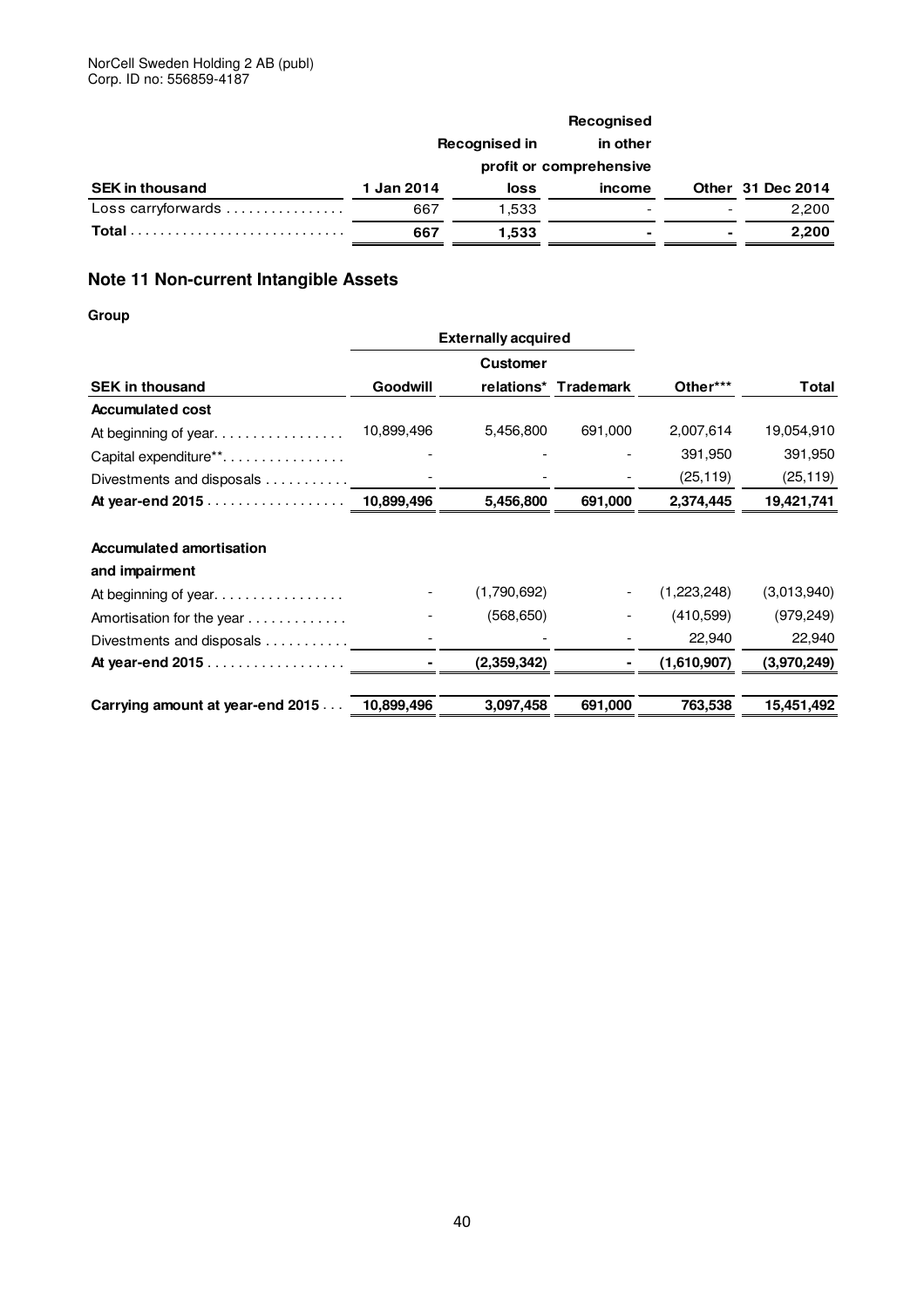|                                  |            | <b>Externally acquired</b> |                |               |               |
|----------------------------------|------------|----------------------------|----------------|---------------|---------------|
|                                  |            | <b>Customer</b>            |                |               |               |
| <b>SEK in thousand</b>           | Goodwill   | relations*                 | Trademark      | Other***      | Total         |
| <b>Accumulated cost</b>          |            |                            |                |               |               |
| At beginning of year.            | 10,742,121 | 5,296,000                  | 691,000        | 1,589,751     | 18,318,872    |
| Business combinations            | 157,375    | 160,800                    |                | 10,461        | 328,636       |
| Capital expenditure**            |            |                            |                | 442,518       | 442,518       |
| Divestments and disposals        |            |                            |                | (35, 116)     | (35, 116)     |
| At year-end 2014 10,899,496      |            | 5,456,800                  | 691,000        | 2,007,614     | 19,054,910    |
| <b>Accumulated amortisation</b>  |            |                            |                |               |               |
| and impairment                   |            |                            |                |               |               |
| At beginning of year.            |            | (1,227,783)                |                | (936, 751)    | (2, 164, 534) |
| Business combinations            |            |                            |                | (583)         | (583)         |
| Amortisation for the year        |            | (562,909)                  |                | (314, 444)    | (877, 353)    |
| Divestments and disposals        |            |                            |                | 28,530        | 28,530        |
| At year-end 2014                 |            | (1,790,692)                | $\blacksquare$ | (1, 223, 248) | (3,013,940)   |
| Carrying amount at year-end 2014 | 10.899.496 | 3.666,108                  | 691,000        | 784,366       | 16,040,970    |

\* The remaining amortisation period of the customer relationships is considered to be approximately 4-14 years.

- \*\* Non-current assets funded through finance lease arrangements of SEK 10,474 (14,131) thousand are included in investments, see Note 25.
- \*\*\* Other intangibles include capitalised development expenses SEK 1,239,243 (1,042,764) thousand and investments, primarily in licenses, software and acquisition costs for subscriptions, amounting to SEK 768,702 (619,160) thousand. Of total costs of SEK 2,374,445 (2,007,614) thousand, SEK 2,192,743 (1,899,444) thousand is externally acquired and SEK 181,702 (108,170) thousand internally developed.

 All Intangible assets, except goodwill and trademarks with indefinite useful lives, are amortised. The trademark represents "Com Hem" and the company management is of the opinion that this trademark is to be used for an indefinite period. For further information on depreciation, amortisation and impairment see Note 1.

### **Amortisation**

**Amortisation is included in the following functions of the Income Statement:** 

### **Group**

|                        | Jan 1 - Dec 31 Jan 1 - Dec 31 |         |
|------------------------|-------------------------------|---------|
| <b>SEK in thousand</b> | 2015                          | 2014    |
|                        | 237.462                       | 195.847 |
|                        | 741.682                       | 681.129 |
|                        | 105                           | - 377   |
|                        | 979.249                       | 877,353 |

### Impairment Testing

For impairment testing, the Group is viewed as a single cash-generating unit. The infrastructure that is the base for providing the services (digital TV, broadband and fixed telephony) is common for all services. The cost for distribution, operation and service as well as the organisation in place for the delivery is collective for all the services.

The test is based on calculating value in use. The key assumptions are sales growth, changes in EBITDA margin, the discount rate (Weighted Average Cost of Capital) and the growth in terminal value in free cash flows. Value in use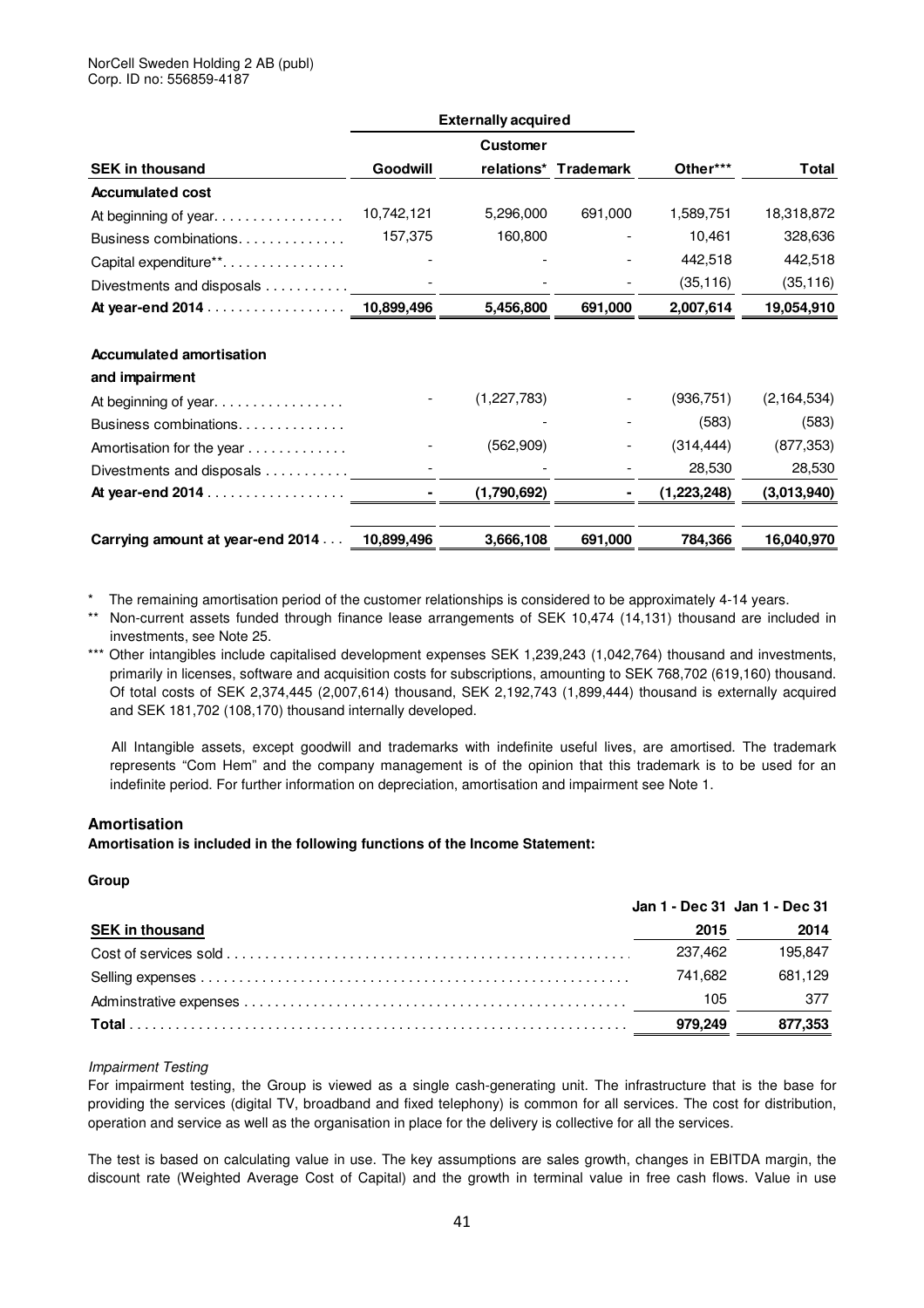NorCell Sweden Holding 2 AB (publ) Corp. ID no: 556859-4187

consists of the present value of future cash flows. This value is based on cash flow forecasts based on a five-year business plan approved by the Executive Management Team and the Board of Directors.

The forecasts for sales growth are based on estimates of market penetration for each service and estimated market shares over time. This is based on both external and internal market analyses, and on comparisons with other cable TV operators and telecom companies. Estimated ARPU (average revenue per unit) is based partly on Com Hem's product strategies and partly on external information as outlined above. EBITDA margin forecasts are based on expected gross margin and revenue mix. The number of forecast periods is assumed to perpetuity, where cash flows further out than five years are assigned an annual growth rate of 2% (2). The present value of forecast cash flows has been calculated using a discount rate of 8.10% (9.08) after tax, corresponding to 9.87% (11.19) before tax. The lower discount rate for 2015 is due to changes in estimates related to volatility, and to interest-rate and risk levels. After the IPO in 2014, the company continued its review of the capital structure, which led to more favorable terms for outstanding credit.

The conclusion of the aforementioned impairment test is that the recoverable amount exceeded the carrying amount at year-end. Executive Management believes that a reasonable and possible change in the key assumptions described would not have such an effect that they would individually reduce the recoverable amount to a lower value than the carrying amount.

### **Note 12 Property, Plant and Equipment**

|                                    |                   |                 | <b>Machinery</b>        |               |
|------------------------------------|-------------------|-----------------|-------------------------|---------------|
|                                    | <b>Production</b> | <b>Customer</b> | equipment               |               |
| <b>SEK in thousand</b>             | facility          |                 | equipment and computers | <b>Total</b>  |
| <b>Accumulated cost</b>            |                   |                 |                         |               |
| At beginning of year               | 6,729,371         | 1,245,790       | 443,177                 | 8,418,338     |
| Capital expenditure*               | 240,137           | 340,833         | 18,005                  | 598,975       |
| Divestments and disposals $\ldots$ | (1,599)           | (106,593)       | (18,573)                | (126,765)     |
| At year-end 2015                   | 6,967,909         | 1,480,030       | 442,609                 | 8,890,548     |
|                                    |                   |                 |                         |               |
| <b>Accumulated depreciation</b>    |                   |                 |                         |               |
| and impairment                     |                   |                 |                         |               |
| At beginning of year               | (5,852,420)       | (666, 872)      | (394, 013)              | (6,913,305)   |
| Depreciation for the year          | (298,069)         | (242, 472)      | (25, 444)               | (565, 985)    |
| Divestments and disposals          | 535               | 106,520         | 12,588                  | 119,643       |
|                                    | (6, 149, 954)     | (802, 824)      | (406, 869)              | (7, 359, 647) |
|                                    |                   |                 |                         |               |
| Carrying amount at year-end 2015   | 817,955           | 677,206         | 35,740                  | 1,530,901     |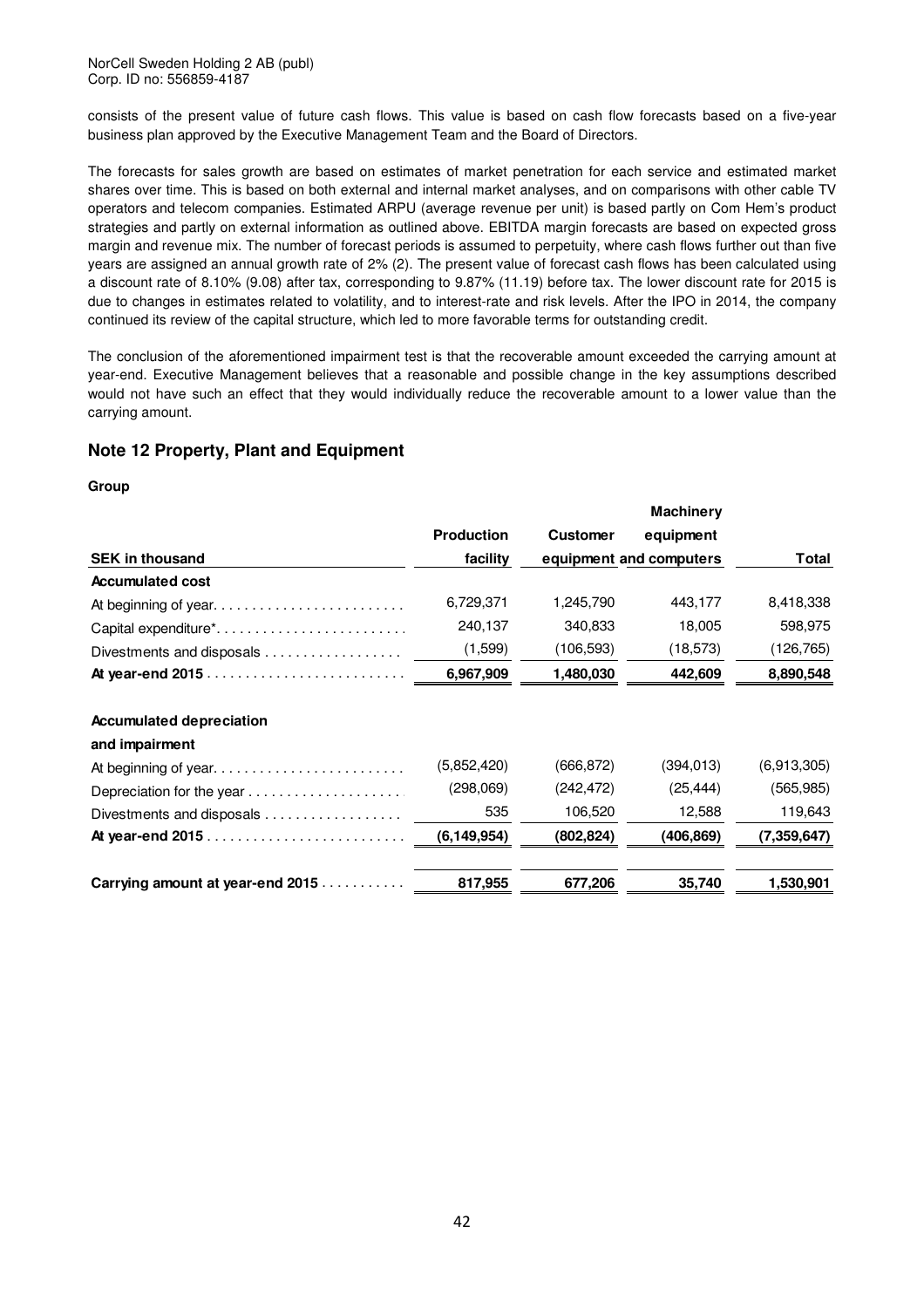### NorCell Sweden Holding 2 AB (publ) Corp. ID no: 556859-4187

|                                  |                   |                 | <b>Machinery</b>        |             |
|----------------------------------|-------------------|-----------------|-------------------------|-------------|
|                                  | <b>Production</b> | <b>Customer</b> | equipment               |             |
| <b>SEK in thousand</b>           | facility          |                 | equipment and computers | Total       |
| <b>Accumulated cost</b>          |                   |                 |                         |             |
|                                  | 6,590,263         | 1,157,235       | 437,951                 | 8,185,449   |
| Business combinations            | 3,066             | 5,558           | 11,416                  | 20,040      |
| Capital expenditure*             | 280,006           | 309,066         | 19,422                  | 608,494     |
| Divestments and disposals        | (143,964)         | (226,069)       | (25, 612)               | (395, 645)  |
|                                  | 6,729,371         | 1,245,790       | 443,177                 | 8,418,338   |
| <b>Accumulated depreciation</b>  |                   |                 |                         |             |
| and impairment                   |                   |                 |                         |             |
| At beginning of year             | (5,669,170)       | (679, 714)      | (373, 156)              | (6,722,040) |
| Business combinations            | (3,066)           | (5, 166)        | (9,005)                 | (17, 237)   |
| Depreciation for the year        | (319,217)         | (204, 413)      | (37, 463)               | (561,093)   |
| Divestments and disposals        | 139,033           | 222,421         | 25,611                  | 387,065     |
| At year-end 2014                 | (5,852,420)       | (666, 872)      | (394, 013)              | (6,913,305) |
| Carrying amount at year-end 2014 | 876,951           | 578,918         | 49,164                  | 1,505.033   |

\* Non-current assets funded through finance lease arrangements of SEK 4,819 (14,131) thousand are included in investments, see Note 25.

### **Depreciation**

**Depreciation is included in the following functions of the Income Statement:** 

### **Group**

|                        |         | 1 Jan - 31 Dec 1 Jan - 31 Dec |
|------------------------|---------|-------------------------------|
| <b>SEK in thousand</b> | 2015    | 2014                          |
|                        | 540.538 | 523,778                       |
|                        | 262     | 2.332                         |
|                        | 25.185  | 34,983                        |
|                        | 565.985 | 561,093                       |

### **Note 13 Non-current financial assets and Other Receivables**

| <b>SEK in thousand</b>       |         | 31 Dec 2015 31 Dec 2014 |
|------------------------------|---------|-------------------------|
| Non-current financial assets |         |                         |
|                              | 941.575 | 228,044                 |
|                              | 83      | 39.281                  |
|                              | 941.658 | 267,325                 |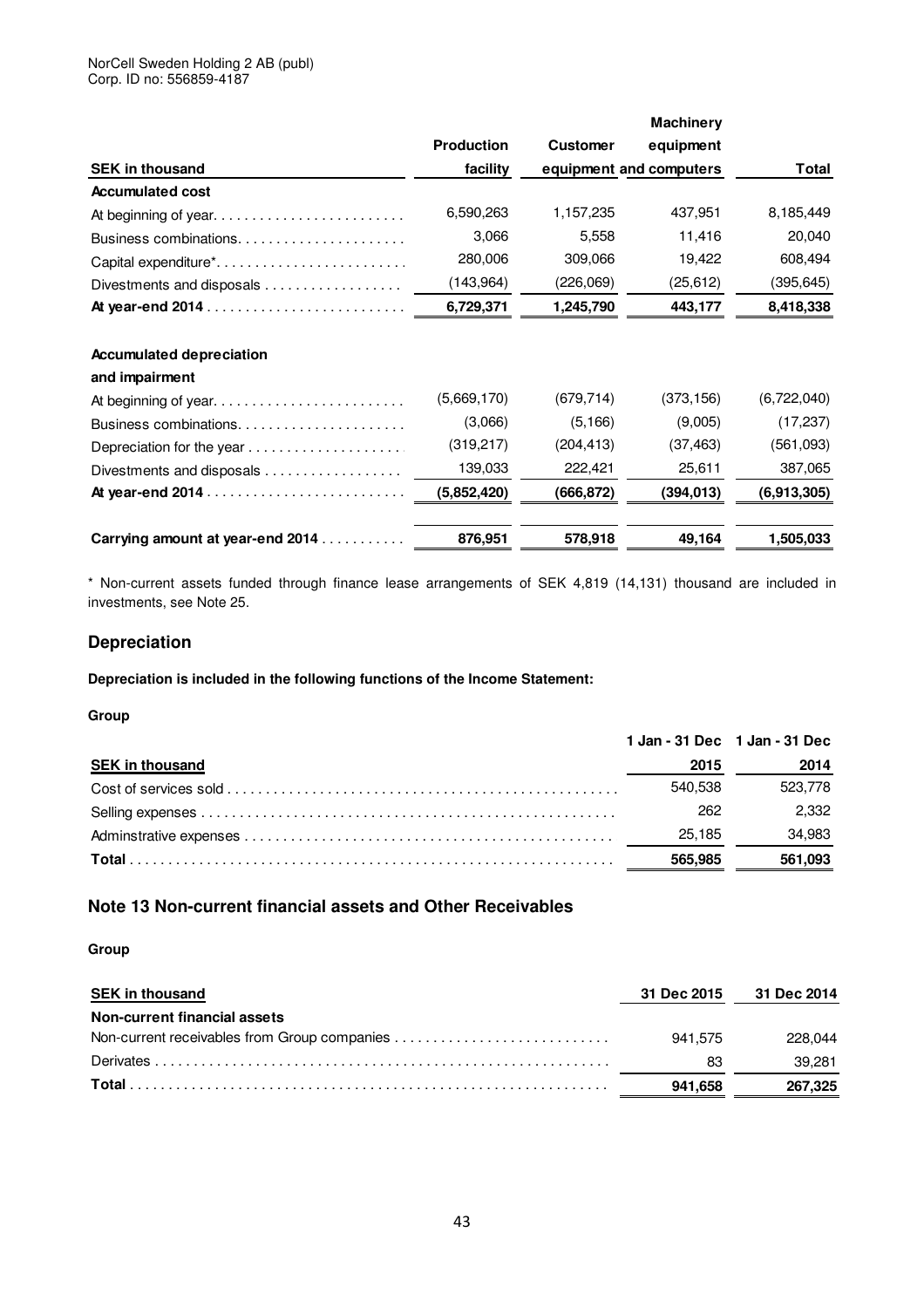| <b>SEK in thousand</b>                              | 31 Dec 2015 | 31 Dec 2014 |
|-----------------------------------------------------|-------------|-------------|
| Other receivables that are current assets           |             |             |
|                                                     | 607.420     | 374,006     |
|                                                     | 22,450      | 31,579      |
|                                                     | 629,870     | 405,585     |
| <b>Parent Company</b>                               |             |             |
| <b>SEK in thousand</b>                              | 31 Dec 2015 | 31 Dec 2014 |
| Non-current receivables that are non-current assets |             |             |
|                                                     | 7,909,867   | 9,035,709   |
|                                                     | 7,909,867   | 9,035,709   |
| <b>SEK in thousand</b>                              | 31 Dec 2015 | 31 Dec 2014 |

| 7,909,867   | 9.035.709 |
|-------------|-----------|
| (62,828)    | 164.341   |
| (1.063.014) | 707.253   |
| 9.035.709   | 8.164.115 |

### **Note 14 Inventories**

### **Group**

Inventories consist primarily of equipment for upgrading the Group's cable network. Impairments amounting to SEK 0 (0) took place during the financial year.

### **Note 15 Trade Receivables**

| <b>SEK in thousand</b>                                                                                                    | 31 Dec 2015 | 31 Dec 2014 |
|---------------------------------------------------------------------------------------------------------------------------|-------------|-------------|
|                                                                                                                           | 129.062     | 140.620     |
| Provision for doubtful debts $\dots\dots\dots\dots\dots\dots\dots\dots\dots\dots\dots\dots\dots\dots\dots\dots\dots\dots$ | (7,805)     | (5, 240)    |
|                                                                                                                           | 121,257     | 135,380     |
| Invoiced receivables are due as follows:                                                                                  |             |             |
|                                                                                                                           | 18.816      | 19.540      |
|                                                                                                                           | 86.884      | 108,013     |
|                                                                                                                           | 16.534      | 8.123       |
|                                                                                                                           | 3.145       | 2.799       |
|                                                                                                                           | 3,683       | 2,145       |
|                                                                                                                           | 129.062     | 140,620     |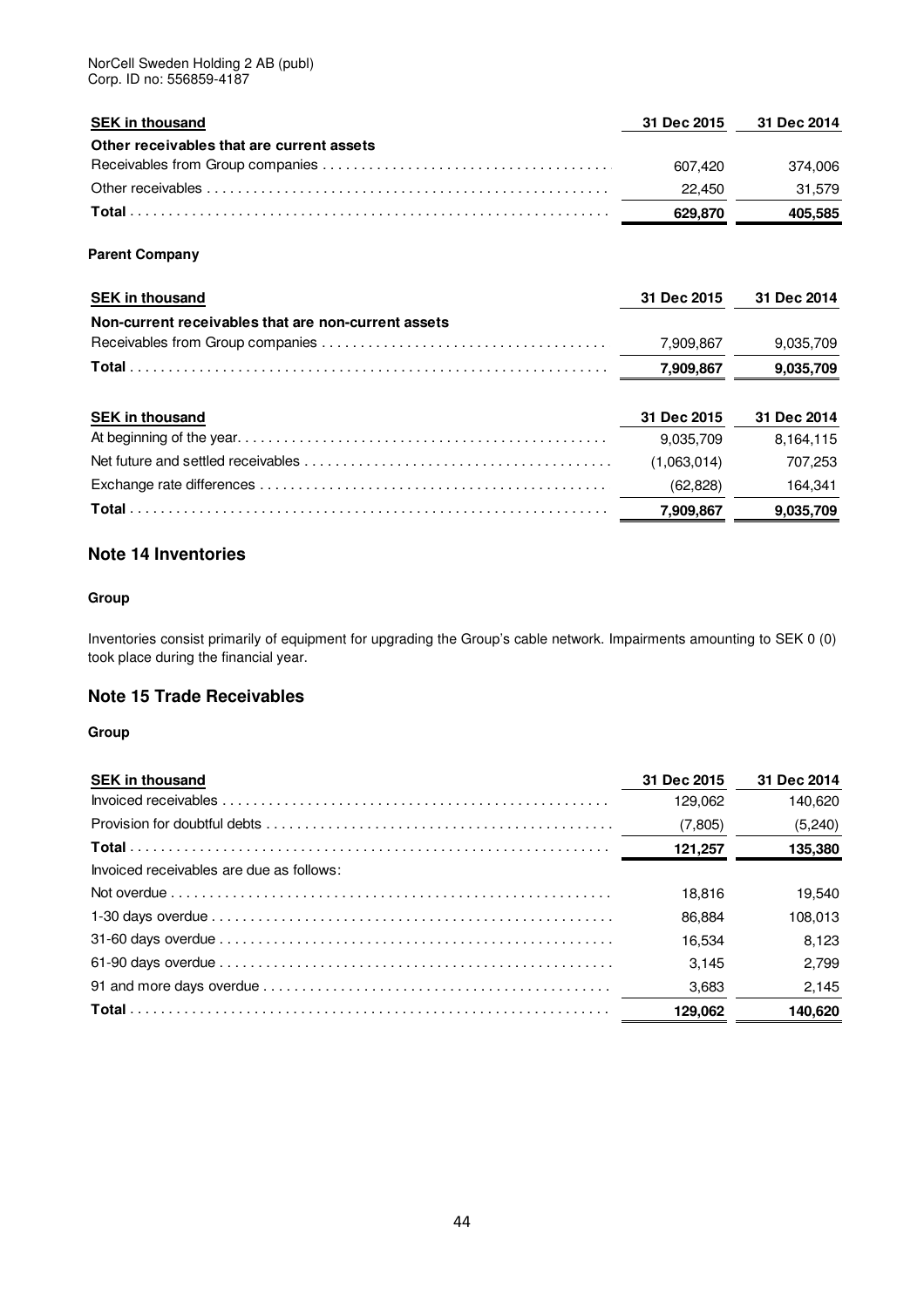### **Change in Provision for doubtful trade receivables**

| <b>SEK in thousand</b>                                       | 31 Dec 2015      | 31 Dec 2014      |
|--------------------------------------------------------------|------------------|------------------|
| Provision for doutful trade receivables at beginning of year | (5.240)          | (4,275)          |
|                                                              | (5,783)<br>4.439 | (2,541)<br>2.178 |
|                                                              | (1.221)          | (602)            |
|                                                              | (7.805)          | (5, 240)         |

See Note 24 for a review of the Group's credit risks.

### **Note 16 Prepaid Expenses and Accrued Income**

### **Group**

| <b>SEK in thousand</b> | 31 Dec 2015 | 31 Dec 2014 |
|------------------------|-------------|-------------|
|                        | 29.316      | 39.135      |
|                        | 27.255      | 37.268      |
|                        | 29.799      | 40.631      |
|                        | 74.936      | 93,913      |
|                        | 161.306     | 210,947     |

### **Note 17 Cash and Cash Equivalents**

### **Group**

| <b>SEK in thousand</b> |         | 31 Dec 2015 31 Dec 2014 |
|------------------------|---------|-------------------------|
|                        | 713.321 | 586.027                 |
|                        | 713.321 | 586.027                 |

The Group has a granted bank overdraft facility of SEK 125,000 (125,000) thousand, of which SEK 0 (0) was drawn down as of 31 December 2015. For information on other available credit facilities, see Note 24, Financial risks and treasury policy.

### **Note 18 Equity**

**Group**

### **Share Capital**

As at 31 December 2015, registered share capital comprised 600,000 shares. The nominal value per share is SEK 1. According to the Articles of Association, share capital shall be a minimum of SEK 500,000 and a maximum of SEK 2,000,000.

### **Other Paid-in Capital**

Refers to equity contributed by the owners. This includes premiums paid in connection with new issues.

### **Retained Earnings including Net Profit or Loss for the Year**

Retained earnings including net result for the year include profit earned in the Parent company and its subsidiaries.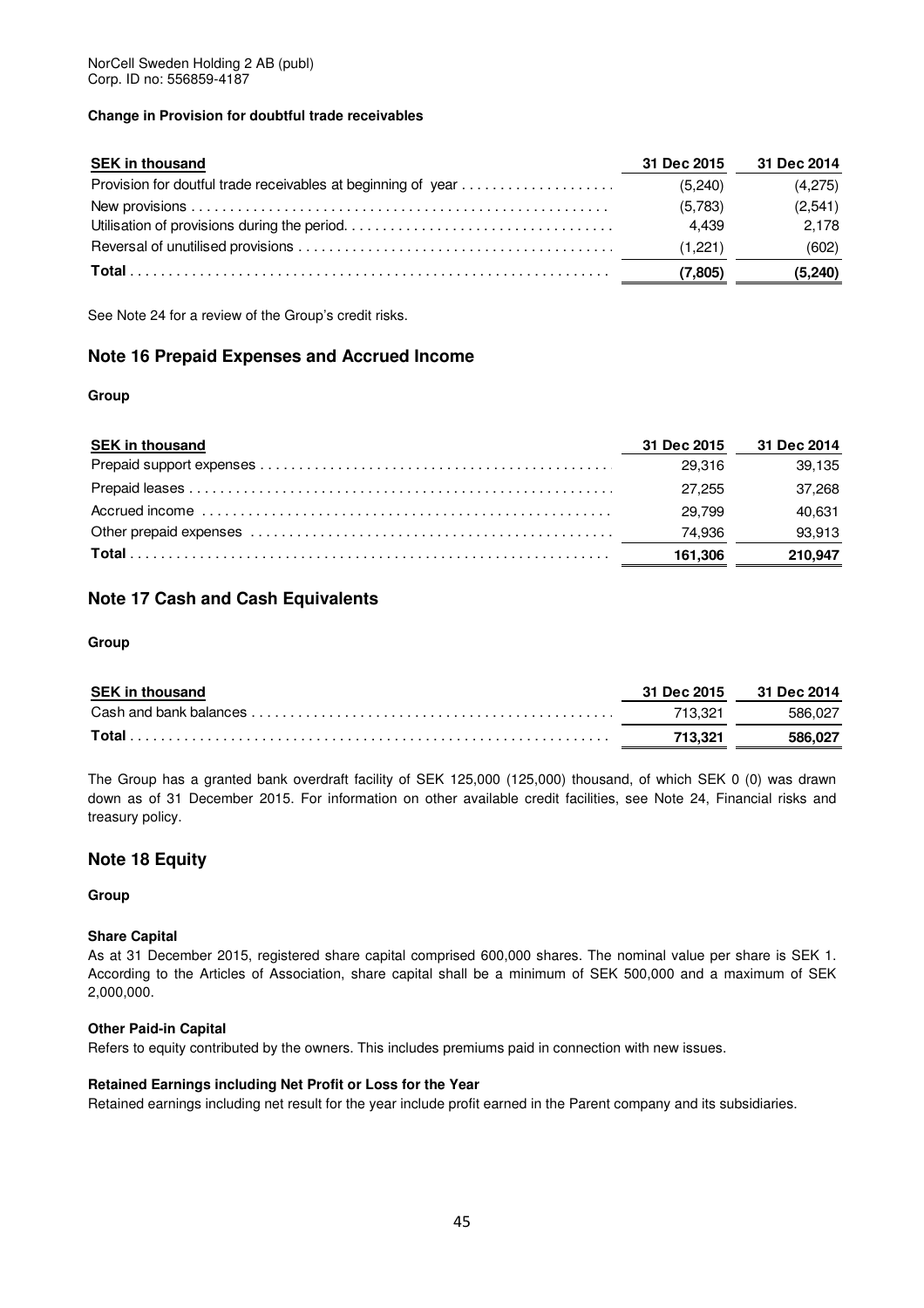NorCell Sweden Holding 2 AB (publ) Corp. ID no: 556859-4187

### **Parent Company**

### **Non-restricted Equity**

### Share premium reserve

When shares are issued at a premium, i.e. an amount more than the nominal value of shares is to be paid, an amount corresponding to the received amount in addition to the nominal value of shares, is transferred to the share premium reserve.

### Retained earnings

Together with net profit or loss for the period and share premium reserve, this comprises total non-restricted equity, i.e. the amount payable as dividends to shareholders.

### Dividends

The Board proposes that no dividends are to be paid for the financial year.

### **Note 19 Interest-bearing Liabilities**

### **Group**

| <b>SEK in thousand</b>                         | 31 Dec 2015 | 31 Dec 2014 |
|------------------------------------------------|-------------|-------------|
| <b>Non-current liabilities</b>                 |             |             |
|                                                | 2.463.198   | 4,191,017   |
| Non-current liabilities to credit institutions | 6.667.296   | 5.163.729   |
|                                                | 6.873.517   | 6.501.375   |
|                                                | 20.183      | 36,655      |
|                                                | 16.024.195  | 15.892.776  |

\* See Note 25 for information.

At the end of 2015, the Group an outstanding bond loan maturing in 2019. The bond is listed on Nasdaq Stockholm and amounts to SEK 2,500,000 thousand with a coupon rate of 5.25%.

In November 2015, the Group's outstanding Senior Notes that were registered on the Luxembourg exchange were redeemed in advance, and amounted to EUR 186,588 thousand with a coupon rate of 10.75%.

Liabilities to credit institutions accrue interest at STIBOR plus a margin of 2.25 - 2.50%.

Liabilities to Group companies carry an interest rate of 11 - 12.4%.

| <b>SEK in thousand</b>     | 31 Dec 2015 | 31 Dec 2014 |
|----------------------------|-------------|-------------|
| <b>Current liabilities</b> |             |             |
|                            | 500.000     |             |
|                            | 28.091      | 29.927      |
|                            | 528.091     | 29.927      |

\* See Note 25 for information.

Liabilities to credit institutions accrue interest at STIBOR plus a margin of 2,00%.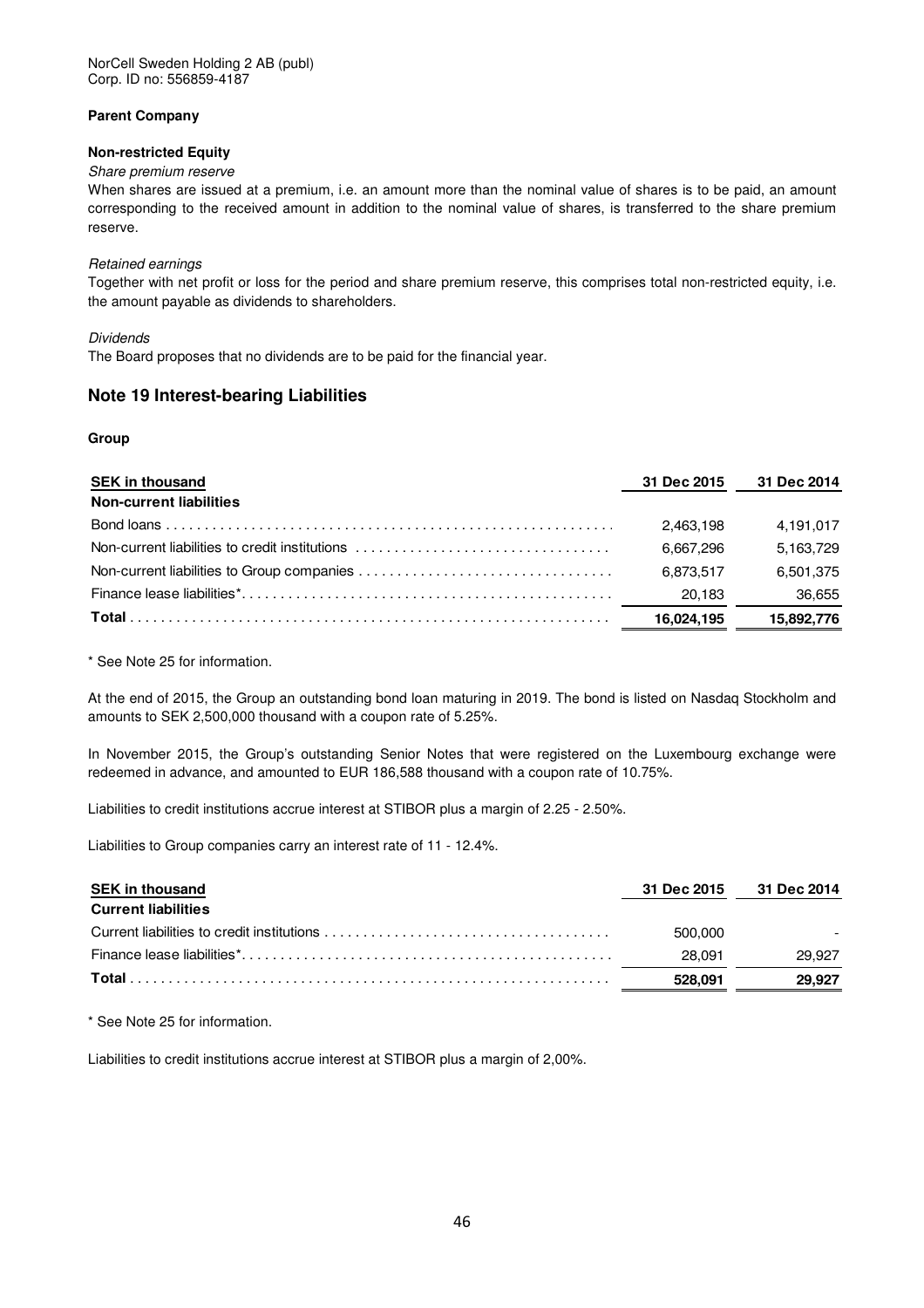### **Loan Covenants**

The loan facilities with credit institutions are conditional on the Group continually satisfying a predetermined financial key ratio, referred to as the covenant. The covenant is consolidated net debt in relation to consolidated Underlying EBITDA LTM in NorCell Sweden Holding 2 AB (publ) with subsidiaries.

In addition, there are provisions and limitations in loan agreements for the credit facilities with credit institutions and bond loans regarding further debt gearing, guarantee commitments and pledging, material changes to operating activities, as well as acquisitions and divestments. At 31 December 2015 and 2014, the conditions had been met by a solid margin.

### **Parent Company**

| <b>SEK in thousand</b>         | 31 Dec 2015 | 31 Dec 2014  |
|--------------------------------|-------------|--------------|
| <b>Non-current liabilities</b> |             |              |
|                                |             | $-1.745.384$ |
|                                | 6.873.517   | 6,501,375    |
|                                | 6,873,517   | 8,246,759    |

The company´s liabilities to Group companies carry an interest rate of 11-12.4%.

### **Note 20 Pension Provisions**

### **Pension plans**

The Group has a number of both defined-contribution and defined-benefit pension plans, and an increasing number of employees have gradually been covered by defined-contribution plans, rather than the former defined-benefit pension plans that are presented below. Com Hem AB applies collective bargaining, and therefore offers pension benefits to all employees under the ITP plan, while Phonera Företag AB and iTUX Communication AB are not bound by collective agreements, and therefore offer pension benefits based on individual contribution-based pension agreements.

The ITP is an individual occupational pension plan for employees and serves as a complement to the Swedish national pension system. The ITP plan is divided into ITP 1 and ITP 2. ITP 1 is a defined-contribution pension applicable to employees born in 1979 or later with continuous premiums paid to external insurance companies based on the employee's pensionable income. ITP 2 is a defined-benefit plan applicable to employees born in 1978 or earlier. The defined-benefit plans are exposed to actuarial risks such as longevity risk, currency risk, interest rate risk, and investment risk.

In addition to the ITP 2 defined-benefit plan, there are also smaller defined- benefit pension plans for former CEOs (management pension) and a conditional early retirement plan, see also below.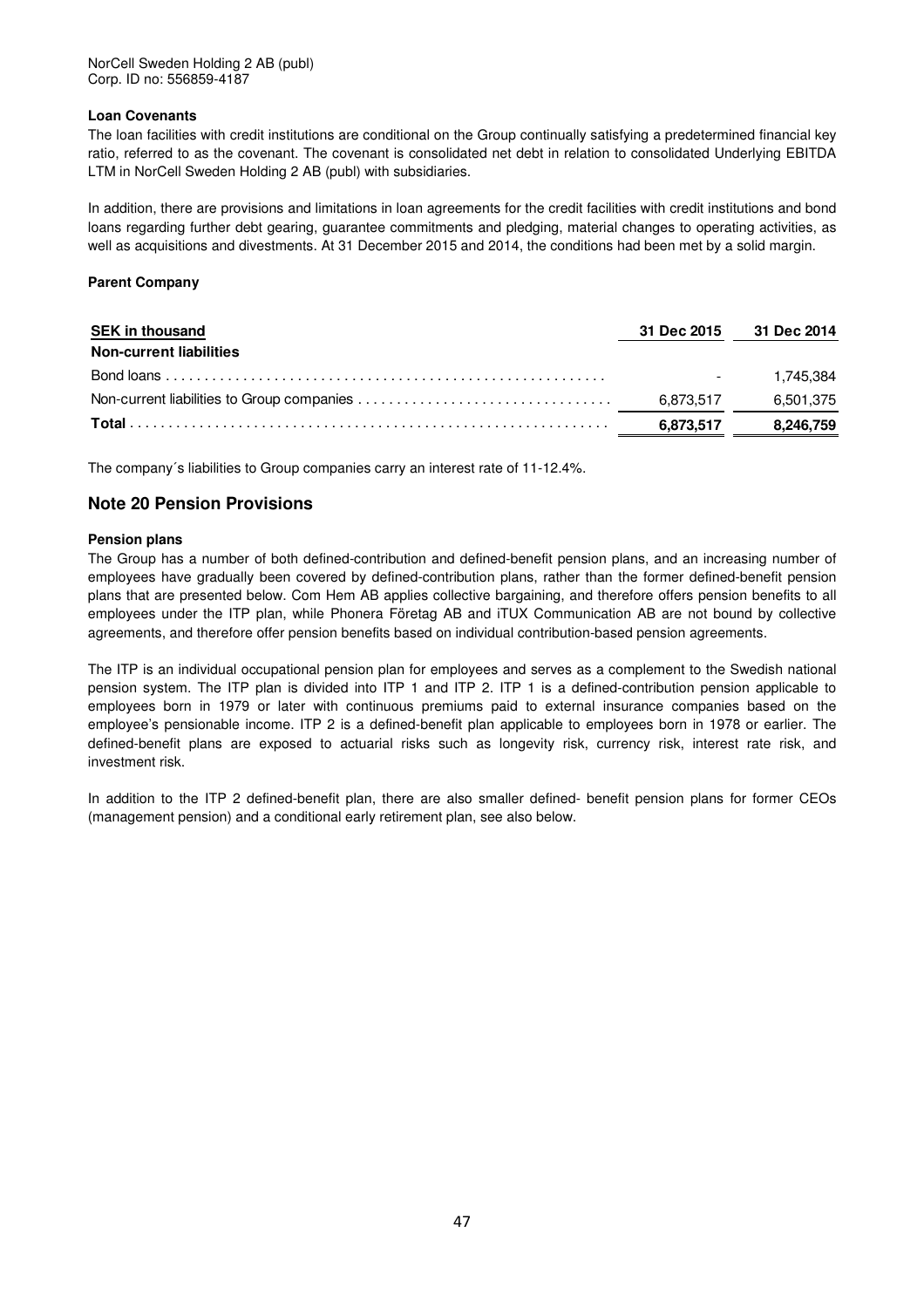### **Expenses recognised in net result for the year**

### **Group**

|                                                                                                                        | 1 Jan - 31 Dec | 1 Jan - 31 Dec |
|------------------------------------------------------------------------------------------------------------------------|----------------|----------------|
| <b>SEK in thousand</b>                                                                                                 | 2015           | 2014           |
| <b>Pension Expense</b>                                                                                                 |                |                |
| Defined-benefit plans                                                                                                  |                |                |
|                                                                                                                        | 12,870         | 9,493          |
|                                                                                                                        | 9,855          | 10,246         |
|                                                                                                                        | (3,917)        | (5,608)        |
|                                                                                                                        | 18,808         | 14,131         |
|                                                                                                                        | 44,835         | 44,107         |
|                                                                                                                        | 12,974         | 10,688         |
| Total expense for post-employment remuneration                                                                         | 76,617         | 68,926         |
| Expense for defined-benefit plans is recognised in the following                                                       |                |                |
| income statement items:                                                                                                |                |                |
|                                                                                                                        | 12,870         | 9,493          |
|                                                                                                                        | (3,917)        | (5,608)        |
|                                                                                                                        | 9,855          | 10,246         |
|                                                                                                                        | 18,808         | 14,131         |
|                                                                                                                        | 4,224          | 16,489         |
| Expenses recognised in other comprehensive income                                                                      |                |                |
| Revaluations                                                                                                           |                |                |
|                                                                                                                        | 74,416         | (120, 686)     |
| Difference between actual return and return under                                                                      |                |                |
| the discount rate on plan assets $\dots \dots \dots \dots \dots \dots \dots \dots \dots \dots \dots \dots \dots \dots$ | 307            | 10,881         |
|                                                                                                                        | 74,723         | (109, 805)     |
| Defined-benefit pension plans                                                                                          |                |                |
| Group                                                                                                                  |                |                |
| <b>SEK in thousand</b>                                                                                                 | 31 Dec 2015    | 31 Dec 2014    |
| Defined-benefit commitments and value of plan assets                                                                   |                |                |
| Full or partly funded commitments                                                                                      |                |                |
|                                                                                                                        | 326,019        | 382,338        |
|                                                                                                                        | (160, 906)     | (156, 682)     |
|                                                                                                                        | 165,113        | 225,656        |
|                                                                                                                        | 8,080          | 8,166          |

| 173.193 | 233.822 |
|---------|---------|
|         |         |
| 173.193 | 233.822 |
|         |         |

### **ITP/PRI**

Com Hem is affiliated with PRI Pensionsgaranti, and the company's obligations under the ITP 2 plan are recognised as a liability in the balance sheet in relation to retirement pensions, while those parts pertaining to family pensions are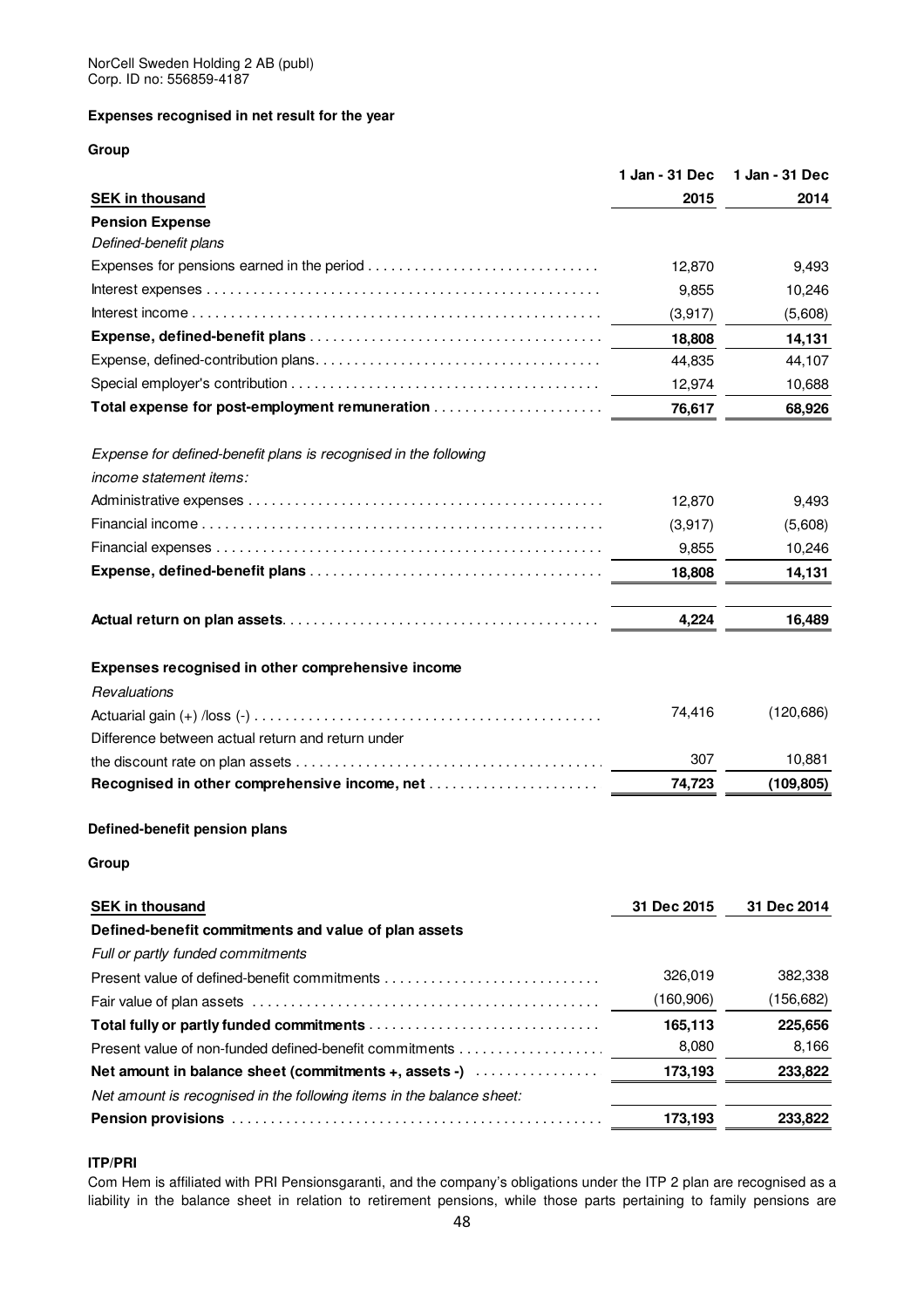NorCell Sweden Holding 2 AB (publ) Corp. ID no: 556859-4187

secured through premiums to Alecta, see below. The retirement pension under ITP 2 is based on a certain percentage of the employee's salary on the date of retirement. It is also possible for employees covered by ITP 2 who earn more than 10 income base amounts to opt out of certain defined-benefit elements and make them defined-contribution, known as alternative ITP.

For companies affiliated with PRI Pensionsgaranti, the company's obligations under the ITP plan's retirement pension are recognised as a liability in the balance sheet. This method of financing requires that credit insurance is taken out with the insurer PRI Pensionsgaranti. The credit insurance with PRI Pensionsgaranti, a mutual insurance company, enables the company to hold insurance capital in the business operations rather than paying premiums to an insurance company. All companies with credit insurance have a mutual liability that does not exceed 2% of the company's pension commitments, and that is recognised as a contingent liability. Should the company become insolvent, the employees' pensions are guaranteed. PRI Pensionsgaranti also calculates the value of the employees' pensions and administrates the pension payments.

For family pensions, the ITP 2 plan's defined-benefit pension obligations for salaried employees is secured through insurance in Alecta. According to the Financial Reporting Board's statement UFR 10, Classification of ITP plans financed by insurance in Alecta, this is a defined-benefit multi-employer plan. For the 2015 financial year, the company has had no access to information regarding its proportionate share of the plan's commitments, plan assets and expenses. Consequently, it was not feasible to account for the plan as a defined-benefit plan. The ITP 2 pension plan, which is secured through insurance in Alecta, was therefore recognised as a defined-contribution plan. The premium for the defined-benefit family pension is individually calculated and based on, for example, salary, previously earned pension, expected remaining period of service and assumptions about interest rates, longevity, operating costs and policyholder tax.

The collective funding ratio is the market value of Alecta assets as a percentage of insurance commitments and is calculated according to Alecta's actuarial methods and assumptions. These are noted to not comply with IAS 19. The collective consolidation level is typically permissible to vary between 125-155%. If the Alecta collective consolidation level is less than 125% or greater than 155%, measures shall be taken in order to create the conditions for the consolidation level to return to a normal range. A low consolidation level can serve as an indication to raise the agreed price for new, and/or the expansion of existing benefits. A high consolidation level can serve as an indication to introduce premium reductions. At the end of 2015, Alecta's surplus in terms of the collective funding ratio was 153% (143). There is currently no framework in place to handle any deficit that should arise. In the first instance, losses will be borne by Alecta's collective capital and thus will not lead to increased costs through higher contractual premiums. There are no guidelines stipulating how any surpluses or deficits shall be distributed in the settlement of the plan or the company's withdrawal from the plan.

In 2015, Com Hem paid contributions of SEK 6.0m (6.0) for pension insurance in Alecta and this figure is expected to be SEK 6.2m in 2016. The amounts include the above described family pensions under ITP 2, and premiums under ITP 1.

### **Management pension**

During the period when operations were part of TeliaSonera AB, the then CEOs of Com Hem AB had pension agreements over and above the ITP plan for that portion of salary exceeding 30 basic amounts, for retirement pensions and family pensions.

#### **Conditional early retirement pension**

According to transitional rules, some of Com Hem's employees are entitled to retire before 65 years of age. This applies to staff who had this right as of 31 December 1991 pursuant to the previous PA 91 central government collective agreement, and that have remained in the same employment as when the transition rules came into effect. This expense has been provisioned with TeliaSonera AB. TeliaSonera AB invoiced Com Hem AB quarterly up to and including 5 June 2003 for the associated provisioning of additional vested conditional pension entitlements. After this date, Com Hem AB has recognised a provision for this expense. When early pension is exercised, funds are partly returned from TeliaSonera AB to Com Hem AB, and the remaining is utilised from Com Hem AB's own provision.

At 31 December 2015, the weighted average term for Com Hem's commitments under defined-benefit pension plans was 18.9 years (24.1 years). In 2016, Com Hem estimates that SEK 4,887 (4,684) thousand will be paid to former employees from defined-benefit plans that are recognised as a liability in the Group's balance sheet.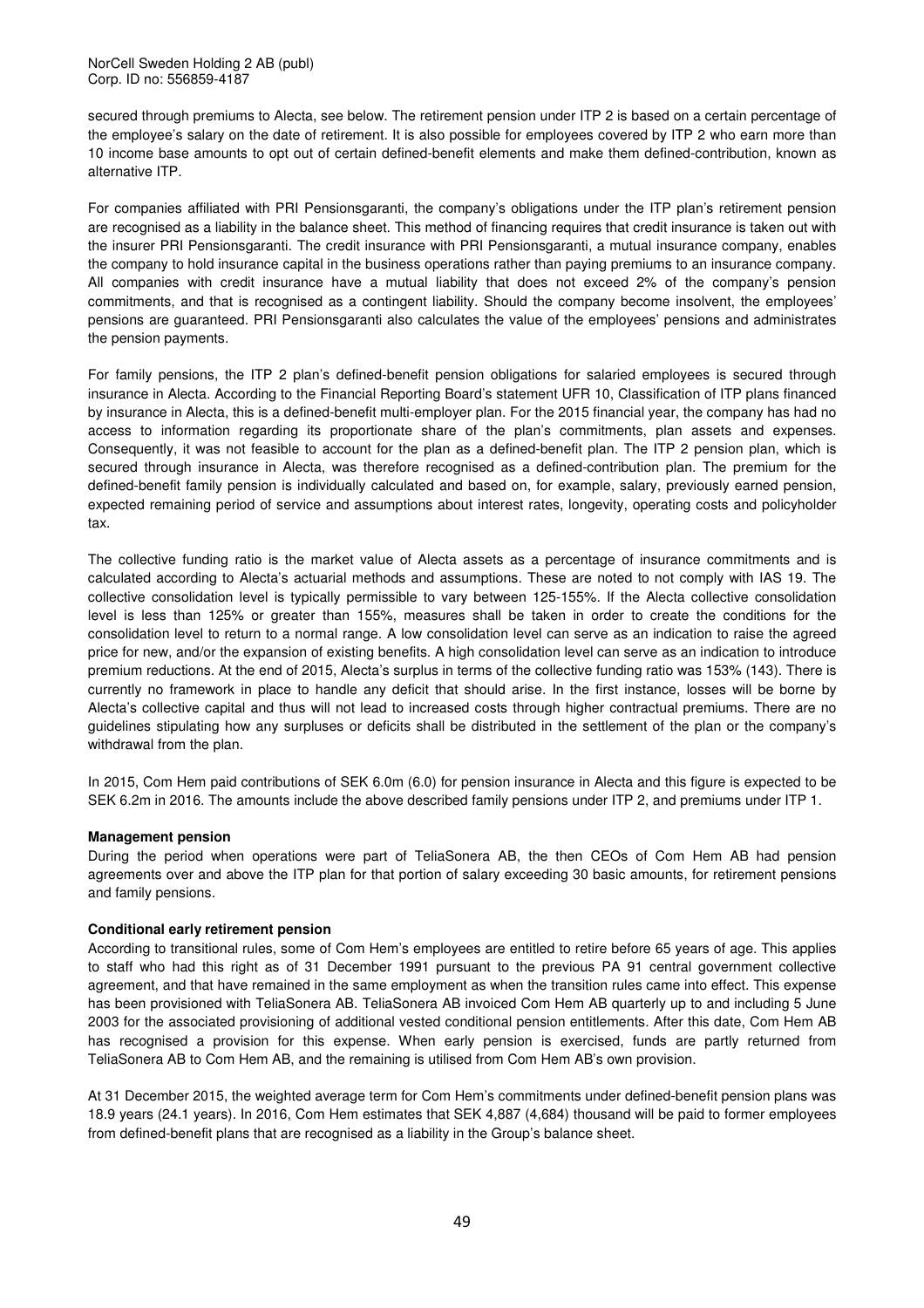### **Movement in the present value of defined benefit commitments**

### **Group**

|                                                                                    |                |            | early      |              |  |
|------------------------------------------------------------------------------------|----------------|------------|------------|--------------|--|
|                                                                                    |                | Management | retirement |              |  |
| 31 Dec 2015                                                                        | <b>ITP/PRI</b> | pension    | pension    | <b>Total</b> |  |
| Change in pension commitments                                                      |                |            |            |              |  |
| At beginning of 2015                                                               | 382,338        | 1,450      | 6,716      | 390,504      |  |
| Expense for pension benefits earned in the period $\dots$                          | 12,563         | (14)       | 321        | 12,870       |  |
| Interest expenses $\ldots \ldots \ldots \ldots \ldots \ldots \ldots \ldots \ldots$ | 9,648          | 36         | 171        | 9,855        |  |
|                                                                                    | (4,658)        | (56)       |            | (4,714)      |  |
| Actuarial gains and losses on amended                                              |                |            |            |              |  |
|                                                                                    | (75,099)       | (123)      | (269)      | (75, 491)    |  |
|                                                                                    | 1,227          | (19)       | (133)      | 1,075        |  |
|                                                                                    | 326,019        | 1,274      | 6,806      | 334,099      |  |

|                                                                                    |                | <b>Management</b> | retirement |          |
|------------------------------------------------------------------------------------|----------------|-------------------|------------|----------|
| 31 Dec 2014                                                                        | <b>ITP/PRI</b> | pension           | pension    | Total    |
| Change in pension commitments                                                      |                |                   |            |          |
|                                                                                    | 247,370        | 1,294             | 5,889      | 254,553  |
| Expense for pension benefits earned in the period $\dots$                          | 9,131          | (14)              | 376        | 9,493    |
| Interest expenses $\ldots \ldots \ldots \ldots \ldots \ldots \ldots \ldots \ldots$ | 9,954          | 51                | 241        | 10,246   |
|                                                                                    | (4, 418)       | (56)              |            | (4, 474) |
| Actuarial gains and losses on amended                                              |                |                   |            |          |
|                                                                                    | 122,402        | 233               | 546        | 123,181  |
|                                                                                    | (2,101)        | (58)              | (336)      | (2, 495) |
|                                                                                    | 382,338        | 1,450             | 6,716      | 390,504  |

The present values of the commitments are distributed to members of the plans as follows:

- Active members 44% (47)
- Former employees 37% (36)
- Pensioners 19% (17)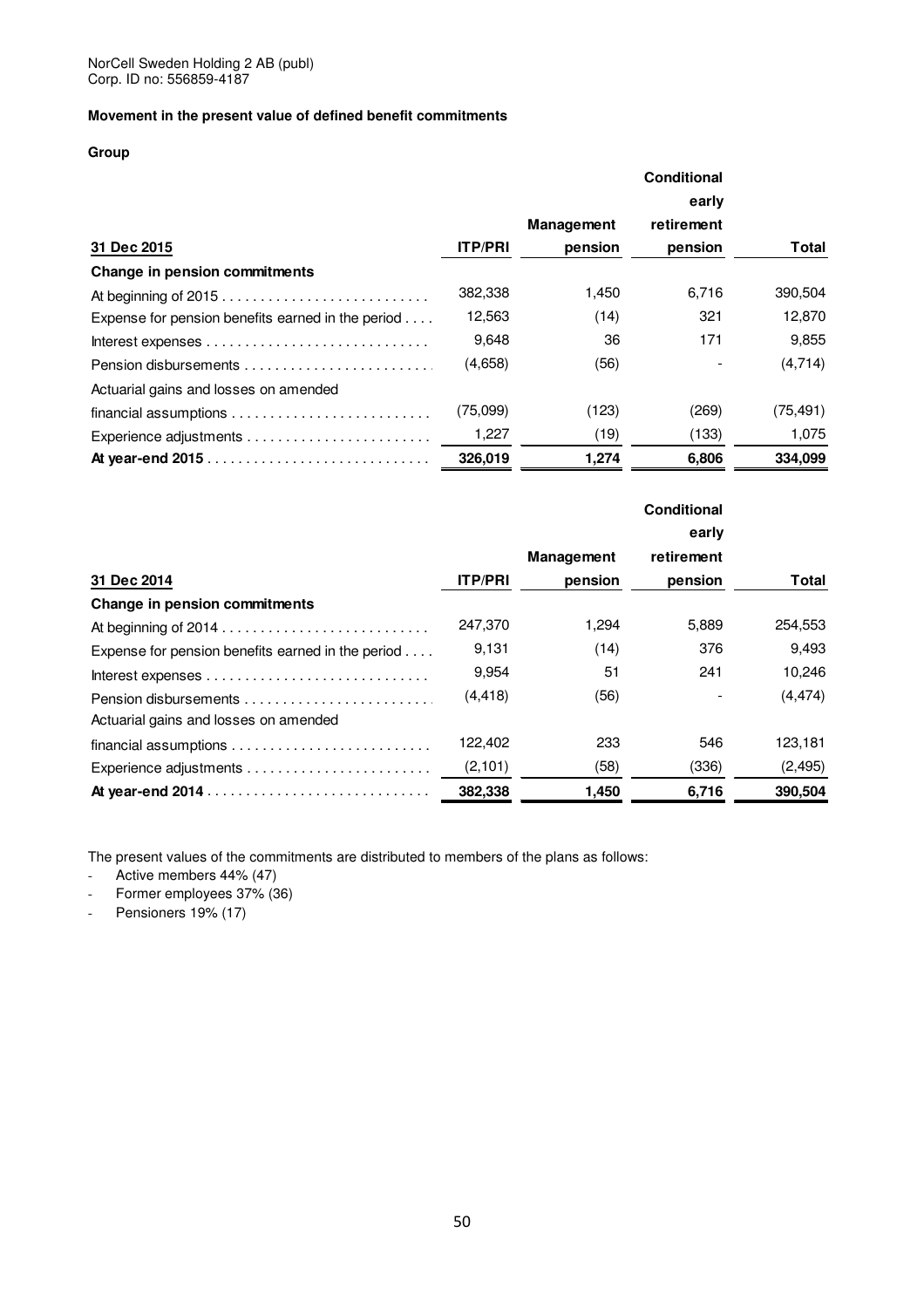### **Actuarial assumptions**

The following material actuarial assumptions have been applied to calculate commitments:

### **Group**

| Weighted average values | 31 Dec 2015 31 Dec 2014 |          |
|-------------------------|-------------------------|----------|
|                         | 3.30%                   | 2.50%    |
|                         | $3.00\%$                | $3.00\%$ |
|                         | 2.00%                   | $2.00\%$ |
|                         | $3.00\%$                | $3.00\%$ |
|                         | $5.00\%$                | 5.00%    |
|                         | FFFS*                   | FFFS*    |

\* Used by the Swedish Financial Supervisory Authority for legal valuation of pension liabilities FFFS 2007:31.

Longevity assumptions are based on statistical publications and data sets on mortality. Commitments are calculated based on the longevity assumptions in the table below:

|                                                         |                |                   | Conditional |
|---------------------------------------------------------|----------------|-------------------|-------------|
|                                                         |                |                   | early       |
|                                                         |                | <b>Management</b> | retirement  |
| 31 Dec 2015                                             | <b>ITP/PRI</b> | pension           | pension     |
| Longevity assumptions at age 65 for current pensioners: |                |                   |             |
|                                                         | 19,6           | 19.6              | 19,6        |
|                                                         | 22.8           | 22,8              | 22,8        |
| Longevity assumptions at age 65 for current members     |                |                   |             |
| aged 45:                                                |                |                   |             |
|                                                         | 21.6           | 21.6              | 21,6        |
|                                                         | 24,1           | 24,1              | 24,1        |
|                                                         |                |                   |             |

The same longevity assumptions as above were applied for 2014.

### **Sensitivity analysis**

The table below sets out possible changes of actuarial assumptions at the reporting date, holding other assumptions constant, and how these would affect the defined-benefit commitment.

#### **Group**

| <b>SEK in thousand</b> | <b>Increase</b> | Decrease |
|------------------------|-----------------|----------|
|                        | (36,985)        | 78.441   |
|                        | 77.351          | (45.121) |

### **Funding of defined-benefit pension plans.**

Com Hem's defined-benefit pension plan under ITP 2 is partially funded by assets separated into trusts. Other smaller pension plans (management pension and conditional early retirement pension) are non-funded. Com Hem AB's trust assets are invested in TeliaSonera AB's pension trust, which was founded in 1998 when Com Hem was a subsidiary of TeliaSonera. These plan assets may only be used to pay benefits under pension agreements. At 31 December 2015, Com Hem AB's deposits to the trust totalled SEK 73,558 (73,558) thousand. The pension trust's capital, except for indexlinked bonds, is managed by various asset management companies. Any changes in the real interest portfolio is determined by the trust's Board. Com Hem AB's share of the pension trust is revalued monthly to market value. At 31 December 2015, the market value of Com Hem AB's share of the assets in the pension trust amounted to SEK 160,906 (156,682) thousand.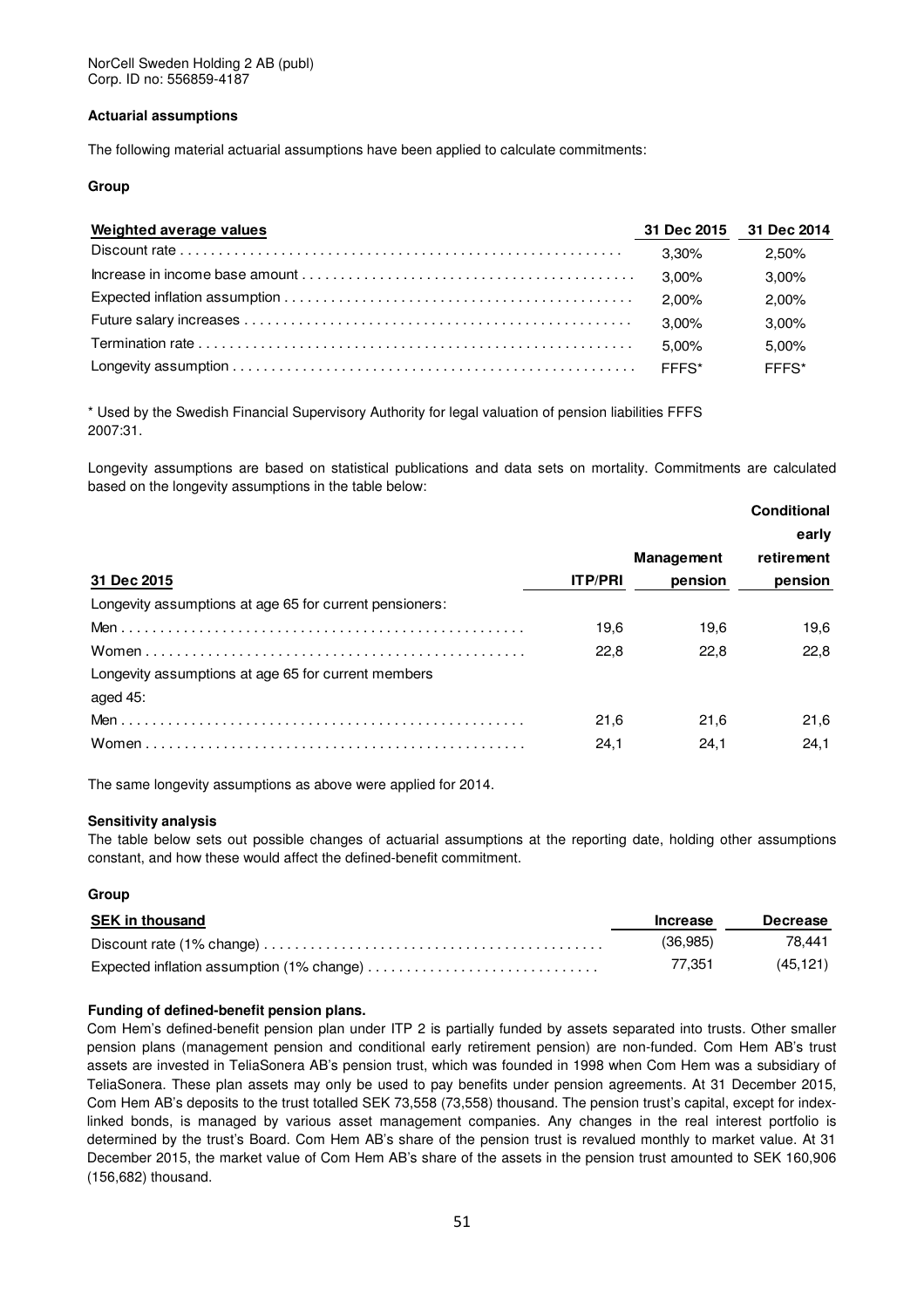### **Changes in the present value of the commitment for defined-benefit plans**

### **Group**

|                                          |                |                   | <b>Conditional</b>       |         |  |
|------------------------------------------|----------------|-------------------|--------------------------|---------|--|
|                                          |                |                   | early                    |         |  |
|                                          |                | <b>Management</b> | retirement               |         |  |
| 31 Dec 2015                              | <b>ITP/PRI</b> | pension           | pension                  | Total   |  |
| Change in the fair value of plan assets  |                |                   |                          |         |  |
| At beginning of 2015                     | 156,682        |                   | $\overline{\phantom{a}}$ | 156,682 |  |
| Interest income recognised in net result | 3.917          |                   |                          | 3,917   |  |
|                                          | 307            |                   |                          | 307     |  |
|                                          | 160.906        | ۰                 |                          | 160.906 |  |

|                                          |                |                   | early      |         |
|------------------------------------------|----------------|-------------------|------------|---------|
|                                          |                | <b>Management</b> | retirement |         |
| 31 Dec 2014                              | <b>ITP/PRI</b> | pension           | pension    | Total   |
| Change in fair value of plan assets      |                |                   |            |         |
| At beginning of 2014                     | 140.192        |                   |            | 140,192 |
| Interest income recognised in net result | 5,608          |                   |            | 5,608   |
|                                          | 10,882         |                   |            | 10,882  |
|                                          | 156.682        |                   | ۰          | 156,682 |

The assets in the pension trust are as follows:

|                             | 31 Dec 2015 | 31 Dec 2014 |
|-----------------------------|-------------|-------------|
| <b>Equity securities</b>    |             |             |
|                             | 3.7%        | 7.2%        |
|                             | 24.4%       | 30.7%       |
| Interest-bearing securities |             |             |
|                             | 14.0%       | 14.5%       |
|                             | 22.2%       | 21.4%       |
|                             | 19.4%       | 12.3%       |
|                             | 16.3%       | 13,9%       |
|                             | 100%        | 100%        |

### **Note 21 Other Liabilities**

| <b>SEK in thousand</b>           | 31 Dec 2015 | 31 Dec 2014 |
|----------------------------------|-------------|-------------|
| <b>Other current liabilities</b> |             |             |
|                                  | 13.332      | 13.169      |
|                                  | 76.429      | 70.060      |
|                                  | 11.568      | 9.985       |
|                                  | 101.329     | 93.214      |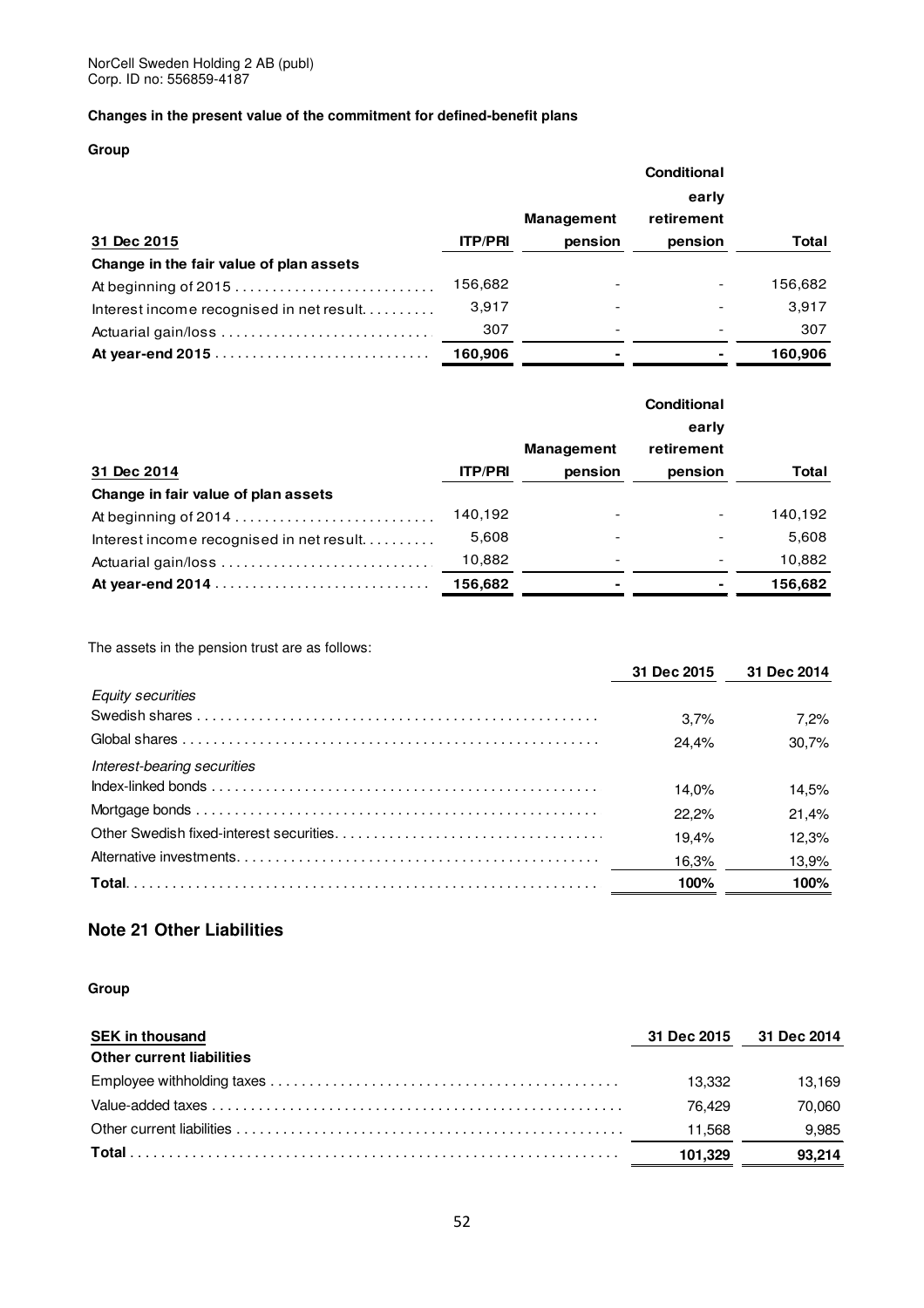### **Note 22 Accrued Expenses and Prepaid Income**

### **Group**

| <b>SEK in thousand</b> | 31 Dec 2015 | 31 Dec 2014 |
|------------------------|-------------|-------------|
|                        | 543.553     | 517.016     |
|                        | 126.268     | 128.062     |
|                        | 98.447      | 97.689      |
|                        | 44.606      | 110.861     |
|                        | 176.138     | 181,527     |
|                        | 989.012     | 1,035,155   |

Other accrued expenses mainly pertain to cost of services sold and copyright fees.

### **Parent Company**

| <b>SEK in thousand</b> |                         | 31 Dec 2015 31 Dec 2014 |
|------------------------|-------------------------|-------------------------|
|                        | <b>Service Contract</b> | 45.595                  |
|                        | $\sim$                  | 45.595                  |

### **Note 23 Financial Assets and Liabilities by Category**

Fair values and carrying amounts are measured in the Balance Sheet as follows:

|                                                          |                           | Loan        |                           |                    |                    |                   |
|----------------------------------------------------------|---------------------------|-------------|---------------------------|--------------------|--------------------|-------------------|
|                                                          |                           | receivables |                           |                    |                    |                   |
|                                                          | <b>Financial</b>          | and trade   | Financial                 | <b>Financial</b>   |                    |                   |
|                                                          | assets at fair            | receivables | liabilities at            | <b>liabilities</b> |                    |                   |
|                                                          | value                     | measured at | fair value                | measured at        |                    |                   |
| 31 Dec 2015                                              | through<br>profit or loss | amortised   | through<br>profit or loss | amortised          | Carrying<br>amount | <b>Fair value</b> |
|                                                          | 83                        | cost        |                           | cost               | 83                 | 83                |
|                                                          |                           |             |                           |                    |                    |                   |
| Non-current receivables                                  |                           | 941,575     |                           |                    |                    | 941,575           |
| Group companies                                          |                           |             |                           |                    | 941,575            |                   |
| Trade receivables                                        |                           | 121,257     |                           |                    | 121,257            | 121,257           |
| Accrued income                                           |                           | 29,799      |                           |                    | 29.799             | 29,799            |
| Current receivables Group companies                      |                           | 607,420     |                           |                    | 607,420            | 607,420           |
| Other receivables                                        |                           | 22,450      |                           |                    | 22.450             | 22,450            |
| Cash and cash equivalents                                |                           | 713,321     |                           |                    | 713,321            | 713,321           |
| Non-current interest- bearing liabilities                |                           |             |                           |                    |                    |                   |
|                                                          |                           |             |                           | (2,463,198)        | (2,463,198)        | (2,603,125)       |
| Non-current interest- bearing liabilities                |                           |             |                           |                    |                    |                   |
| credit institutions                                      |                           |             |                           | (6,687,479)        | (6,687,479)        | (6,687,479)       |
| Non-current interest- bearing liabilities                |                           |             |                           |                    |                    |                   |
| Group companies                                          |                           |             |                           | (6,873,517)        | (6,873,517)        | (6,873,517)       |
| Current interest- bearing liabilities.                   |                           |             |                           | (528,091)          | (528,091)          | (528, 091)        |
| Trade payables                                           |                           |             |                           | (476,009)          | (476,009)          | (476,009)         |
| Other current liabilities                                |                           |             |                           | (11, 553)          | (11, 553)          | (11, 553)         |
| Accrued expenses                                         |                           |             |                           | (393, 703)         | (393, 703)         | (393, 703)        |
| <b>Total financial</b>                                   |                           |             |                           |                    |                    |                   |
| assets and liabilities                                   |                           |             |                           |                    |                    |                   |
| by category $\ldots$ $\ldots$ $\ldots$ $\ldots$ $\ldots$ | 83                        | 2,435,822   |                           | (17, 433, 550)     | (14, 997, 645)     | (15, 137, 572)    |
|                                                          |                           |             |                           |                    |                    |                   |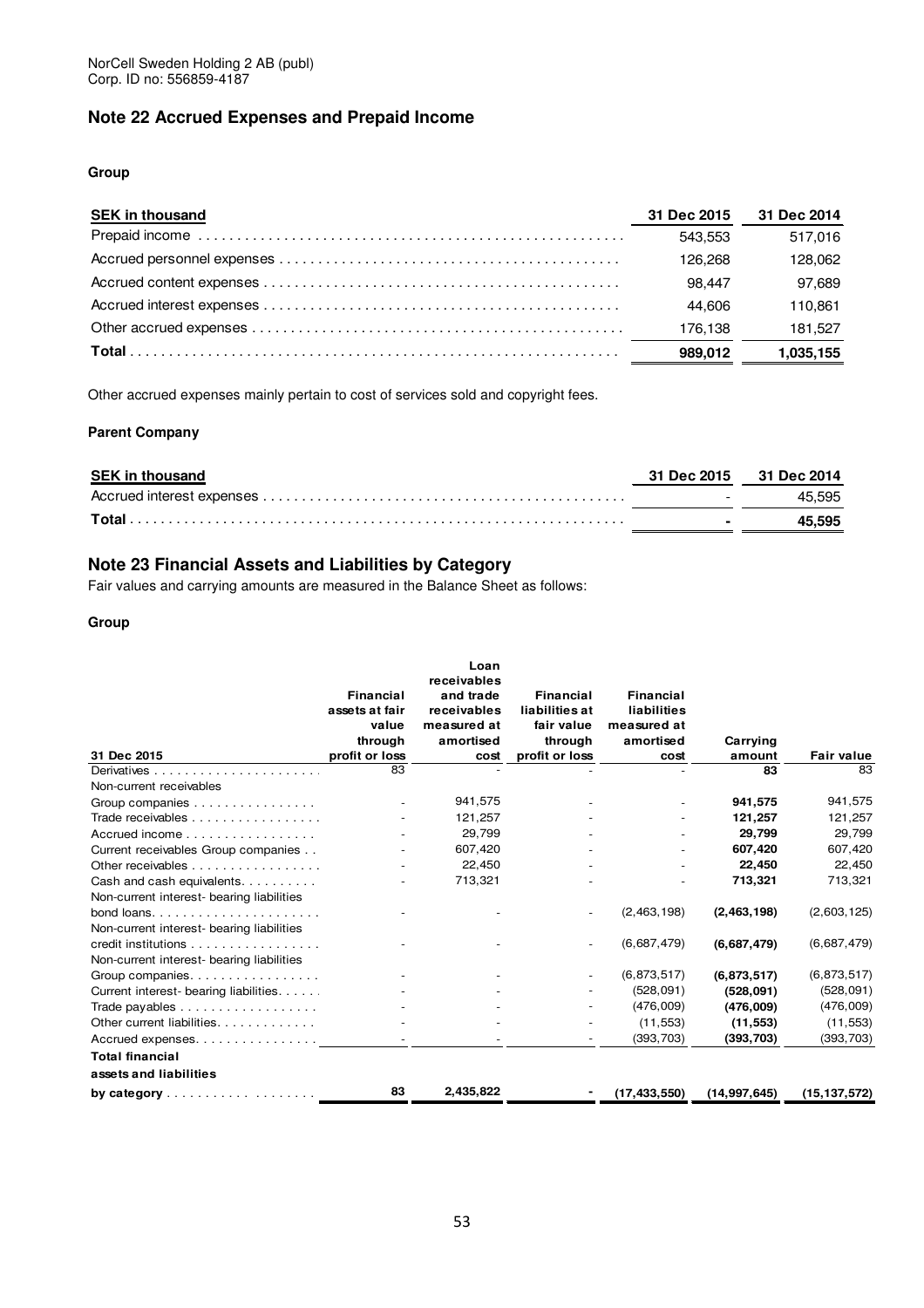|                                                  |                  | Loan        |                       |                  |                |                   |
|--------------------------------------------------|------------------|-------------|-----------------------|------------------|----------------|-------------------|
|                                                  |                  | receivables |                       |                  |                |                   |
|                                                  | <b>Financial</b> | and trade   | Financial             | <b>Financial</b> |                |                   |
|                                                  | assets at fair   | receivables | <b>liabilities</b> at | liabilities      |                |                   |
|                                                  | value            | measured at | fair value            | measured at      |                |                   |
|                                                  | through          | amortised   | through               | amortised        | Carrying       |                   |
| 31 Dec 2014                                      | profit or loss   | cost        | profit or loss        | cost             | amount         | <b>Fair Value</b> |
|                                                  | 39,281           |             |                       |                  | 39,281         | 39,281            |
| Non-current receivables                          |                  |             |                       |                  |                |                   |
| Group companies                                  |                  | 228,044     |                       |                  | 228,044        | 228,044           |
| Trade receivables                                |                  | 135,380     |                       |                  | 135,380        | 135,380           |
| Accrued income                                   |                  | 46,409      |                       |                  | 46,409         | 46,409            |
| Current receivables Group companies              |                  | 374,006     |                       |                  | 374,006        | 374,006           |
| Other receivables                                |                  | 31,579      |                       |                  | 31,579         | 31,579            |
| Cash and cash equivalents                        |                  | 586,027     |                       |                  | 586,027        | 586,027           |
| Non-current interest- bearing liabilities        |                  |             |                       |                  |                |                   |
|                                                  |                  |             |                       | (4, 191, 017)    | (4, 191, 017)  | (4,520,032)       |
| Non-current interest- bearing liabilities        |                  |             |                       |                  |                |                   |
| credit institutions                              |                  |             |                       | (5, 200, 384)    | (5, 200, 384)  | (5, 200, 384)     |
| Non-current interest- bearing liabilities        |                  |             |                       |                  |                |                   |
| Group companies                                  |                  |             |                       | (6, 501, 375)    | (6,501,375)    | (6, 501, 375)     |
| Current interest- bearing liabilities            |                  |             |                       | (29, 927)        | (29, 927)      | (29, 927)         |
| Trade payables                                   |                  |             |                       | (455, 304)       | (455, 304)     | (455, 304)        |
| Other current liabilities.                       |                  |             |                       | (9,985)          | (9,985)        | (9,985)           |
| Accrued expenses                                 |                  |             |                       | (459, 642)       | (459, 642)     | (459, 642)        |
| <b>Total financial</b>                           |                  |             |                       |                  |                |                   |
| assets and liabilities                           |                  |             |                       |                  |                |                   |
| by category $\ldots \ldots \ldots \ldots \ldots$ | 39,281           | 1,401,445   |                       | (16, 847, 634)   | (15, 406, 908) | (15, 735, 923)    |

### **Parent Company**

| 31 Dec 2015                                                                      | Financial<br>assets at fair<br>value<br>through<br>profit or loss | Loan<br>receivables<br>and trade<br>receivables<br>measured at<br>amortised<br>cost | Financial<br>liabilities at<br>fair value<br>through<br>profit or loss | Financial<br><b>liabilities</b><br>measured at<br>amortised<br>cost | Carrying<br>amount | <b>Fair value</b> |
|----------------------------------------------------------------------------------|-------------------------------------------------------------------|-------------------------------------------------------------------------------------|------------------------------------------------------------------------|---------------------------------------------------------------------|--------------------|-------------------|
| Non-current receivables                                                          |                                                                   |                                                                                     |                                                                        |                                                                     |                    |                   |
| Group companies                                                                  |                                                                   | 7,909,867                                                                           |                                                                        | $\sim$                                                              | 7,909,867          | 7,909,867         |
| Current receivables Group companies<br>Non-current interest- bearing liabilities |                                                                   | 41                                                                                  |                                                                        |                                                                     | 41                 | 41                |
| Group companies.                                                                 |                                                                   |                                                                                     |                                                                        | (6,873,517)                                                         | (6,873,517)        | (6,873,517)       |
| Trade payables                                                                   |                                                                   |                                                                                     |                                                                        | (2)                                                                 | (2)                | (2)               |
| Accrued expenses                                                                 |                                                                   |                                                                                     |                                                                        | (42, 180)                                                           | (42, 180)          | (42, 180)         |
| <b>Total financial</b><br>assets and liabilities                                 |                                                                   |                                                                                     |                                                                        |                                                                     |                    |                   |
|                                                                                  |                                                                   | 7,909,908                                                                           |                                                                        | (6,915,699)                                                         | 994,209            | 994,209           |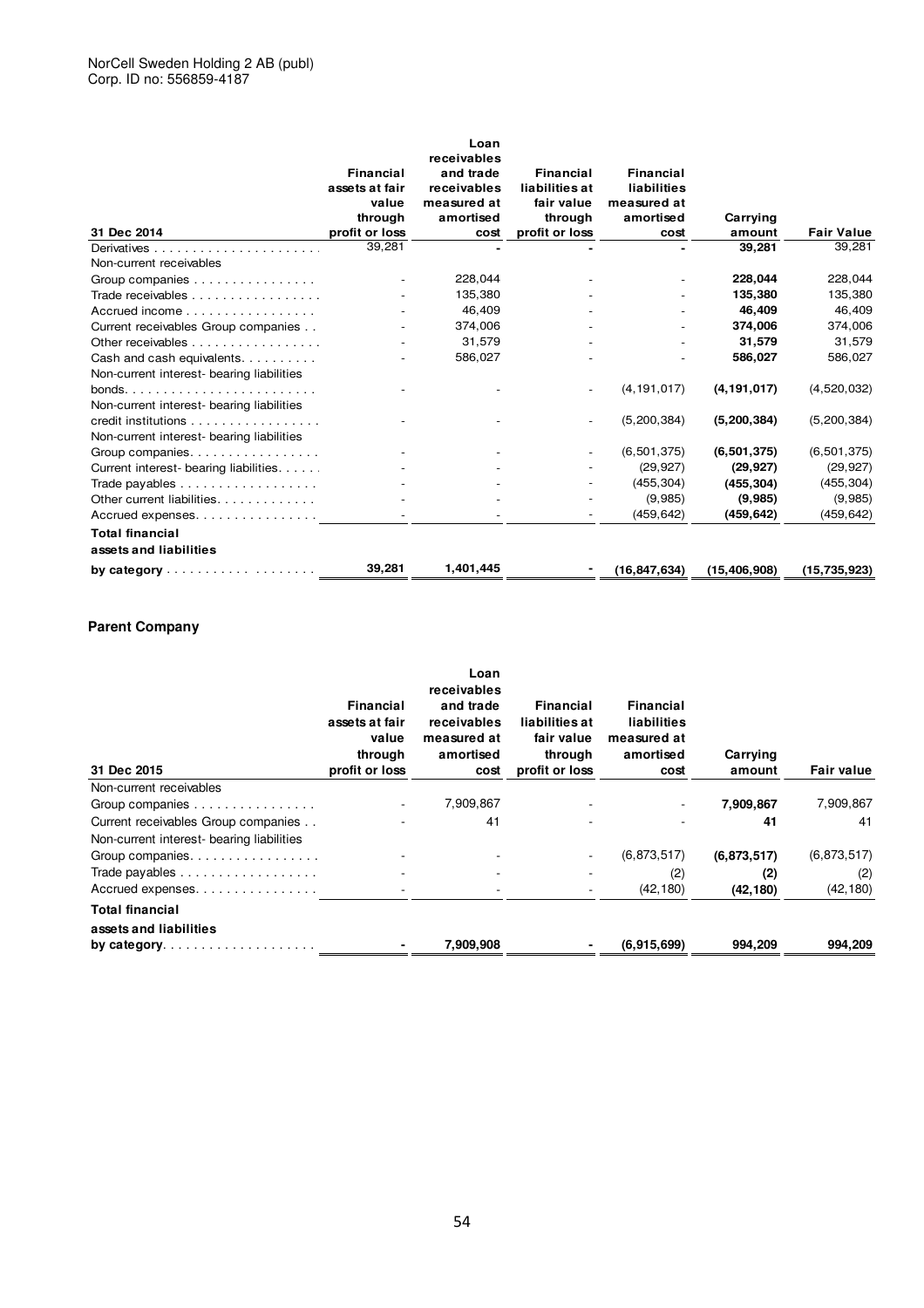| 31 Dec 2014                                                            | <b>Financial</b><br>assets at fair<br>value<br>through<br>profit or loss | Loan<br>receivables<br>and trade<br>receivables<br>measured at<br>amortised<br>cost | Financial<br>liabilities at<br>fair value<br>through<br>profit or loss | <b>Financial</b><br>liabilities<br>measured at<br>amortised<br>cost | Carrying<br>amount | <b>Fair value</b> |
|------------------------------------------------------------------------|--------------------------------------------------------------------------|-------------------------------------------------------------------------------------|------------------------------------------------------------------------|---------------------------------------------------------------------|--------------------|-------------------|
| Non-current receivables                                                |                                                                          |                                                                                     |                                                                        |                                                                     |                    |                   |
| Group companies                                                        |                                                                          | 9,035,709                                                                           |                                                                        |                                                                     | 9,035,709          | 9,035,709         |
| Current receivables Group companies                                    |                                                                          | 250,914                                                                             |                                                                        |                                                                     | 250,914            | 250,914           |
| Cash and cash equivalents.<br>Non-current interest bearing liabilities |                                                                          | 96                                                                                  |                                                                        |                                                                     | 96                 | 96                |
|                                                                        |                                                                          |                                                                                     |                                                                        | (1,745,384)                                                         | (1,745,384)        | (1,988,532)       |
| Non-current interest bearing liabilities                               |                                                                          |                                                                                     |                                                                        |                                                                     |                    |                   |
| Group companies.                                                       |                                                                          |                                                                                     |                                                                        | (6, 501, 375)                                                       | (6,501,375)        | (6,501,375)       |
| Trade payables                                                         |                                                                          |                                                                                     |                                                                        | (134)                                                               | (134)              | (134)             |
| Accrued expenses                                                       |                                                                          |                                                                                     |                                                                        | (45, 595)                                                           | (45, 595)          | (45, 595)         |
| <b>Total financial</b><br>assets and liabilities                       |                                                                          |                                                                                     |                                                                        |                                                                     |                    |                   |
| by category. $\ldots \ldots \ldots \ldots \ldots \ldots$               |                                                                          | 9,286,719                                                                           |                                                                        | (8, 292, 488)                                                       | 994,231            | 751,083           |

### **Fair value of assets and liabilities**

Fair values are based on market values or, in the absence of an active market, derived from an assumed yield curve. The amounts indicated are unrealised and will not necessarily be realised.

### Derivative Instruments

The fair value of collars, cross currency interest rate swaps and currency forward contracts are based on valuations conducted by intermediary credit institutions, with accuracy tested by discounting estimated future cash flows pursuant to contract terms and maturity dates, and proceeding from market interest rates for similar instruments at the reporting date. The discount rate applied is based at interest rates of similar instruments at the reporting date.

### Interest-bearing Liabilities

The fair value of financial liabilities that are not derivative instruments is calculated based on future cash flows of the principal and interest discounted to current market interest rates at the reporting date. The fair value of the Group's listed bonds are established based on market price (level 1).

### Trade receivables and trade payables

Due to the short terms of trade receivables and trade payables, carrying amounts are assumed to be the best approximation of fair value.

#### Fair Value Hierarchy

The following table illustrates financial instruments measured at fair value by measurement method. Each level is defined as follows:

### Level 1

Financial instruments where fair value is determined according to prices quoted on an active marketplace for the same instrument. Examples of such instruments include shares, bonds and standard options that are actively traded.

### Level 2

Financial instruments where fair value is determined on the basis of either direct (as price) or indirect (derived from prices) observable market data that is not included in level 1. Such instruments include: Bonds and certain OTC products such as interest rate swaps, currency forwards, collars and shares.

#### Level 3

Financial instruments where fair value is determined on the basis of input data that is not observable on the market. Such instruments include: Unlisted shares and warrants where the underlying instrument is not priced in active markets.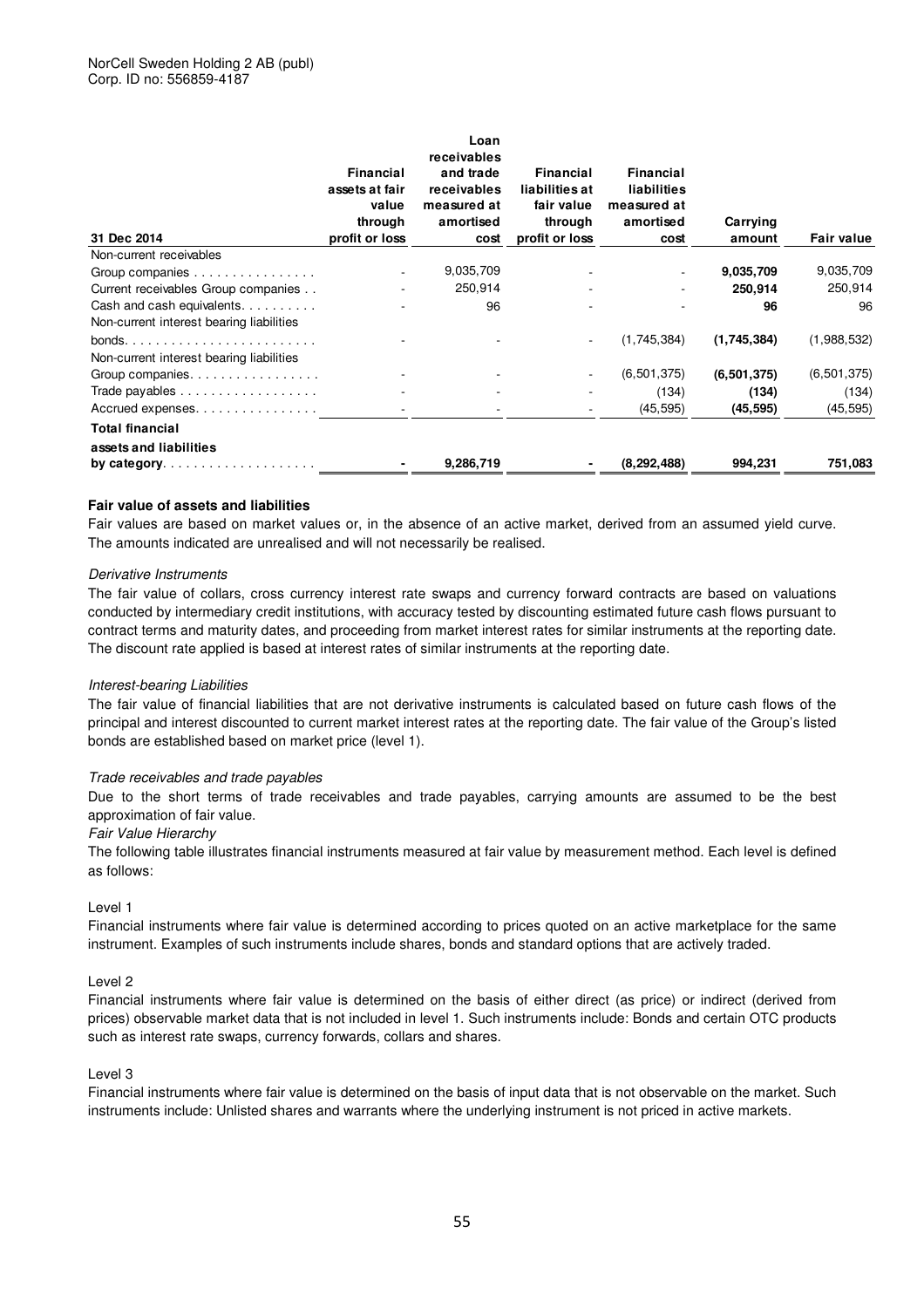### **Group**

| <b>SEK in thousand</b>                   | Level 1 | Level 2 | Level 3 | 31 Dec 2015 |
|------------------------------------------|---------|---------|---------|-------------|
| Derivatives (currency forward contracts) |         | 83      |         | 83          |
|                                          |         | 83      |         | 83          |
|                                          |         |         |         |             |
| <b>SEK in thousand</b>                   | Level 1 | Level 2 | Level 3 | 31 Dec 2014 |
| Derivatives (Collar)                     |         |         |         |             |
|                                          |         | 39.281  |         | 39.281      |
| Derivatives (currency forward contracts) |         |         |         |             |
|                                          |         | 39,281  |         | 39,281      |

The net result for 2015 includes an amount of SEK -39,198 (158,443) thousand pertaining to the change in fair value of derivatives, of which SEK -39,281 (157,974) thousand was recognised in net financial income and expenses and SEK 83 (469) thousand in other operating income. Hedge accounting is not applied. When the Group's Senior Notes were redeemed in advance in November 2015, all derivatives attributable to outstanding credit were closed.

### **Note 24 Financial Risks and Treasury Policy**

The Group is exposed to various types of financial risk through its daily operating activities.

Financial risk refers to refinancing risks, liquidity risks and fluctuations in the company's income statement, balance sheet and cash flows resulting from variations in exchange rates, interest levels and credit margins. The Board of Directors has formulated the Group's treasury policy for managing financial risks, which sets a framework of guidelines and regulations for financing activities.

### **Refinancing Risk and Liquidity risks**

Refinancing risk is defined as the risk of existing lenders being unwilling to renew their outstanding loans or the Group's loans and credit facilities not being sufficient to satisfy the company's need for capital. The treasury policy stipulates that there should be a liquidity reserve of at least SEK 500m as a buffer for unforeseen events. This liquidity reserve consists of cash and cash equivalents, potential short-term financial assets and unutilised confirmed credit facilities.

At 31 December 2015 and 2014, the liquidity reserve is divided as follows:

| <b>SEK in thousand</b> | 31 Dec 2015 31 Dec 2014 |           |
|------------------------|-------------------------|-----------|
|                        | 713.321                 | 586.027   |
|                        | 649.845                 | 595.345   |
|                        | 1.363.166               | 1.181.372 |

At 31 December 2015, the Group's total credit facilities, including the outstanding SEK bond, amounted to SEK 10,375m, with an average remaining term of 3.4 years.

Liquidity forecasts are prepared regularly as part of the Group's budgeting and forecast process. Advance billing is usually applied which has a positive effect on the Group's liquidity and working capital. Consumers are normally billed monthly in advance. Landlords are normally billed quarterly in advance.

Liabilities overview and unutilised credit at 31 December 2015: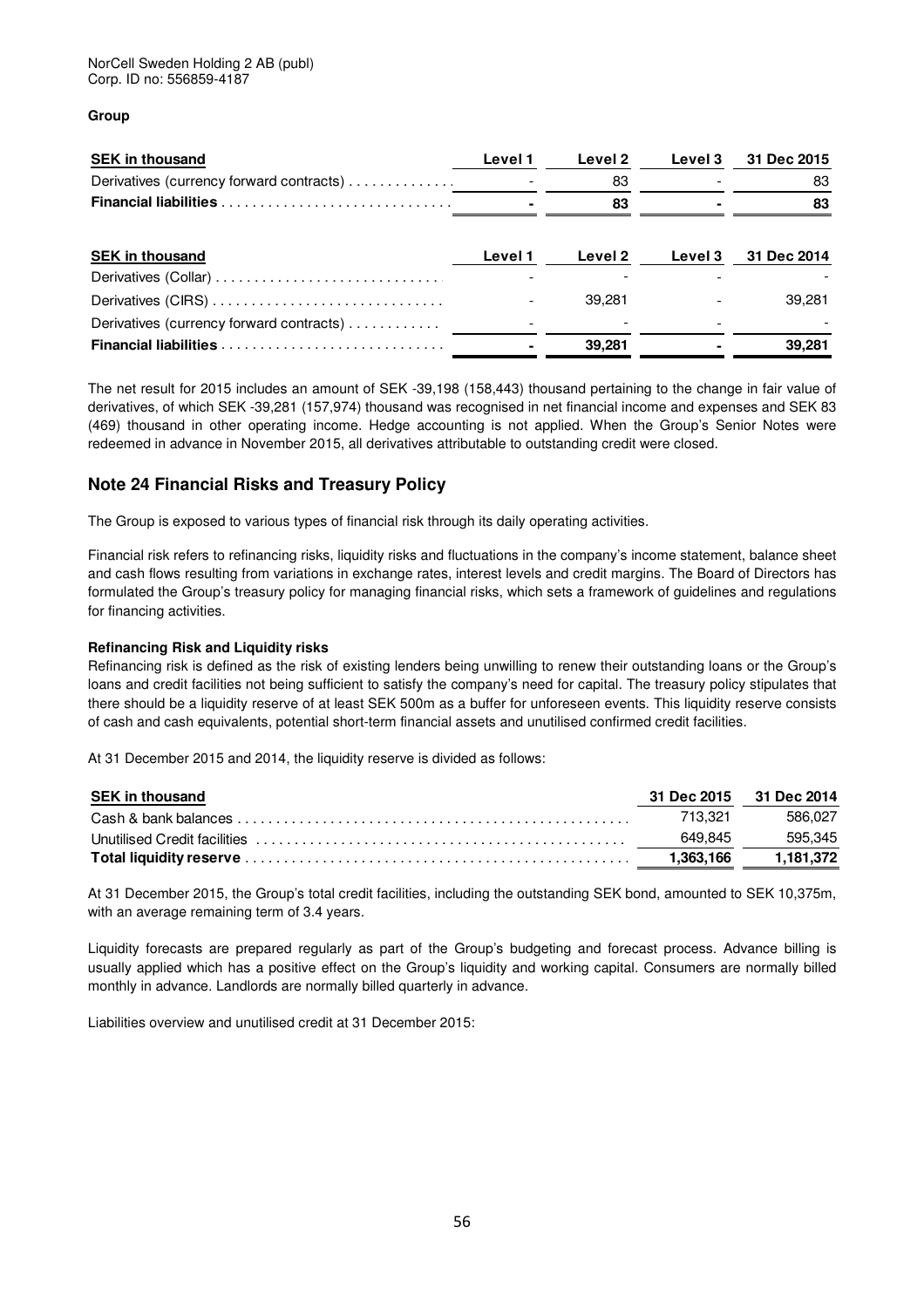### NorCell Sweden Holding 2 AB (publ) Corp. ID no: 556859-4187

| <b>SEKm</b>                               |             | Maturity date Interest base/Coupon Total credit Utilised amount Unutilised amount |        |       |                          |
|-------------------------------------------|-------------|-----------------------------------------------------------------------------------|--------|-------|--------------------------|
| <b>Bank debt</b>                          |             |                                                                                   |        |       |                          |
| <b>Facility A</b>                         | 26 Jun 2019 | Floating                                                                          | 3,500  | 3,500 |                          |
| <b>Revolving Credit Facility</b>          | 26 Jun 2019 | Floating                                                                          | 2,000  | 1,350 | 650                      |
| Incremental Facility 2                    | 26 Jun 2019 | Floating                                                                          | 375    | 375   | $\overline{\phantom{a}}$ |
| Incremental Facility 3                    | 4 Mar 2017  | Floating                                                                          | 500    | 500   | $\overline{\phantom{0}}$ |
| Incremental Facility 4                    | 26 Jun 2019 | Floating                                                                          | 1,000  | 1,000 | ۰.                       |
| Incremental Facility 5                    | 14 Sep 2016 | Floating                                                                          | 500    | 500   |                          |
| Outstanding notes at fixed interest rates |             |                                                                                   |        |       |                          |
| SEK 2,500m Senior Secured Notes           | 4 Nov 2019  | Fixed   5.25%                                                                     | 2.500  | 2,500 |                          |
| <b>Total credit facilities</b>            |             |                                                                                   | 10.375 | 9.725 | 650                      |

### Refinancing 2015

In November 2015, the company made an early redemption of the Group's Senior Notes of EUR 187m with an original maturity in 2019 and a coupon rate of 10.75%. The Senior Notes were replaced by new credit facilities of SEK 1,500m signed in September 2015 (Incremental 4 and 5), and existing unutilised credit facilities. When the share redemption procedure was implemented, all derivatives attributable to outstanding credit were closed.

### Refinancing 2014

In 2014, the company's credit underwent a comprehensive refinancing. On 22 May 2014, Com Hem entered into a loan agreement, 2014 Senior Facilities Agreement, with a consortium of banks. The facilities available under the 2014 Senior Facilities Agreement comprise a SEK 3,500m term facility, with a final maturity date in 2019 and a SEK 2,000m multicurrency revolving credit facility, with a final maturity date in 2019. The net proceeds from the issue of new shares in conjunction with the IPO in June 2014, together with drawdowns under the 2014 Senior Facilities Agreement, were used to refinance some of Com Hem's borrowings.

On 12 November 2014, the company made an early redemption of the Group's Senior Secured Notes of SEK 3,492m, with an original maturity in 2019 and a coupon rate of 9.25%. The redemption was financed through the issuance of new Senior Secured Notes of SEK 2,500m, together with Incremental Facility 2 and utilisation of the Revolving Credit Facility.

### Expected maturities of financial liabilities

On 31 December 2015 and 2014, the Group's interest-bearing borrowings, including repayments, estimated interest payments and currency derivatives, had the following expected maturity structure. Translations to SEK of foreign currency amounts have been calculated at current rates of exchange applicable at the end of the reporting period. Forward rates have been used for estimated future interest payments related to instruments with variable interest. In cases where settlement is made on a gross basis (cross currency interest rate swaps and currency forwards), all amounts have been recognised as gross values.

#### **Group**

Expected maturities of financial liabilities at 31 December 2015:

|                                               | <b>Nominal</b> | Within   | Within                   | Within     | Within          | Within                   | Beyond 5                 |                |
|-----------------------------------------------|----------------|----------|--------------------------|------------|-----------------|--------------------------|--------------------------|----------------|
| <b>SEK in thousand</b>                        | amount         | 0-1 year | $1-2$ year               | $2-3$ year | 3-4 year        | 4-5 year                 | vears                    | <b>Matures</b> |
| Liabilities to credit institutions $\ldots$ . | 7.225.000      | 500.000  | 500,000                  |            | $-6,225,000$    |                          | $\overline{\phantom{0}}$ | 2016-2019      |
|                                               | 2,500,000      |          | $\overline{\phantom{a}}$ |            | $-2,500,000$    |                          | $\overline{\phantom{a}}$ | 2019           |
| Liabilites to Group companies                 | 6,873,517      |          |                          |            |                 | $\overline{\phantom{a}}$ | 6,873,517                |                |
| Finance lease liabilities                     | 48,274         | 28.091   | 17.341                   | 2.842      |                 |                          |                          | $\sim$         |
| Total interest-bearing liabilities            | 16,646,791     | 528,091  | 517,341                  |            | 2,842 8,725,000 |                          | 6,873,517                |                |
|                                               |                |          |                          |            |                 |                          |                          |                |
| Interest payments                             |                | 298.129  | 272.804                  | 304.976    | 280.145         |                          |                          |                |
|                                               | 16.646.791     | 826,220  | 790.145                  | 307.818    | 9.005.145       | $\blacksquare$           | 6,873,517                |                |

Current liabilities (short-term interest-bearing liabilities, trade payables, other current liabilities and accrued expenses) are mostly due within one year of the reporting date. The company intends to extend current liabilities to credit institutions, or replace them with new financing.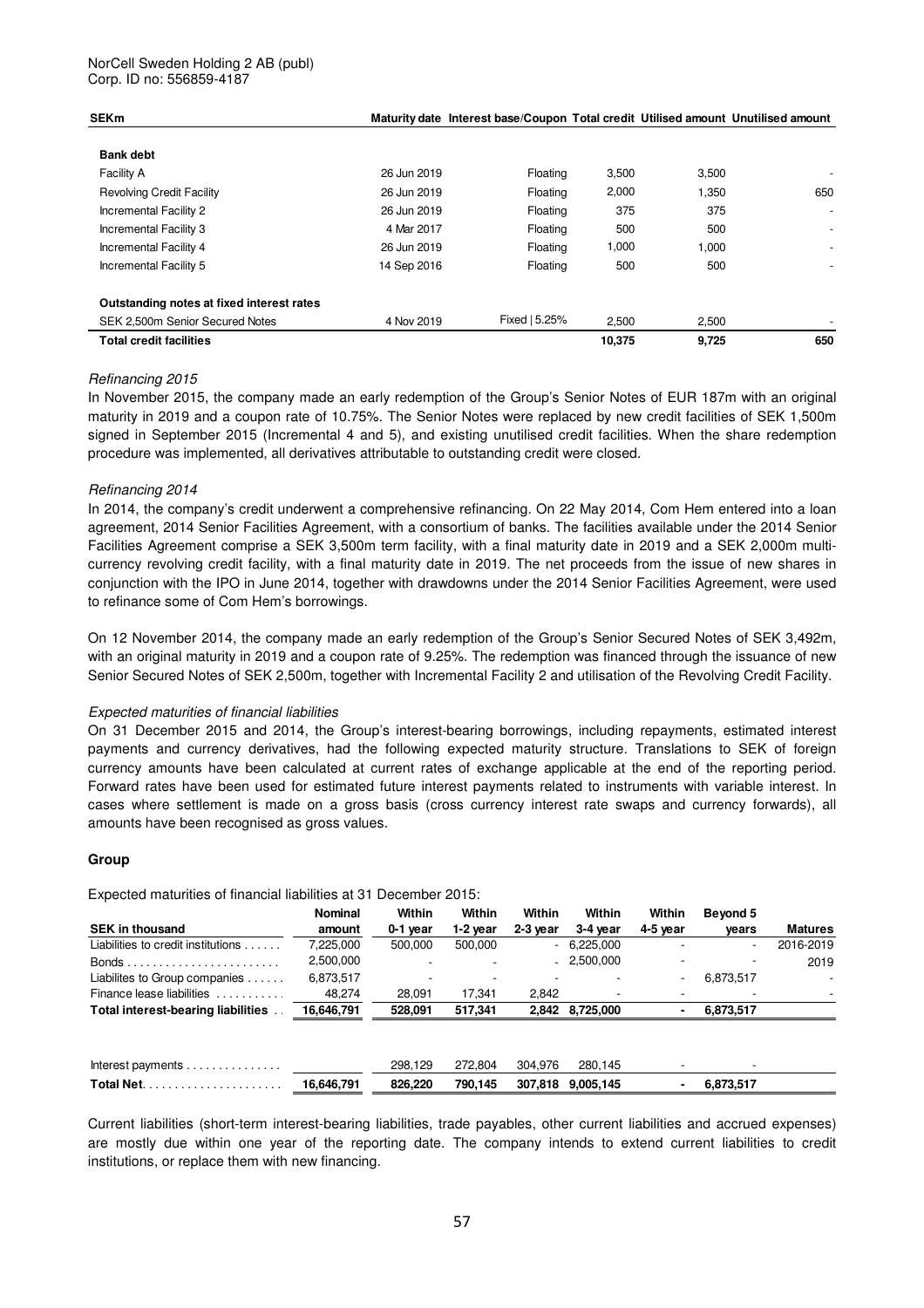Expected maturities of financial liabilities at 31 December 2014:

| <b>SEK in thousand</b>               | <b>Nominal</b><br>amount | Within<br>0-1 year       | Within<br>$1-2$ year | Within<br>2-3 year | Within<br>$3-4$ year | Within<br>4-5 year       | Beyond 5  | <b>Matures</b> |
|--------------------------------------|--------------------------|--------------------------|----------------------|--------------------|----------------------|--------------------------|-----------|----------------|
| Liabilities to credit institutions   | 5,225,000                | $\overline{\phantom{a}}$ | ۰                    |                    | $\sim$               | 5,225,000                | vears     | 2019           |
|                                      |                          |                          |                      |                    |                      |                          |           |                |
|                                      | 4,275,475                |                          |                      |                    |                      | $-4.275.475$             |           | 2019           |
| Liabilites to Group companies        | 6,501,375                |                          |                      |                    |                      | $\overline{\phantom{0}}$ | 6,501,375 | 2019-later     |
| Finance lease liabilities            | 66,582                   | 29,927                   | 23.863               | 12,519             | 273                  | $\overline{\phantom{a}}$ |           |                |
| Total interest-bearing liabilities   | 16,068,432               | 29,927                   | 23,863               | 12,519             | 273                  | 9,500,475                | 6,501,375 |                |
| Interest payments                    |                          | 466.266                  | 468.899              | 476.677            | 496.208              | 404.224                  |           |                |
| <b>Cross-Currency Interest Swaps</b> |                          |                          |                      |                    |                      |                          |           |                |
| - Payables                           |                          | 119.407                  | 40.437               | 41.704             | 10.797               |                          |           |                |
| - Receivables                        |                          | (102, 483)               | (28, 750)            | (29,214)           | (7, 498)             |                          |           |                |
| <b>Total expected interest</b>       |                          |                          |                      |                    |                      |                          |           |                |
| payments                             |                          | 483,190                  | 480.586              | 489,167            | 499.507              | 404,224                  |           |                |
|                                      | 16,068,432               | 513,117                  | 504.449              | 501,686            | 499.780              | 9.904.699                | 6,501,375 |                |

Current liabilities (short-term interest bearing liabilities, trade payables, other current liabilities and accrued expenses) are due within one year of the reporting date.

### **Parent Company**

Long-term liabilities to Group companies are due beyond five years of the reporting date. Current liabilities (short-term liabilities to Group companies, trade payables, other current liabilities and accrued expenses) are essentially all due within one year of the reporting date.

#### **Group**

### **Interest rate risks**

Interest risk is the risk of changes in interest rates affecting the Group's income statement and balance sheet negatively. The company's bank loans have a variable interest rate for the entirety of the loan, margin plus STIBOR, and outstanding bonds have a fixed interest rate.

### Fixed interest structure

The Group's interest expenses would increase by approximately SEK 73m (53) annualised given a 1% increase in interest rates and the same hedging conditions as applied at the reporting date.

| Nominal   | Net                     | <b>Distribution</b> |
|-----------|-------------------------|---------------------|
| amount    | exposure                |                     |
| 7.273.274 | 7.273.274               | 44%                 |
|           |                         |                     |
|           |                         |                     |
|           | 2.500.000               | 15%                 |
|           |                         |                     |
|           |                         | 41%                 |
|           | 16,572,650              | 100%                |
|           | 2.500.000<br>16,572,650 | 6,799,376           |

#### **Currency Risks**

Currency risk is the risk that the Group's Income Statement and Balance Sheet are negatively affected by fluctuations in exchange rates.

#### Transaction Exposure—Operational Flows

All the Group's billing is in SEK, as are the majority of the Group's expenses. However, some purchases are denominated in other currencies, and accordingly, to reduce the earnings effect of exchange rates, the Group may hedge contracted flows in these currencies using forward contracts. Currency hedging is typically initiated when the Group enters an agreement that has a minimum exposure of SEK 10m in a foreign currency which must be met in a maximum period of 12 months. Currency hedges are reported at fair value in the balance sheet with value changes recognised in profit or loss. At the end of 2015, there were 2 (-) transaction-related currency forward contracts with fair value totalling SEK 83 thousand (-).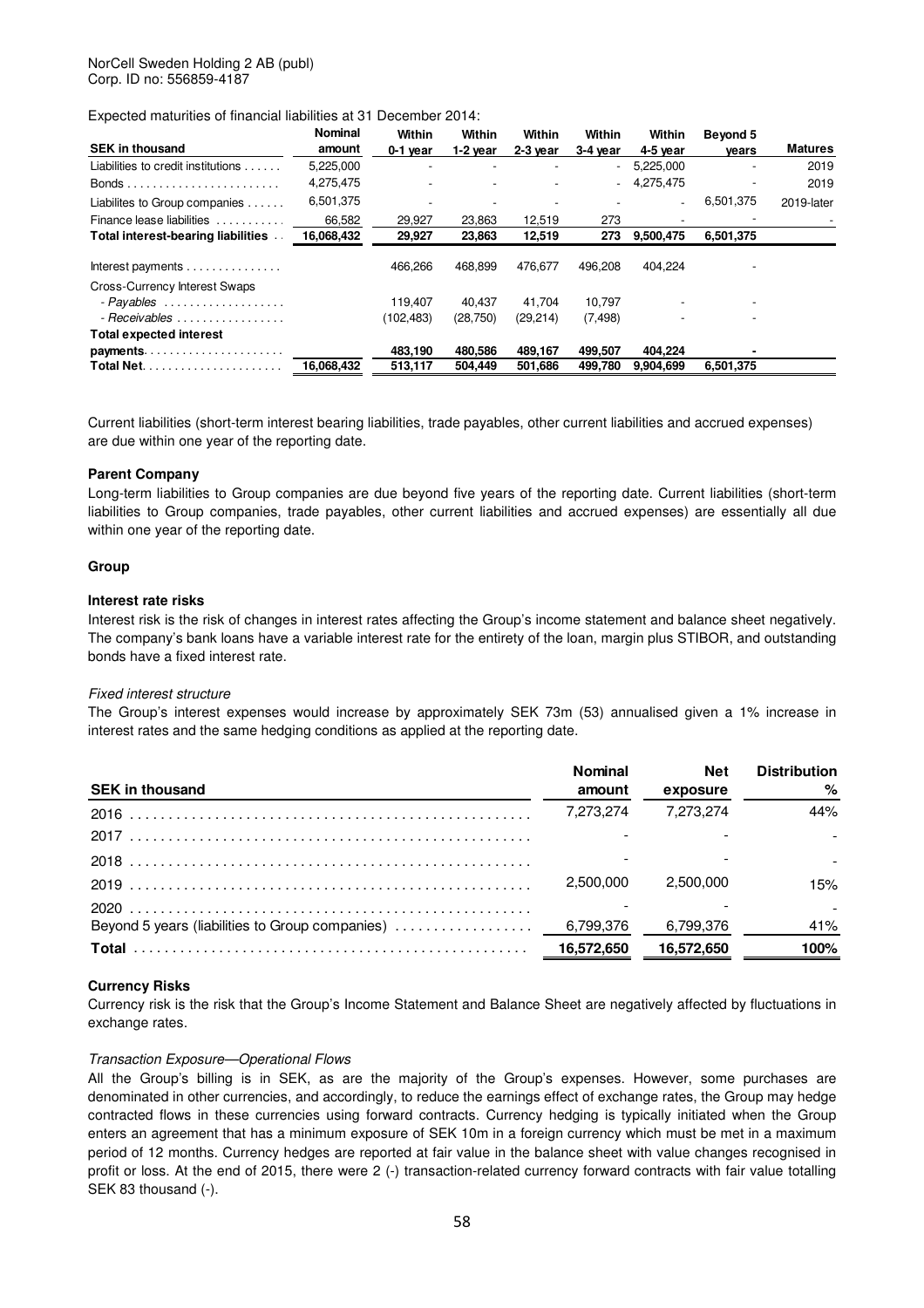Exchange rate differences arising in operations are recognised in profit or loss and have been allocated between other operating income of SEK 6,446 (1,644) thousand and other operating costs of SEK -15,017 (- 16,803) thousand.

### **Transaction Exposure by Currency**

| <b>SEK in thousand</b> |               | 1 Jan - 31 Dec 2015 | 1 Jan – 31 Dec 2014 |       |  |
|------------------------|---------------|---------------------|---------------------|-------|--|
| <b>Currency</b>        | <b>Amount</b> | %                   | Amount              | %     |  |
|                        | (68, 536)     | 14%                 | (65.146)            | 12%   |  |
|                        | (15, 647)     | 3%                  | (18.520)            | 3%    |  |
|                        | (398,772)     | 81%                 | (452, 469)          | 80%   |  |
|                        | (7.414)       | $1\%$               | (27.751)            | 5%    |  |
|                        | (1,565)       | 1%                  | (12)                | $0\%$ |  |
|                        | (491, 934)    | 100%                | (563.898)           | 100%  |  |

Transaction exposure translated into SEK according to the currency distribution above representing 13% (15) of the Group´s total supplier spending. During the period, consolidated cash flow would decrease by approximately SEK 25m (28) if the SEK had depreciated by 5% against the above currencies, assuming the same transaction exposure as during the financial year and no hedging.

### Translation Exposure—Financial Items

The Group's translation exposure arises due to some of the interest-bearing liabilities are denominated in EUR. At the end of 2015, all interest-bearing liabilities were denominated in SEK. However liabilities to Group companies amounting to EUR 354,639 thousand, with no part of this liability currency hedged.

At the end of 2014, bond loans totalling EUR 186,588 thousand were denominated in EUR, of which EUR 175,000 thousand was currency hedged through currency forward contracts, and liabilities to Group companies amounting to EUR 313,852 thousand. Currency derivatives were closed in connection with the aforementioned refinancing of Senior Notes in November 2015.

If the Swedish krona had appreciated/depreciated by 5% versus the Euro on the reporting date, with all other variables constant, net finance cost for the period would have been SEK 162m (155) higher/lower as a result of gain/loss when translating monetary liabilities. However, the Group measures euro-denominated financial liabilities at the rate on the reporting date without reference to currency derivatives.

### **Credit Risk**

Credit risk is the risk that the Group incurs losses due to a counterparty not fulfilling their obligations. The Group's exposure to credit risk is limited because advance billing is used for consumer, B2B and landlord services. Creditworthiness checks are conducted on new customers, and the Group applies an active debt recovery process, which includes the termination of the customer's service if payments are not made. Due to the size of the Group's customer base, there is no concentration of risks on a small number of large customers. Trade receivables are classified as doubtful based on a collective assessment of age and potential collection attempts. Credit losses are small in relation to the Group's operations. The Group's total credit losses in the financial year were 0.5% (0.4) of revenue.

### **Capital Structure**

The company defines capital as interest-bearing liabilities and equity. The company's objective is to have an effective capital structure that takes account of its operational and financial risks, helps maintain the confidence of investors, creditors and the market, and provides a stable basis for the sustainable development of the company's operations, while also ensuring shareholders receive satisfactory returns. The key ratio which the management and external stakeholders judge capital structure by is net debt in relation to Underlying EBITDA (EBITDA before disposals excluding non-recurring items and operating currency gains/losses). At the end of the period, the company's net debt totalled SEK 9,060m (8,981), and the net debt/Underlying EBITDA LTM was a multiple of 3.8x (4.0). The company's objective is to maintain leverage within the interval of a multiple of 3.5-4.0x Underlying EBITDA LTM. The Board and Management regularly monitor and analyse the key ratios, which ultimately set the framework for the capital structure.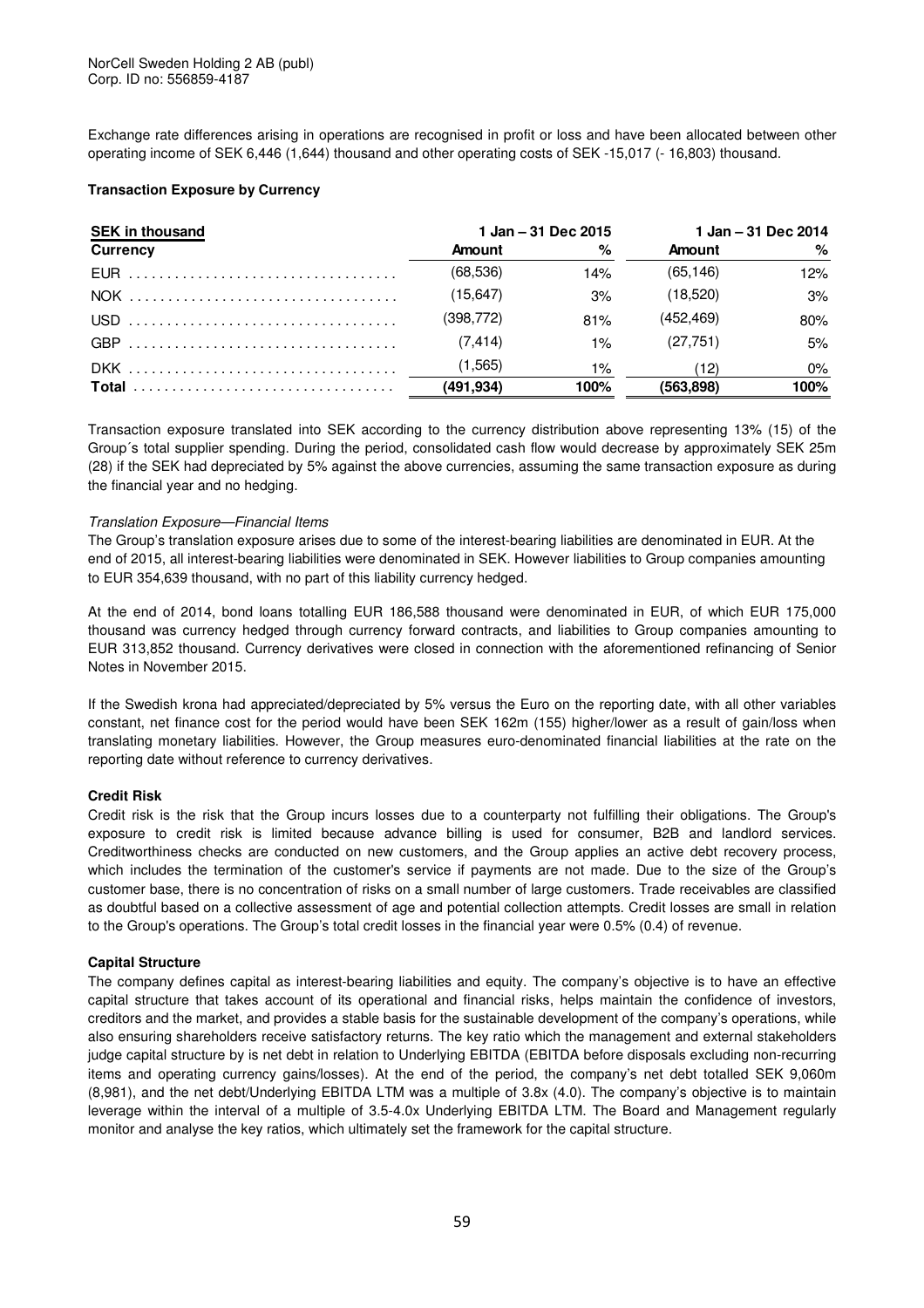### **Note 25 Leasing**

### **Group**

### **Operating Lease Arrangements where the Company is the Lessee**

There are assets used in operations held through operating lease arrangements. The leasing fee is included in operating expenses and amounted to SEK 314,256 (303,625) thousand for the financial year.

The Group's future commitments mainly comprise leases for infrastructure (such as fibre) with Skanova, the Swedish Rail Administration, Ericsson and Stockholm regional ICT network provider Stokab, as well as property leases. None of these leases imply the transfer of ownership rights when the leases expire. The infrastructure leases contain a fixed cost for the number of homes connected, and a variable component for new home connections. The leases are indexed annually.

|                                                                   | 31 Dec 2015 | 31 Dec 2014                   |
|-------------------------------------------------------------------|-------------|-------------------------------|
|                                                                   |             | Future minimum Future minimum |
| <b>SEK in thousand</b>                                            | lease fees  | lease fees                    |
| Within 1 year. $\ldots \ldots \ldots \ldots \ldots \ldots \ldots$ | 190.696     | 217.522                       |
|                                                                   | 352.031     | 496.943                       |
|                                                                   | 3.765       | 11.999                        |
|                                                                   | 546,492     | 726,464                       |

### **Finance lease arrangements in which the company is the lessee**

There are assets in operations held through finance lease arrangements, which are primarily associated with customer equipment and equipment for switching centers. At 31 December 2015, the carrying amount of these was SEK 47,193 (65,440) thousand, of which CPE accounted for SEK 0 (0), production facilities for SEK 23,271 (33,355) thousand and other non-current intangible assets for SEK 23,922 (32,085) thousand. For most of the lease arrangements, the assets held can be acquired after 36 months. Future payments under these lease arrangements mature as follows:

|                                                               | 31 Dec 2015   |                | 31 Dec 2014   |                |
|---------------------------------------------------------------|---------------|----------------|---------------|----------------|
|                                                               | Minimum lease | <b>Nominal</b> | Minimum lease | <b>Nominal</b> |
| <b>SEK in thousand</b>                                        | fee           | value          | fee           | value          |
| Within 1 year.                                                | 28,091        | 29,078         | 29,927        | 31,540         |
|                                                               | 20.183        | 20.402         | 36.655        | 37.722         |
| More than 5 years. $\dots\dots\dots\dots\dots\dots\dots\dots$ |               |                |               |                |
| Total finance lease liabilities                               | 48.274        | 49.480         | 66.582        | 69,262         |
|                                                               |               | (1,206)        |               | (2,680)        |
| Total finance leases                                          | 48,274        | 48.274         | 66,582        | 66,582         |

### **Note 26 Investment Commitments**

#### **Group**

The Group has signed agreements to acquire tangible and intangible fixed assets pursuant to the following table. These commitments are expected to be settled in the next financial year.

| <b>SEK in thousand</b> |         | 31 Dec 2015 31 Dec 2014 |
|------------------------|---------|-------------------------|
|                        | 6.542   | 2.764                   |
|                        | 90.848  | 70.508                  |
|                        | 4970    | 447                     |
|                        | 102.360 | 73.719                  |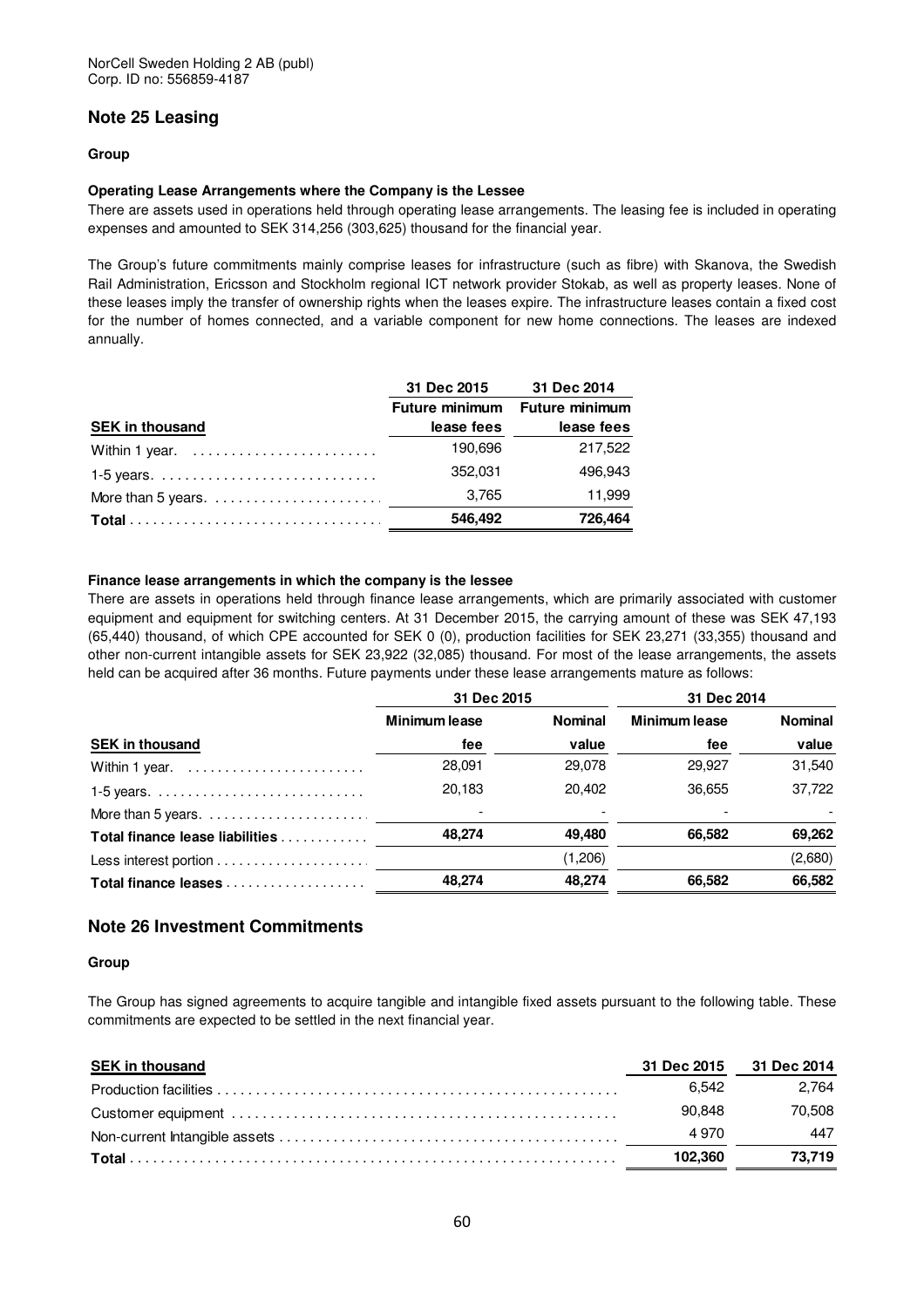### **Note 27 Pledged Assets and Contingent Liabilities**

### **Group**

| <b>SEK in thousand</b>        | 31 Dec 2015 | 31 Dec 2014 |
|-------------------------------|-------------|-------------|
| <b>Pledged assets</b>         |             |             |
|                               |             | 239,187     |
|                               |             | 54,500      |
|                               | 155         | 155         |
|                               | 155         | 293.842     |
| <b>SEK in thousand</b>        | 31 Dec 2015 | 31 Dec 2014 |
| <b>Contingent liabilities</b> |             |             |
|                               | 3.770       | 3,589       |
|                               | 3.770       | 3.589       |

In connection with early redemption of the company's Senior Notes in November 2015, the shares in subsidiaries that were previously pledged as collateral were taken back.

### **Parent Company**

| <b>SEK in thousand</b> | 31 Dec 2015 31 Dec 2014 |
|------------------------|-------------------------|
| <b>Pledged assets</b>  |                         |
|                        | 2.917.707               |
|                        | 9,035,709               |
|                        | 11.953,416              |

In connection with early redemption of the company's Senior Notes in November 2015, the shares in subsidiaries and receivables from Group Companies that were previously pledged as collateral were taken back.

#### **Contingent liabilities**

In addition to the above contingent liabilities, as for its own liabilities, the Company is responsible for financial liabilities in the Group of total SEK 9,630,494 (7,609,362) thousand, to the extent that this does not conflict with the Swedish Companies Act, Group values of loans considered. Non-restricted equity of the Company as of 31 December 2015, was SEK 3,913,515 (3,913,515) thousand.

### **Note 28 Related Parties**

#### **Group**

### **Related Party Relationships and related Party Transactions**

The Group has related party relationships with the Company's owner and with Board members and Group management.

On 31 December, 2015 the Group had non-current receivables of SEK 941,575 (228,044) thousand and non-current liabilities of SEK 6,873,517 (6,501,375) thousand to Group companies. In addition to the above liabilities and receivables, the Group had current receivables of SEK 607,420 (374,006) thousand to Group companies.

The Group's interest income includes interest from Group companies with an amount of SEK 11,345 (164) thousand. The Group's interest expenses include SEK 747,664 (743,424) thousand of interest to Group companies. All intragroup transactions are on an arm's length basis.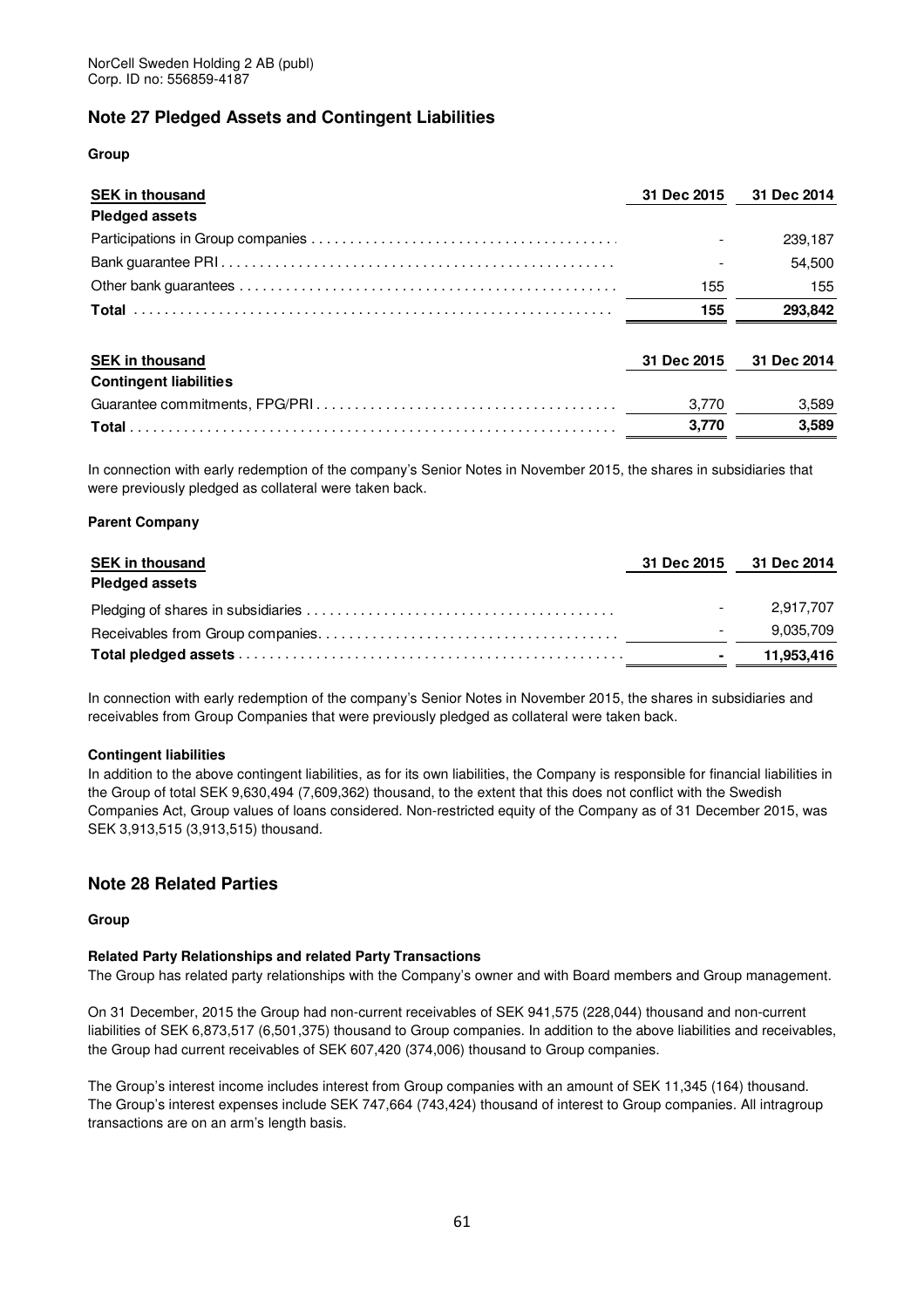NorCell Sweden Holding 2 AB (publ) Corp. ID no: 556859-4187

### **Parent Company**

### **Related Party Relationships and Related Party Transactions**

The Parent company has related party relationships with the Company's owners, its subsidiaries, Board members and senior management. The Parent company's directly and indirectly held subsidiaries are reported in note 29.

On 31 December, 2015 the Company had non-current liability to the Parent company of SEK 6,873,517 (6,501,375) thousand. The Company's non-current receivables from Group companies amounted to SEK 7,909,867 (9,035,709) thousand. Apart from the above receivables and liabilities, the Company had short-term receivables from Parent company of SEK - (250,914) thousand and short-term debt from Parent company of SEK 42,180 (-) thousand.

The Company's interest income includes SEK 987,110 (962,795) thousand of interest from subsidiaries. The Company's interest expenses include interest to Group companies of SEK 747,664 (743,424) thousand. All intragroup transactions were on an arm's length basis.

No transactions with related parties occurred with people in executive positions in the financial year apart from the disclosures in Note 6.

### **Note 29 Participations in Group companies**

#### **Parent Company**

| <b>SEK in thousand</b>         | 31 Dec 2015 | 31 Dec 2014 |
|--------------------------------|-------------|-------------|
| <b>Accumulated cost</b>        |             |             |
|                                | 2.917.707   | 1,427,707   |
|                                |             | 1.490.000   |
|                                | 42,180      |             |
|                                | 2,959,887   | 2,917,707   |
| <b>Accumulated impairments</b> |             |             |
|                                |             |             |
|                                | (42, 180)   |             |
|                                | (42, 180)   |             |
|                                | 2,917,707   | 2.917.707   |

**Breakdown of Parent Company's Direct and Indirect Holdings of Participations in Subsidiaries** 

|                                                            |           |         | 31 Dec 2015              |
|------------------------------------------------------------|-----------|---------|--------------------------|
|                                                            | No. of    | Holdina | Carrying                 |
| Subsidiaries / Corporate ID No./ Registered office         | shares    | %       | amount                   |
| NorCell Sweden Holding 3 AB (publ), 556859-4195, Stockholm | 600.000   | 100     | 2,917,707                |
| Com Hem Communications AB, 556689-2104, Stockholm          | 7,286,446 | 100     | $\overline{\phantom{a}}$ |
|                                                            | 50,000    | 100     |                          |
| iTUX Communication AB, 556699-4843, Stockholm              | 100.000   | 100     |                          |
| Phonera Företag AB, 556434-4397, Malmö                     | 1.000     | 100     |                          |
| Total                                                      |           |         | 2,917,707                |

### **Note 30 Subsequent Events**

No significant subsequent events to report after the reporting period.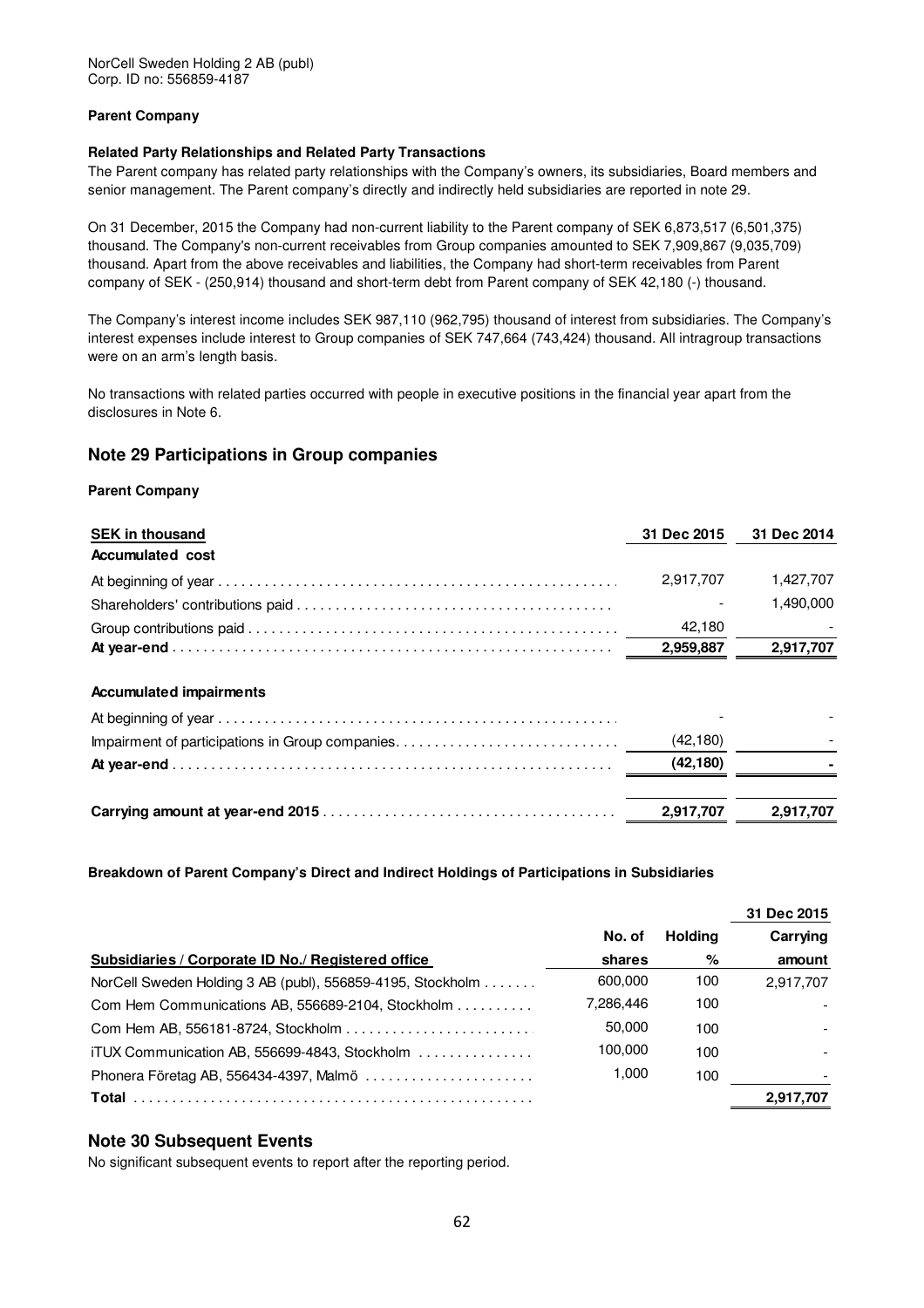### **Note 31 Parent Company – Corporate Information**

NorCell Sweden Holding 2 AB (publ) is a Swedish registered limited Company with its registered office in Stockholm, Sweden. The address of the head office is Fleminggatan 18, 104 20 Stockholm, Sweden.

NorCell Sweden Holding 2 AB (publ) is a wholly owned subsidiary of Com Hem Holding AB (Corp. ID no. 556858-6613), with its registered office in Stockholm, Sweden. The Com Hem Holding AB shares have been listed on Nasdaq Stockholm, Large Cap list, since June 2014 which prepares the annual accounts for the largest Swedish Group. The Consolidated Accounts are available at NorCell Sweden Holding 2 ABs (publ) head office at Fleminggatan 18,104 20 Stockholm, Sweden.

### **Note 32 Earnings per Share**

### **Group**

|            |       | 1 Jan - 31 Dec 1 Jan - 31 Dec |
|------------|-------|-------------------------------|
| <b>SEK</b> | 2015  | 2014                          |
|            | (615) | (2,250)                       |
|            | (615) | (2,250)                       |

The above computation of earnings per share is based on the net result and the number of shares as stated below.

### **Basic and diluted Earnings per Share**

Basic and diluted earnings per share are measured based on the net profit or loss for the year attributable to equity holders of the Parent company and the weighted average number of outstanding shares.

|                                                                      |           | 1 Jan - 31 Dec 1 Jan - 31 Dec |
|----------------------------------------------------------------------|-----------|-------------------------------|
| <b>SEK in thousand</b>                                               | 2015      | 2014                          |
| Net result for the year attributable to owners of the Parent Company | (368.727) | (1,350,293)                   |
|                                                                      | 600,000   | 600,000                       |
|                                                                      | 600,000   | 600,000                       |

### **Note 33 Disclosures for the statement of cash flows**

### **Adjustment for items not included in cash flow**

|                                                          | 1 Jan - 31 Dec | 1 Jan - 31 Dec |
|----------------------------------------------------------|----------------|----------------|
| <b>SEK in thousand</b>                                   | 2015           | 2014           |
| Depreciation/amortisation and impairment of assets       | 1,545,230      | 1,438,447      |
|                                                          | (188,237)      | 339,063        |
|                                                          | 39.198         | (158, 442)     |
| Change in accrued borrowing costs and discounts          | 71,163         | 432,404        |
|                                                          | (66, 255)      | (124, 107)     |
| Capital gain/loss on sale/disposal of non-current assets | 9,299          | 14,933         |
|                                                          | 22             | 91             |
|                                                          | 14,095         | 9,656          |
|                                                          | 857            | 888            |
|                                                          | 736.319        | 742.924        |
| Other profit/loss items not settled with cash            | 1,297          |                |
|                                                          | 2,162,988      | 2,695,857      |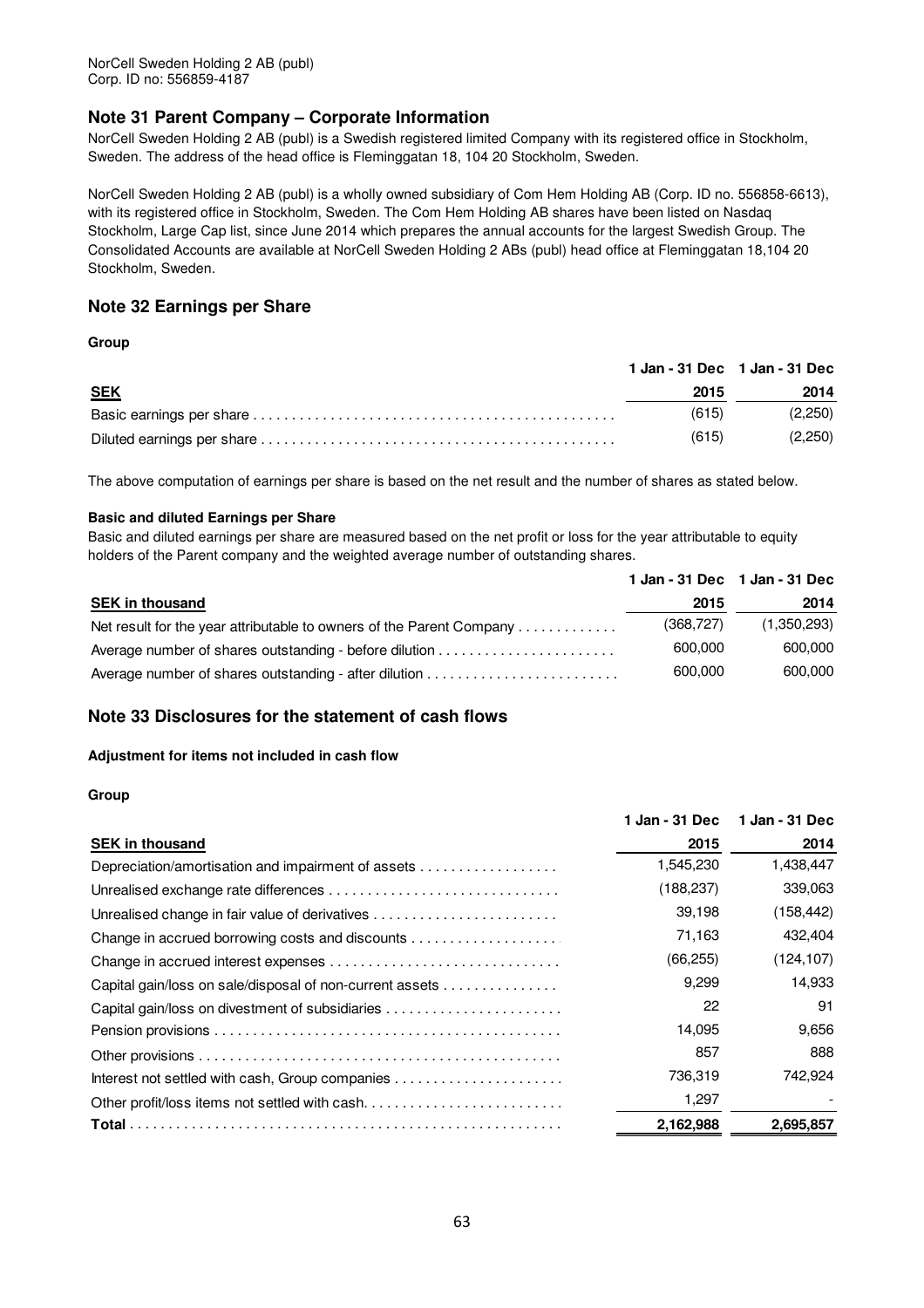### **Parent Company**

|                                                     |           | 1 Jan - 31 Dec 1 Jan - 31 Dec |
|-----------------------------------------------------|-----------|-------------------------------|
| <b>SEK in thousand</b>                              | 2015      | 2014                          |
| Depreciation, amortisation and impairment of assets | 42.180    |                               |
|                                                     | (86,048)  | 119.908                       |
|                                                     | (45, 595) | (20, 331)                     |
|                                                     | 29.029    | 25.018                        |
|                                                     | (51,664)  | 35.670                        |
|                                                     | (112,098) | 160.265                       |

### **Interest received and paid**

### **Group**

|                        |           | 1 Jan - 31 Dec 1 Jan - 31 Dec |
|------------------------|-----------|-------------------------------|
| <b>SEK in thousand</b> | 2015      | 2014                          |
|                        | 2.585     | 5.907                         |
|                        | (600.253) | (957.945)                     |

### **Parent Company**

|                                                                                                                                                     |            | 1 Jan - 31 Dec 1 Jan - 31 Dec |
|-----------------------------------------------------------------------------------------------------------------------------------------------------|------------|-------------------------------|
| <b>SEK in thousand</b>                                                                                                                              | 2015       | 2014                          |
|                                                                                                                                                     | 187.782    | 255.041                       |
|                                                                                                                                                     | (299, 729) | (254.245)                     |
| Dividend received $\ldots$ , $\ldots$ , $\ldots$ , $\ldots$ , $\ldots$ , $\ldots$ , $\ldots$ , $\ldots$ , $\ldots$ , $\ldots$ , $\ldots$ , $\ldots$ | 357.000    | $\overline{\phantom{a}}$      |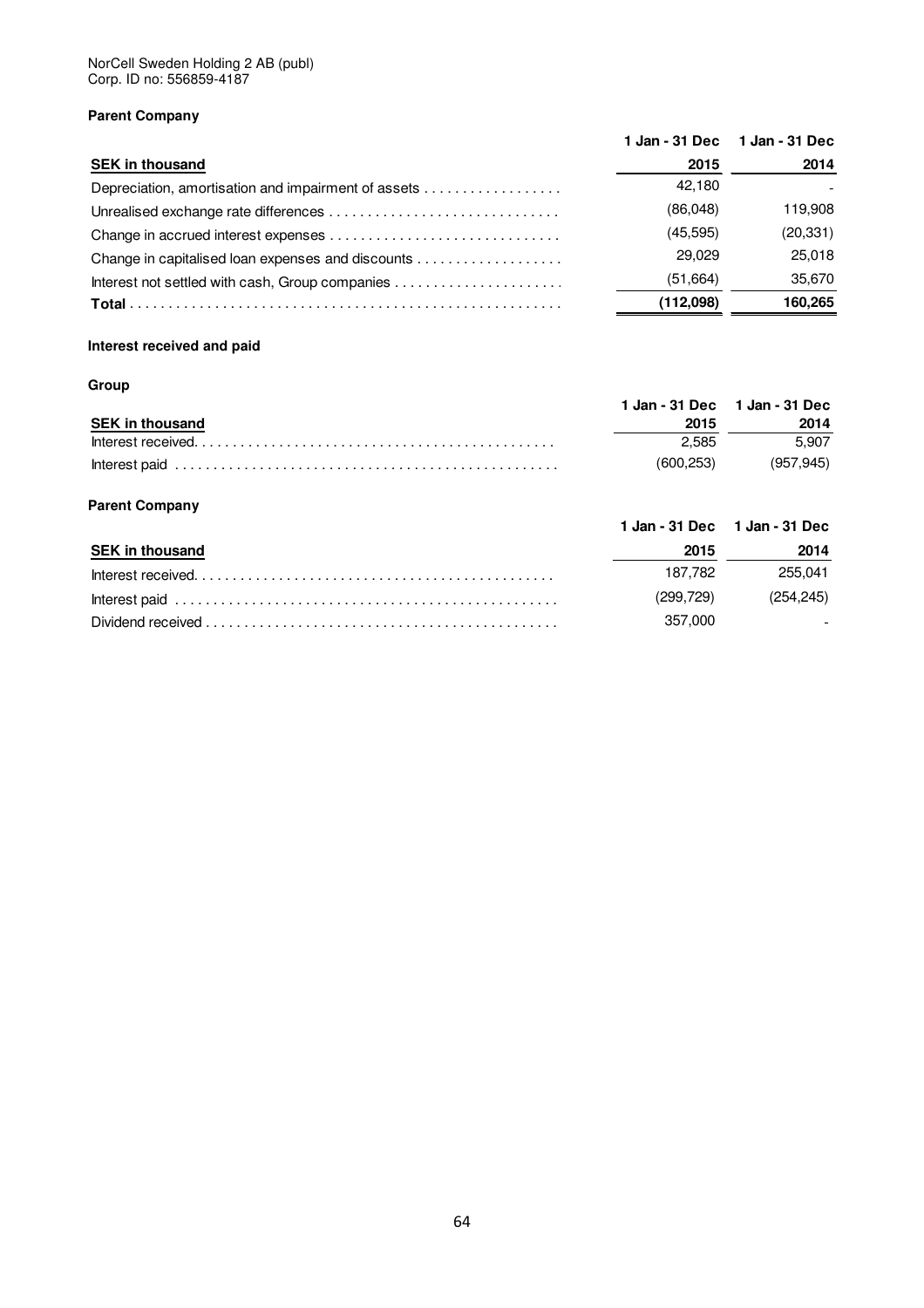NorCell Sweden Holding 2 AB (publ) Corp. ID no: 556859-4187

The Board and CEO declare that the annual accounts were prepared in accordance with generally accepted accounting principles in Sweden and the Group's consolidated accounts were prepared in accordance with the international accounting standards referred to in the European Parliament's and Council's regulation (EG) No. 1606/2002 of 19 July 2002 concerning the application of international accounting standards. The annual accounts and the Group's consolidated accounts provide a true and fair picture of the performance and financial position of the Parent Company and the Group. The Board of Directors' Report for the Parent Company and the Group provides a true and fair picture of the development of the operations, financial position and performance of the Group and the Parent Company and also describes material risks and uncertainties to which the Parent Company and the other companies in the Group are exposed.

Stockholm, 8 April 2016

………………………………….. ….………………………………. Nicholas Stathopoulos **Micholas Stathopoulos** Joachim Ogland Chairman Board member

………………………………….. ………………………………….. Mikael Larsson **Andrew Barron** 

Board member Board member

………………………………………

Anders Nilsson Board member and Chief Executive Officer

Our audit report was submitted on 8 April 2016

KPMG AB

………………………………………

Thomas Thiel Authorised Public Accountant